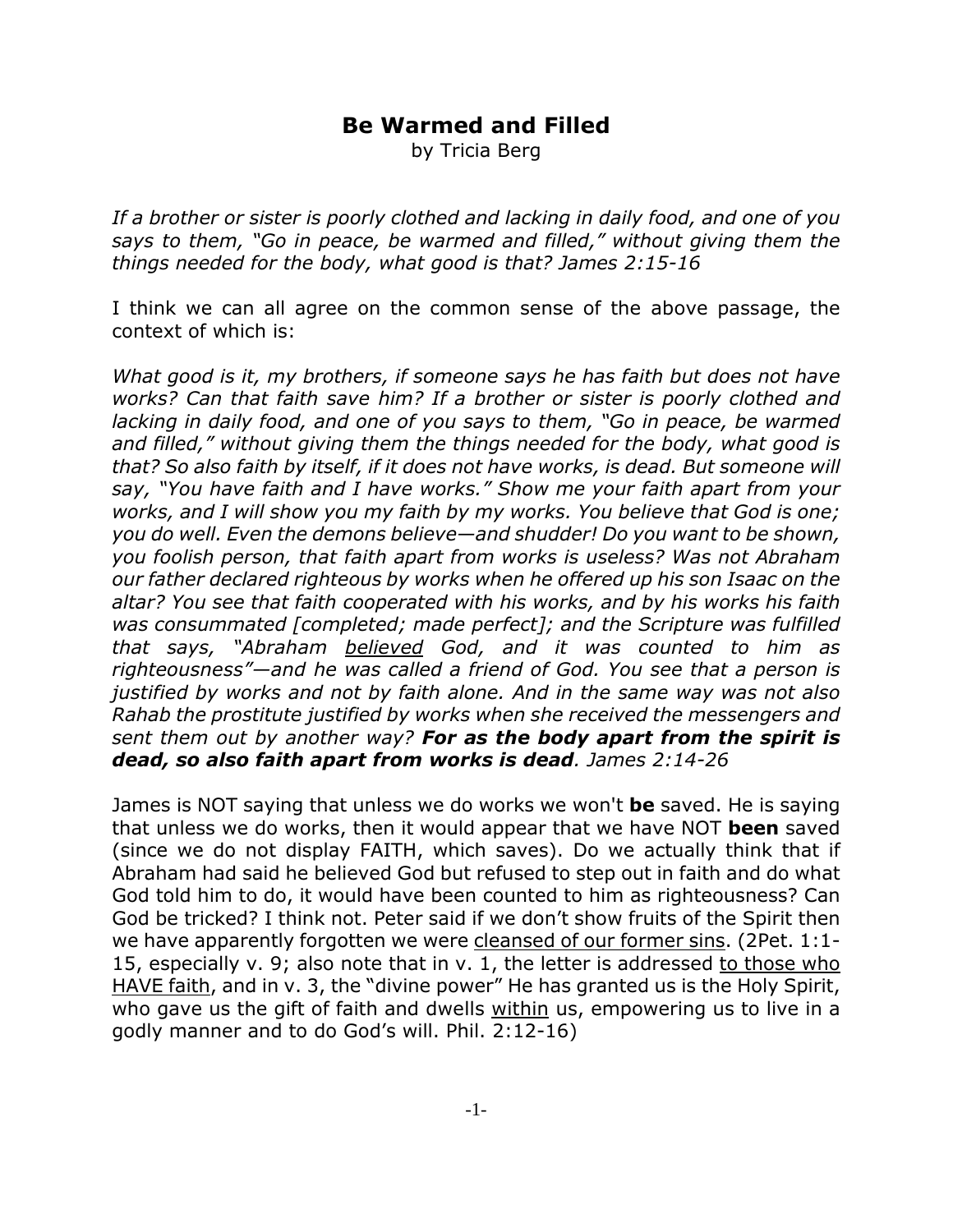*For the grace of God has appeared, bringing salvation for all people, training us to renounce ungodliness and worldly passions, and to live self-controlled, upright, and godly lives in the present age, waiting for our blessed hope, the appearing of the glory of our great God and Savior Jesus Christ, who gave himself for us to redeem us from all lawlessness and to purify for himself a people for his own possession who are zealous for good works. Declare these things; exhort and rebuke with all authority. Let no one disregard you. Remind them to be submissive to rulers and authorities, to be obedient, to be ready for every good work, to speak evil of no one, to avoid quarreling, to be gentle, and to show perfect courtesy toward all people. For we ourselves were once foolish, disobedient, led astray, slaves to various passions and pleasures, passing our days in malice and envy, hated by others and hating one another. But when the goodness and loving kindness of God our Savior appeared, he saved us, not because of works done by us in righteousness, but according to his own mercy, by the washing of regeneration and renewal of the Holy Spirit, whom he poured out on us richly through Jesus Christ our Savior, so that being justified by his grace we might become heirs according to the hope of eternal life. The saying is trustworthy, and I want you to insist on these things, so that those who have believed in God may be careful to devote themselves to good works. These things are excellent and profitable for people. But avoid foolish controversies, genealogies, dissensions, and quarrels about the law, for they are unprofitable and worthless. As for a person who stirs up division, after warning him once and then twice, have nothing more to do with him, knowing that such a person is warped and sinful; he is self-condemned. Titus 2:11-3:11*

Peter and John completely agreed with James and Paul that we must act upon our words for them to be genuine. (1John 3:18, 1Pet. 1:22-23) John also said that we must walk as Jesus walked, but whoever does sin can receive cleansing and forgiveness (upon repentance and confession to Him) so that they can be restored to fellowship with God and with the Body of Christ. (1John 1:5-2:6, 1John 2:26-3:24, Paul said: 1Cor. 1:4-10, 1Cor. 5:1-13, 2Cor. 2:6-8, 2Cor. 13:11-14) Works are the result of being saved. Works are putting faith that already EXISTS into practice. God cannot be fooled. (Gal. 6:7-9) He knows who is professing faith with empty words, not backing them up with actions (both good deeds - Matt. 5:13-16 - AND refraining from deliberately sinning - Heb. 10:23-39). We are saved TO DO good works that glorify God.

*For by grace you have been saved through faith. And this is not your own doing; it is the gift of God, not a result of works, so that no one may boast. For we are his workmanship, created in Christ Jesus for good works, which God prepared beforehand, that we should walk in them. Ephesians 2:8-10*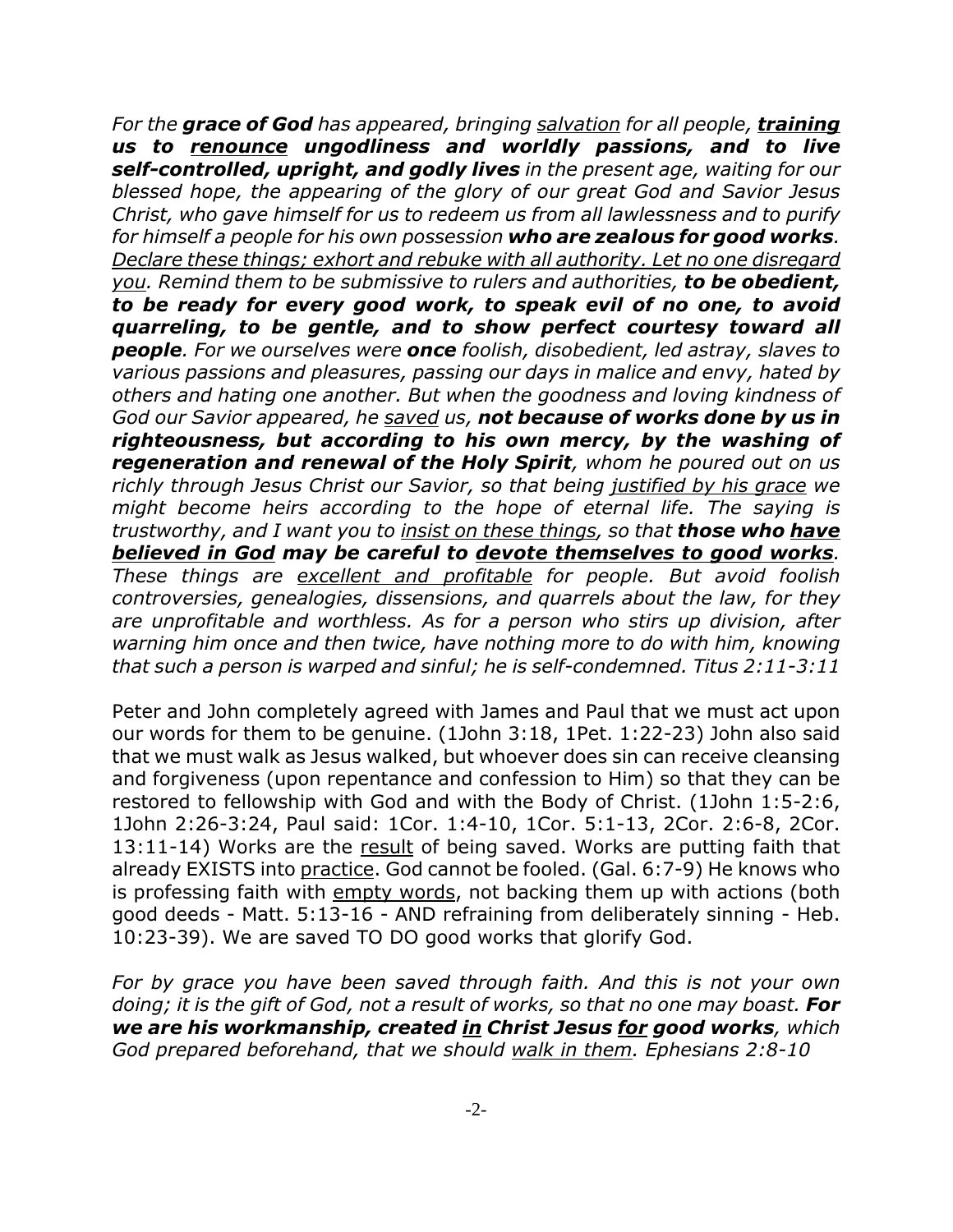As Paul said in the passage above, Jesus taught previously as well. We must abide IN Him by doing as He instructed. He and James both talked about being doers, not only hearers of the word. (Matt. 7:24-27, Jam. 1:19-27)

*By this my Father is glorified, that you bear much fruit and so prove to be my disciples. As the Father has loved me, so have I loved you. Abide in my love. If you keep my commandments, you will abide in my love, just as I have kept my Father's commandments and abide in his love. These things I have spoken to you, that my joy may be in you, and that your joy may be full. "This is my commandment, that you love one another as I have loved you. Greater love has no one than this, that someone lay down his life for his friends. You are my friends if you do what I command you. John 15:8-14*

*So Jesus said to the Jews who had believed him, "If you abide in my word, you are truly my disciples, and you will know the truth, and the truth will set you free." John 8:31-32*

*"If you love me, you will keep my commandments. And I will ask the Father, and he will give you another Helper, to be with you forever, even the Spirit of truth, whom the world cannot receive, because it neither sees him nor knows him. You know him, for he dwells with you and will be in you. I will not leave you as orphans; I will come to you. Yet a little while and the world will see me no more, but you will see me. Because I live, you also will live. In that day you will know that I am in my Father, and you in me, and I in you. Whoever has my commandments and keeps them, he it is who loves me. And he who loves me will be loved by my Father, and I will love him and manifest myself to him." Judas (not Iscariot) said to him, "Lord, how is it that you will manifest yourself to us, and not to the world?" Jesus answered him, "If anyone loves me, he will keep my word, and my Father will love him, and we will come to him and make our home with him. Whoever does not love me does not keep my words. And the word that you hear is not mine but the Father's who sent me." John 14:15-24*

Whoever is born again (1Pet. 1:23, John 3:3-8, John 1:12-13) has the Holy Spirit within them and it is He who produces the "good fruit." If there is "BAD fruit," then that is a wake-up call that the Holy Spirit is either NOT present in that person, or they are grieving and/or quenching Him. (2Cor. 1:21-22, Eph. 1:13-14, Gal. 5:16-25, Eph. 5:9, Matt. 7:15-29, Eph. 4:3, 1Thess. 5:15-22, 2Cor. 13:5) Notice in the passage below that those who are LED by the Spirit are the sons of God. That fits perfectly about how Jesus said His servants must FOLLOW Him. Jesus didn't die for our sins so that we could continue delighting in them. He gives us NEW life by making us a NEW creation through His Spirit,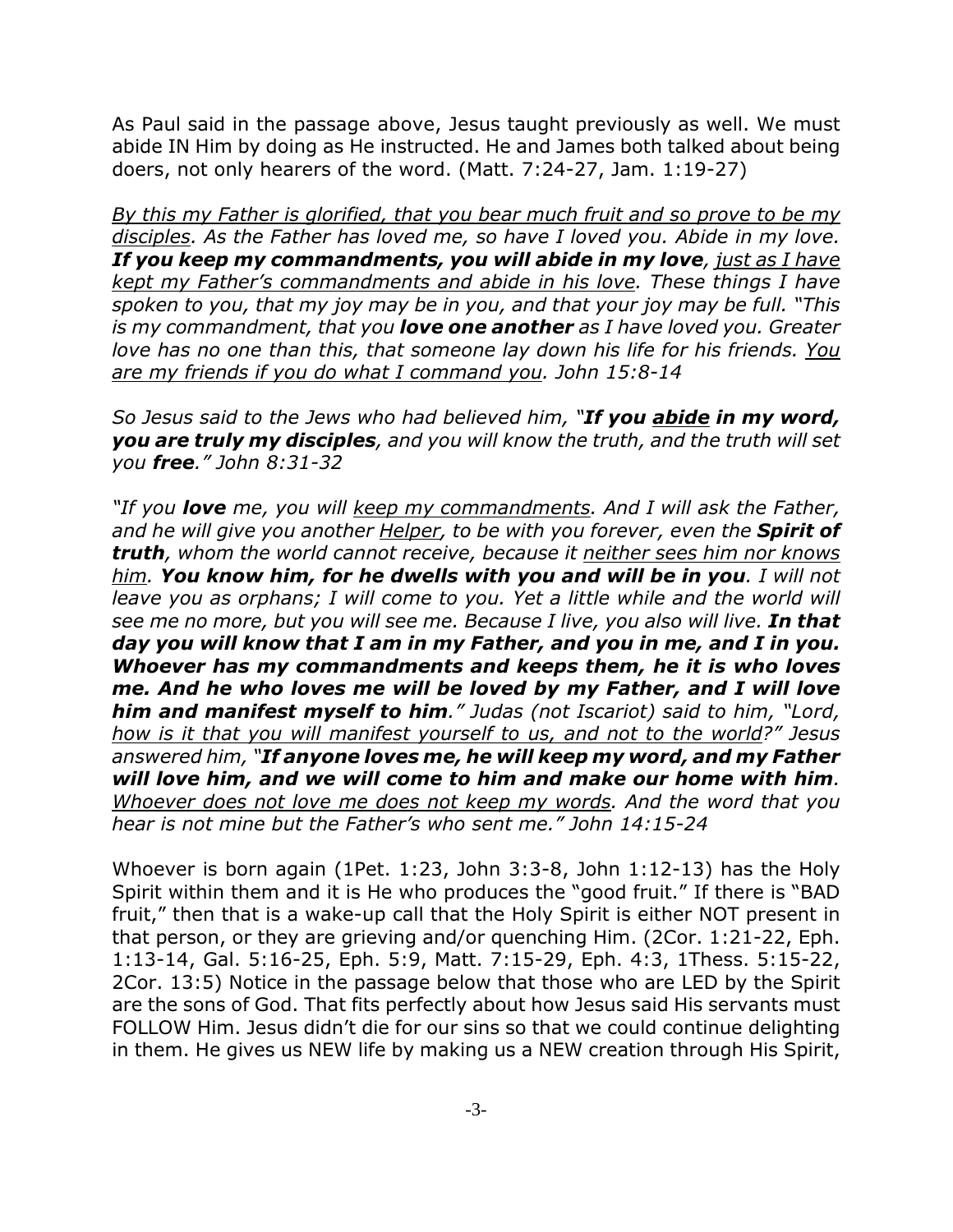who enables us to overcome the desire to sin that used to control us. (Gal. 6:15, Rom. 6, John 8:34-36, 2Cor. 5:17, 1John 3:6-10, 2Pet. 2:18-22)

*For those who live according to the flesh set their minds on the things of the flesh, but those who live according to the Spirit set their minds on the things of the Spirit. For to set the mind on the flesh is death, but to set the mind on the Spirit is life and peace. For the mind that is set on the flesh is hostile to God, for it does not submit to God's law; indeed, it cannot. Those who are in the flesh cannot please God. You, however, are not in the flesh but in the Spirit, if in fact the Spirit of God dwells in you. Anyone who does not have the Spirit of Christ does not belong to him. But if Christ is in you, although the body is dead because of sin, the Spirit is life because of righteousness. If the Spirit of him who raised Jesus from the dead dwells in you, he who raised Christ Jesus from the dead will also give life to your mortal bodies through his Spirit who dwells in you. So then, brothers, we are debtors, not to the flesh, to live according to the flesh. For if you live according to the flesh you will die, but if by the Spirit you put to death the deeds of the body, you will live. For all who are led by the Spirit of God are sons of God. For you did not receive the spirit of slavery to fall back into fear, but you have received the Spirit of adoption as sons, by whom we cry, "Abba! Father!" The Spirit himself bears witness with our spirit that we are children of God, and if children, then heirs—heirs of God and fellow heirs with Christ, provided we suffer with him in order that we may also be glorified with him. Romans 8:5-17*

*Whoever loves his life loses it, and whoever hates his life in this world will keep it for eternal life. If anyone serves me, he must follow me; and where I am, there will my servant be also. If anyone serves me, the Father will honor him. John 12:25-26*

*Whoever loves father or mother more than me is not worthy of me, and whoever loves son or daughter more than me is not worthy of me. And whoever does not take his cross and follow me is not worthy of me. Whoever finds his life will lose it, and whoever loses his life for my sake will find it. Whoever receives you receives me, and whoever receives me receives him who sent me. Matthew 10:37-40*

Some people say that "keeping Jesus' commands" means simply professing faith (but they ignore 1Thess. 4:2-8). Some say that we must keep the law to obey His commands, but Jesus simplified His commandments into two: Love God and love your neighbor as yourself. Paul affirmed it. In fact, they both summarized the ENTIRE keeping of the law with ONE commandment - love your neighbor. (Mark 12:28-34, Rom. 13:8-10, Matt. 7:12) Why is that? Because IF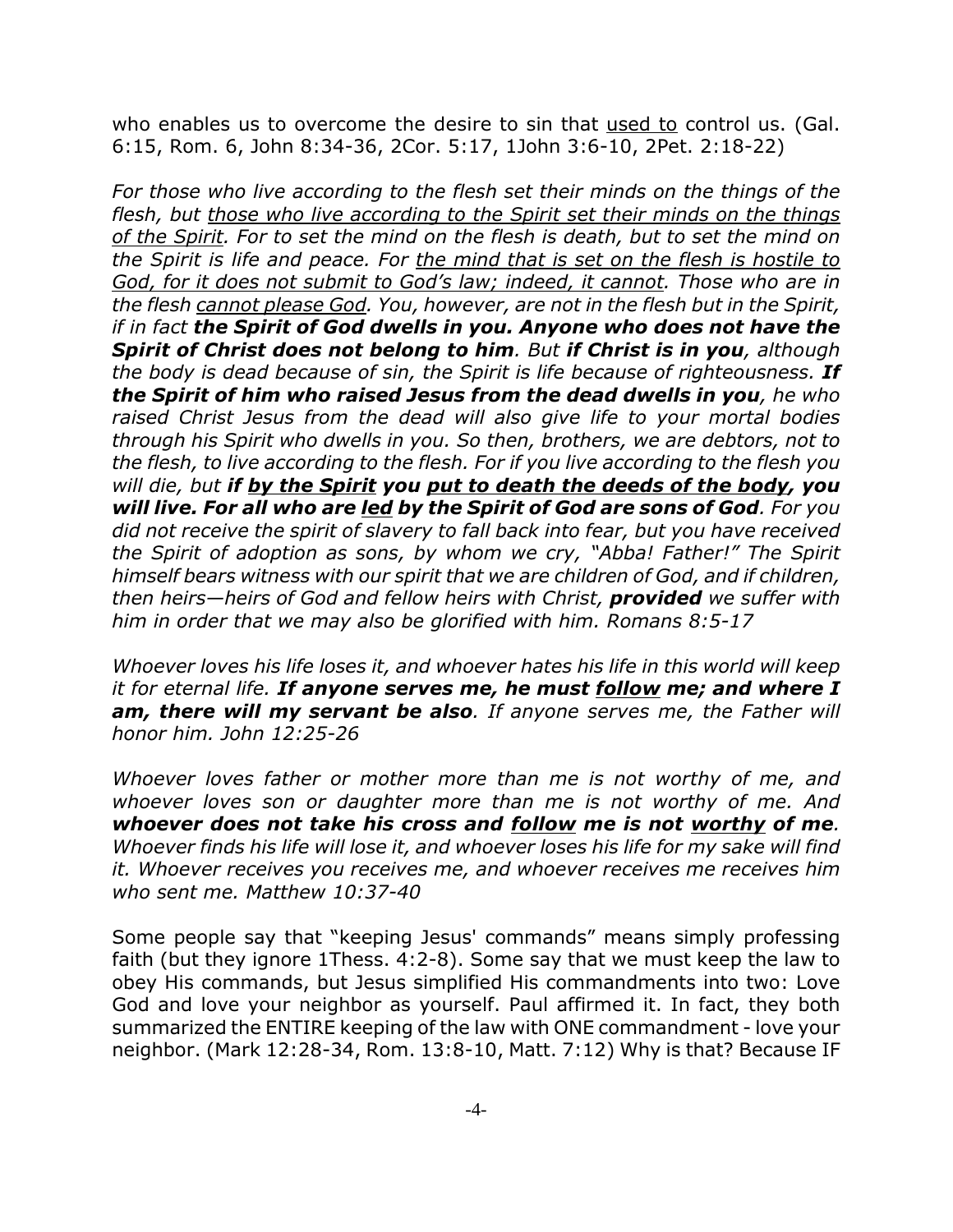you love your neighbor (in word AND deed), then you are obeying God; and IF you obey God, that is proof that you LOVE God. (John 14:15-24) As always, though, "love" has NEVER been defined as "you look the other way while I sin and I'll do the same for you" or "unless you approve of and support me in my sin, then you are not being loving." (Rom. 1:32, 1Thes. 4:1-8, Jam. 5:19-20, Gal. 6:1)

*Therefore let no one pass judgment on you in questions of food and drink, or with regard to a festival or a new moon or a Sabbath. These are a shadow of the things to come, but the substance belongs to Christ. Let no one disqualify you, insisting on asceticism and worship of angels, going on in detail about visions, puffed up without reason by his sensuous mind, and not holding fast to the Head, from whom the whole body, nourished and knit together through its joints and ligaments, grows with a growth that is from God. If with Christ you died to the elemental spirits of the world, why, as if you were still alive in the world, do you submit to regulations—"Do not handle, Do not taste, Do not touch" (referring to things that all perish as they are used)—according to human precepts and teachings? These have indeed an appearance of wisdom in promoting self-made religion and asceticism and severity to the body, but they are of no value in stopping the indulgence of the flesh. Colossians 2:16-23*

*Let us walk properly as in the daytime, not in orgies and drunkenness, not in sexual immorality and sensuality, not in quarreling and jealousy. But put on the Lord Jesus Christ, and make no provision for the flesh, to indulge its desires. Romans 13:13-14*

Some people say we are under a "renewed" version of the Old Covenant, but this is not really accurate. "The substance belongs to Christ" in the passage above shows us that those former things have passed away with the Old Covenant. Christ HAS come. He SEALED the New Covenant in His blood. His work of redemption IS finished. (John 19:30, Heb. 9:11-28) This is not still in the future. What IS future is His return to rule over the whole earth. (Isa. 9:7, Isa. 2:1-5, Zech. 8:20-23, Isa. 11, Isa. 65-66, 1Cor. 15:25)

*Then the disciples of John came to him, saying, "Why do we and the Pharisees fast, but your disciples do not fast?" And Jesus said to them, "Can the wedding attendants mourn as long as the bridegroom is with them? The days will come when the bridegroom is taken away from them, and then they will fast. No one puts a piece of unshrunk cloth on an old garment, for the patch tears away from the garment, and a worse tear is made. Neither is new wine put into old wineskins. If it is, the skins burst and the wine is spilled and the*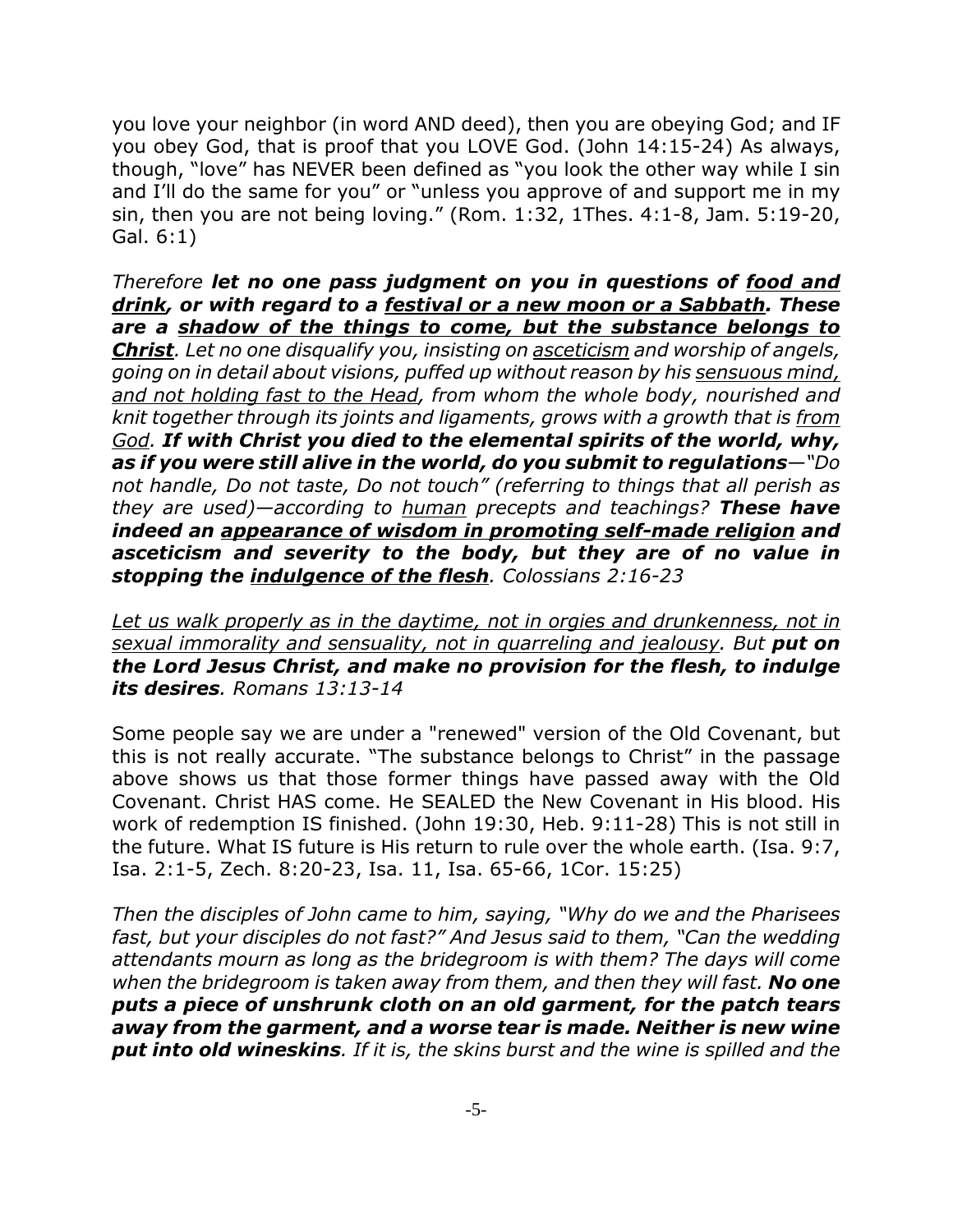*skins are destroyed. But new wine is put into fresh wineskins, and so both are preserved." Matthew 9:14-17*

*And when the hour came, he reclined at table, and the apostles with him. And he said to them, "I have earnestly desired to eat this Passover with you before I suffer. For I tell you I will not eat it until it is fulfilled in the kingdom of God." And he took a cup, and when he had given thanks he said, "Take this, and divide it among yourselves. For I tell you that from now on I will not drink of the fruit of the vine until the kingdom of God comes." And he took bread, and when he had given thanks, he broke it and gave it to them, saying, "This is my body, which is given for you. Do this in remembrance of me." And likewise the cup after they had eaten, saying, "This cup that is poured out for you is the new covenant in my blood." Luke 22:14-20*

(The word for "new" in the above passage is the same as in the "new creation" of 2Cor. 5:17. We are born again–spiritually alive instead of dead–not simply "improved." Eph. 2:1-5, Col. 2:13)

*For I received from the Lord what I also delivered to you, that the Lord Jesus on the night when he was betrayed took bread, and when he had given thanks, he broke it, and said, "This is my body which is for you. Do this in remembrance of me." In the same way also he took the cup, after supper, saying, "This cup is the new covenant in my blood. Do this, as often as you drink it, in remembrance of me." For as often as you eat this bread and drink the cup, you proclaim the Lord's death until he comes. Whoever, therefore, eats the bread or drinks the cup of the Lord in an unworthy manner will be guilty concerning the body and blood of the Lord. Let a person examine himself, then, and so eat of the bread and drink of the cup. For anyone who eats and drinks without discerning the body eats and drinks judgment on himself. That is why many of you are weak and ill, and some have died. But if we judged ourselves truly, we would not be judged. But when we are judged by the Lord, we are disciplined so that we may not be condemned along with the world. 1 Corinthians 11:23-32*

*They serve a copy and shadow of the heavenly things. For when Moses was about to erect the tent, he was instructed by God, saying, "See that you make everything according to the pattern that was shown you on the mountain." But as it is, Christ has obtained a ministry that is as much more excellent than the old as the covenant he mediates is better, since it is enacted on better promises. For if that first covenant had been faultless, there would have been no occasion to look for a second. For he finds fault with them when he says: "Behold, the days are coming, declares the Lord, when I will establish*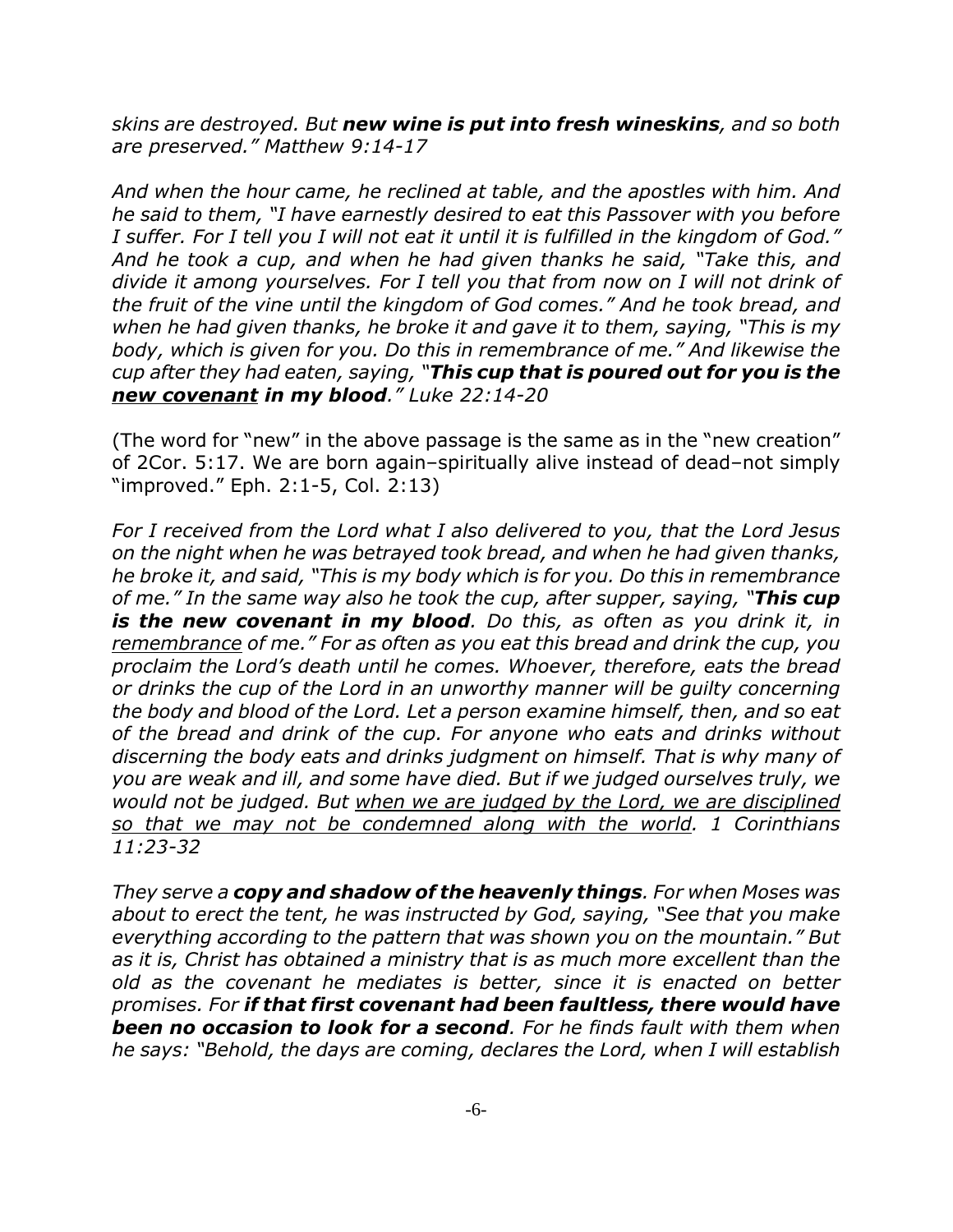*a new covenant with the house of Israel and with the house of Judah, not like the covenant that I made with their fathers on the day when I took them by the hand to bring them out of the land of Egypt. For they did not continue in my covenant, and so I showed no concern for them, declares the Lord. For this is the covenant that I will make with the house of Israel after those days, declares the Lord: I will put my laws into their minds, and write them on their hearts, and I will be their God, and they shall be my people. And they shall not teach, each one his neighbor and each one his brother, saying, 'Know the Lord,' for they shall all know me, from the least of them to the greatest. For I will be merciful toward their iniquities, and I will remember their sins no more." In speaking of a new covenant, he makes the first one obsolete. And what is becoming obsolete and growing old is ready to vanish away. Hebrews 8:5-13*

We ARE "under the law," but it is the Royal Law, also called the Law of Liberty, the Law of the Spirit and the Law of Christ. We will be judged by that law by our Lord and Master–by how well we served Him by loving our neighbor. (Matt. 25:37-40. Matt. 12:33-37, Romans 2:6-11, Luke 6:46-49)

*If you really fulfill the royal law according to the Scripture, "You shall love your neighbor as yourself," you are doing well. But if you show partiality, you are committing sin and are convicted by the law as transgressors. For whoever keeps the whole law but fails in one point has become accountable for all of it. For he who said, "Do not commit adultery," also said, "Do not murder." If you do not commit adultery but do murder, you have become a transgressor of the law. So speak and so act as those who are to be judged under the law of liberty. For judgment is without mercy to one who has shown no mercy. Mercy triumphs over judgment. James 2:8-13*

*There is therefore now no condemnation for those who are in Christ Jesus. For the law of the Spirit of life has set you free in Christ Jesus from the law of sin and death. Romans 8:1-2*

*Bear one another's burdens, and so fulfill the law of Christ. Galatians 6:2*

*For freedom Christ has set us free; stand firm therefore, and do not submit again to a yoke of slavery. Galatians 5:1*

*Now the Lord is the Spirit, and where the Spirit of the Lord is, there is freedom. 2 Corinthians 3:17*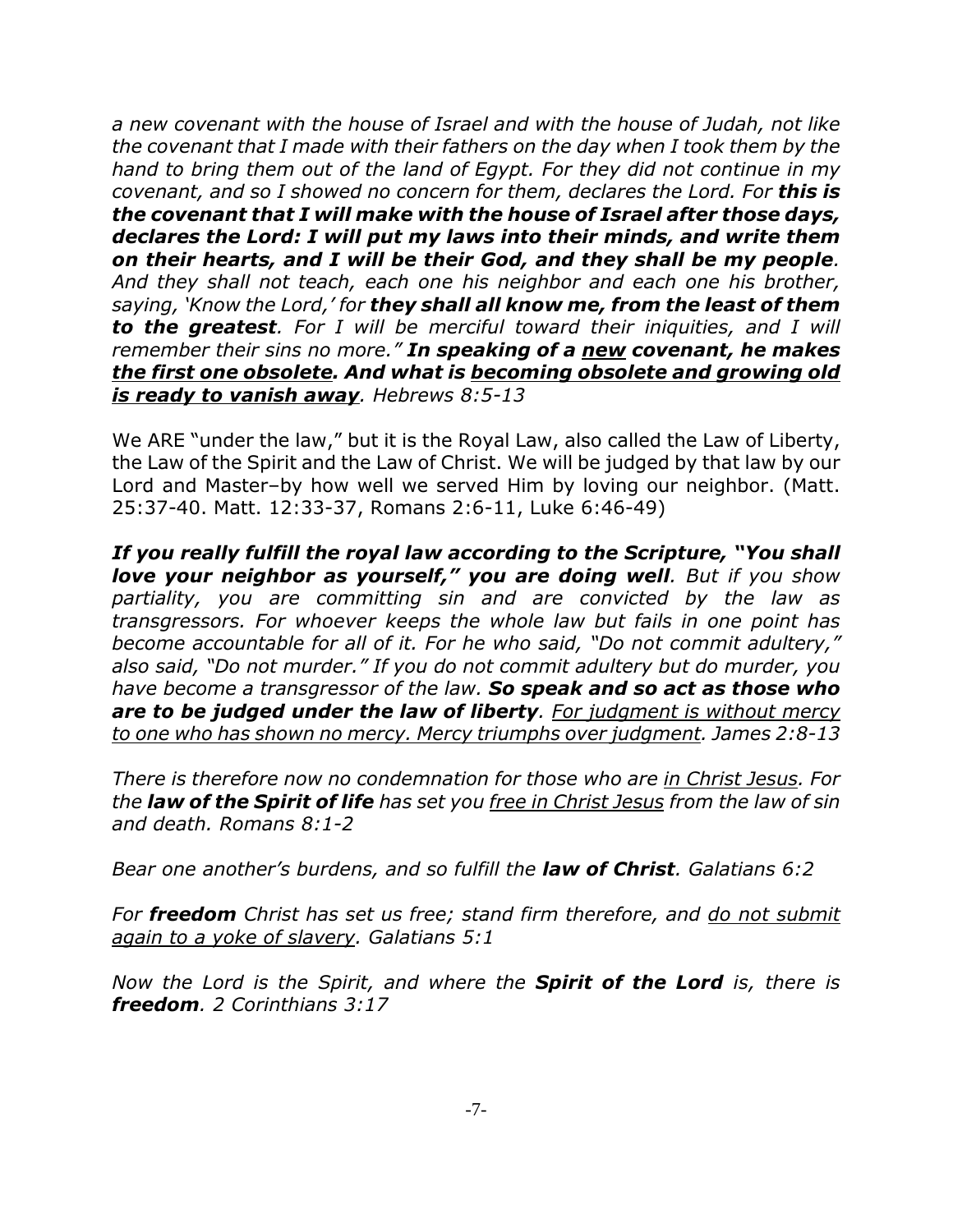*Whatever you do, work heartily, as for the Lord and not for men, knowing that from the Lord you will receive the inheritance as your reward. You are serving the Lord Christ. For the wrongdoer will be paid back for the wrong he has done, and there is no partiality. Colossians 3:23-25*

*So whether we are at home or away, we make it our aim to please him. For we must all appear before the judgment seat of Christ, so that each one may receive what is due for what he has done in the body, whether good or evil. 2 Corinthians 5:9-10*

God did not authorize anyone to place burdens on believers that He Himself didn't place there. He has always hated legalism and has always desired to be worshiped in TRUTH and SPIRIT. Jesus repeatedly rebuked the Pharisees for their hypocrisy. (John 4:23, Psa. 51:16-17, Prov. 21:3, Hos. 6:6, Matt. 9:13)

*Then Jesus said to the crowds and to his disciples, "The scribes and the Pharisees sit on Moses' seat, so do and observe whatever they tell you, but not the works they do. For they preach, but do not practice. They tie up heavy burdens, hard to bear, and lay them on people's shoulders, but they themselves are not willing to move them with their finger. They do all their deeds to be seen by others. For they make their phylacteries broad and their fringes long, and they love the place of honor at feasts and the best seats in the synagogues and greetings in the marketplaces and being called rabbi by others. But you are not to be called rabbi, for you have one teacher, and you are all brothers. And call no man your father on earth, for you have one Father, who is in heaven. Neither be called instructors, for you have one instructor, the Christ. The greatest among you shall be your servant. Whoever exalts himself will be humbled, and whoever humbles himself will be exalted. But woe to you, scribes and Pharisees, hypocrites! For you shut the kingdom of heaven in people's faces. For you neither enter yourselves nor allow those who would enter to go in. Woe to you, scribes and Pharisees, hypocrites! For you travel across sea and land to make a single proselyte, and when he becomes a proselyte, you make him twice as much a child of hell as yourselves. Woe to you, blind guides, who say, 'If anyone swears by the temple, it is nothing, but if anyone swears by the gold of the temple, he is bound by his oath.' You blind fools! For which is greater, the gold or the temple that has made the gold sacred? And you say, 'If anyone swears by the altar, it is nothing, but if anyone swears by the gift that is on the altar, he is bound by his oath.' You blind men! For which is greater, the gift or the altar that makes the gift sacred? So whoever swears by the altar swears by it and by everything on it. And whoever swears by the temple swears by it and by him who dwells in it. And whoever swears by heaven swears by the throne of God and by him*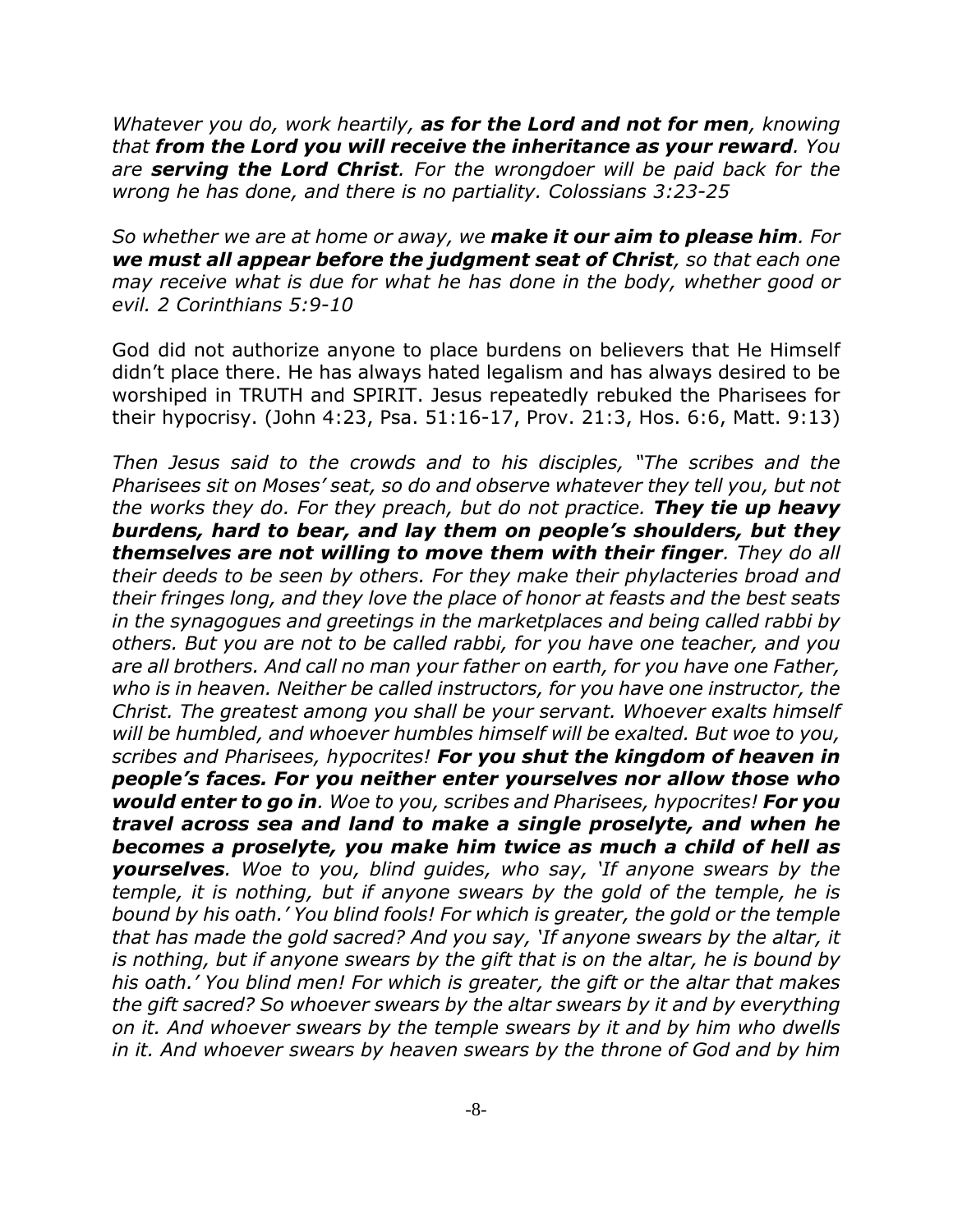*who sits upon it. Woe to you, scribes and Pharisees, hypocrites! For you tithe mint and dill and cumin, and have neglected the weightier matters of the law: justice and mercy and faithfulness. These you ought to have done, without neglecting the others. You blind guides, straining out a gnat and swallowing a camel! Woe to you, scribes and Pharisees, hypocrites! For you clean the outside of the cup and the plate, but inside they are full of greed and self-indulgence. You blind Pharisee! First clean the inside of the cup and the plate, that the outside also may be clean. Woe to you, scribes and Pharisees, hypocrites! For you are like whitewashed tombs, which outwardly appear beautiful, but within are full of dead people's bones and all uncleanness. So you also outwardly appear righteous to others, but within you are full of hypocrisy and lawlessness. Matthew 23:1-28*

*Then Pharisees and scribes came to Jesus from Jerusalem and said, "Why do your disciples break the tradition of the elders? For they do not wash their hands when they eat." He answered them, "And why do you break the commandment of God for the sake of your tradition? For God commanded, 'Honor your father and your mother,' and, 'Whoever reviles father or mother must surely die.' But you say, 'If anyone tells his father or his mother, "What you would have gained from me is given to God," he need not honor his father.' So for the sake of your tradition you have made void the word of God. You hypocrites! Well did Isaiah prophesy of you, when he said: "'This people honors me with their lips, but their heart is far from me; in vain do they worship me, teaching as doctrines the commandments of men.'" And he called the people to him and said to them, "Hear and understand: it is not what goes into the mouth that defiles a person, but what comes out of the mouth; this defiles a person." Then the disciples came and said to him, "Do you know that the Pharisees were offended when they heard this saying?" He answered, "Every plant that my heavenly Father has not planted will be rooted up. Let them alone; they are blind guides. And if the blind lead the blind, both will fall into a pit." But Peter said to him, "Explain the parable to us." And he said, "Are you also still without understanding? Do you not see that whatever goes into the mouth passes into the stomach and is expelled? But what comes out of the mouth proceeds from the heart, and this defiles a person. For out of the heart come evil thoughts, murder, adultery, sexual immorality, theft, false witness, slander. These are what defile a person. But to eat with unwashed hands does not defile anyone." Matthew 15:1-20*

If we were to try to "keep the law," knowing it is IMPOSSIBLE to do, where do they draw the line then? How can anyone possibly claim to keep the feasts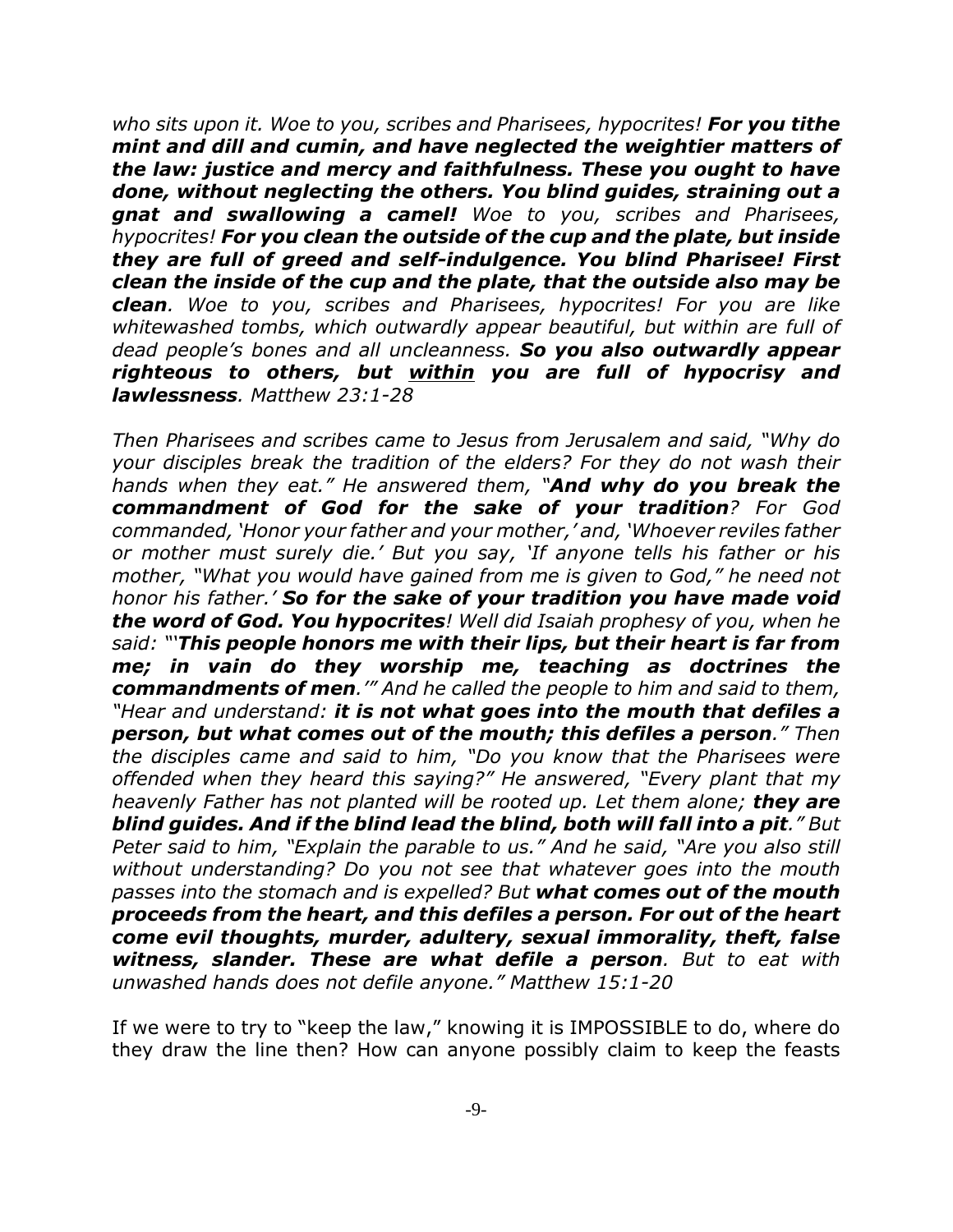when they were for males only, and were to be observed at the temple in Jerusalem? If the "shadow of things to come" in Colossians 2 and Hebrews 8 and 9 is supposedly yet future, then what about circumcision? Paul said that he wished they would emasculate themselves if they still insist upon physical circumcision. (Gal. 5:12) Our hearts are circumcised without hands. God has desired true hearts along. (Deut. 10:16-21, Deut. 30:6)

*See to it that no one takes you captive by philosophy and empty deceit, according to human tradition, according to the elemental spirits of the world, and not according to Christ. For in him the whole fullness of deity dwells bodily, and you have been filled in him, who is the head of all rule and authority. In him also you were circumcised with a circumcision made without hands, by putting off the body of the flesh, by the circumcision of Christ, having been buried with him in baptism, in which you were also raised with him through faith in the powerful working of God, who raised him from the dead. And you, who were dead in your trespasses and the uncircumcision of your flesh, God made alive together with him, having forgiven us all our trespasses, by canceling the record of debt that stood against us with its legal demands. This he set aside, nailing it to the cross. He disarmed the rulers and authorities and put them to open shame, by triumphing over them in him. Colossians 2:8-15*

*Look out for the dogs, look out for the evildoers, look out for those who mutilate the flesh. For we are the circumcision, who worship by the Spirit of God and glory in Christ Jesus and put no confidence in the flesh though I myself have reason for confidence in the flesh also. If anyone else thinks he has reason for confidence in the flesh, I have more: circumcised on the eighth day, of the people of Israel, of the tribe of Benjamin, a Hebrew of Hebrews; as to the law, a Pharisee; as to zeal, a persecutor of the church; as to righteousness under the law, blameless. But whatever gain I had, I counted as loss for the sake of Christ. Philippians 3:2-7*

*Circumcise yourselves to the LORD; remove the foreskin of your hearts, O men of Judah and inhabitants of Jerusalem; lest my wrath go forth like fire, and burn with none to quench it, because of the evil of your deeds." Jeremiah 4:4*

This next warning applies not only to circumcision, but to reverting back to reliance upon any part of the law in order to be justified in the sight of God. The entire point is that we are saved by the power of God, not our own. Likewise, we receive the power from the Holy Spirit to do God's will AFTER we are saved. (God's grace is not only unmerited favor, but also His power within us that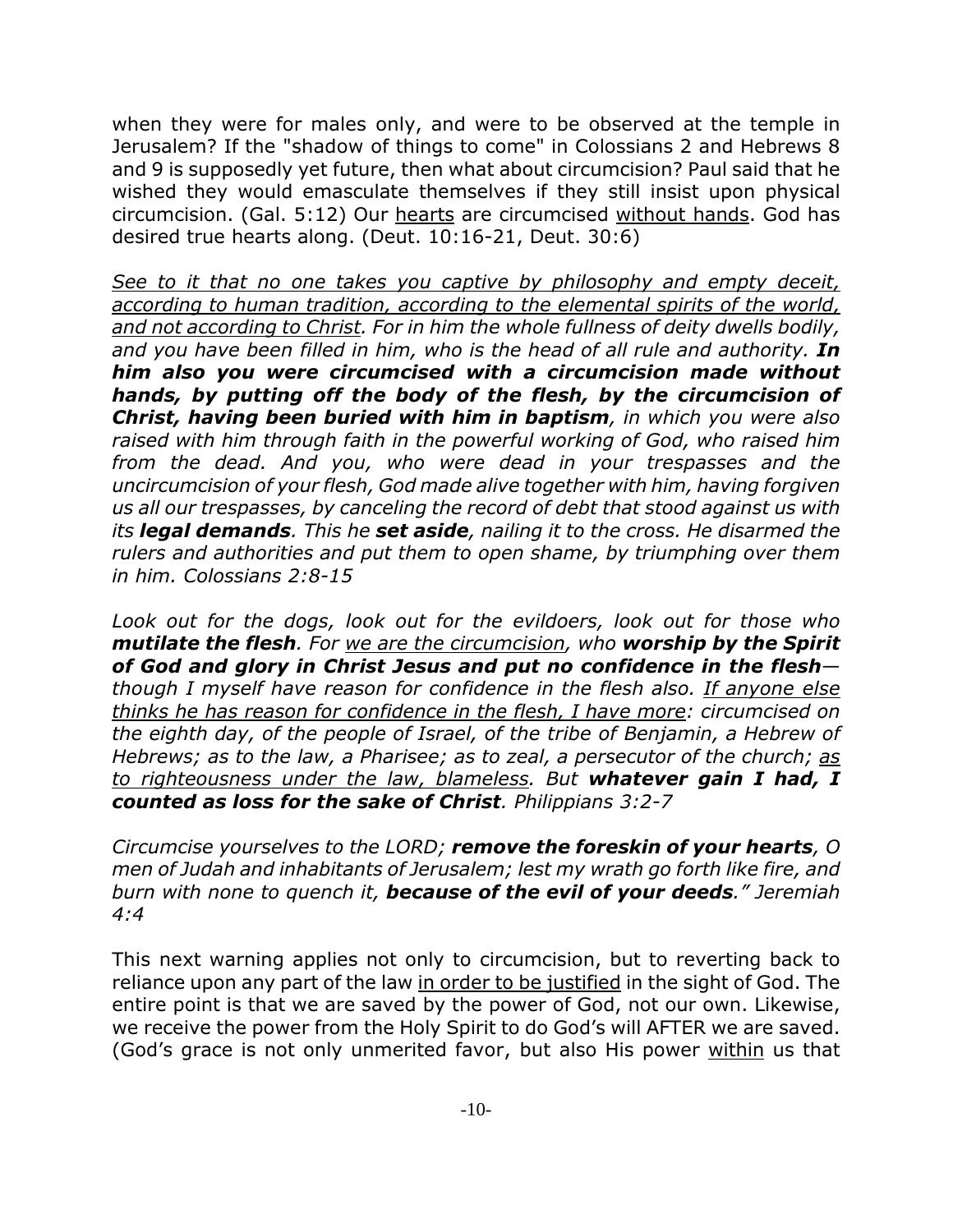transforms us from slaves to sin to slaves of righteousness.) We need to keep on the straight and narrow path, not swerving into working to try to contribute to our salvation or into disobedience, which dishonors God.

*Look: I, Paul, say to you that if you accept circumcision, Christ will be of no advantage to you. I testify again to every man who accepts circumcision that he is obligated to keep the whole law. You are severed from Christ, you who would be justified by the law; you have fallen away from grace. For through the Spirit, by faith, we ourselves eagerly wait for the hope of righteousness. For in Christ Jesus neither circumcision nor uncircumcision counts for anything, but only faith working through love. You were running well. Who hindered you from obeying the truth? This persuasion is not from him who calls you. A little leaven leavens the whole lump. I have confidence in the Lord that you will take no other view, and the one who is troubling you will bear the penalty, whoever he is. But if I, brothers, still preach circumcision, why am I still being persecuted? In that case the offense of the cross has been removed. I wish those who unsettle you would emasculate themselves! For you were called to freedom, brothers. Only do not use your freedom as an opportunity for the flesh, but through love serve one another. Galatians 5:2-13*

*For when you were slaves of sin, you were free in regard to righteousness. But what fruit were you getting at that time from the things of which you are now ashamed? For the end of those things is death. But now that you have been set free from sin and have become slaves of God, the fruit you get leads to sanctification and its end, eternal life. Romans 6:20-22*

*For there are many who are insubordinate, empty talkers and deceivers, especially those of the circumcision party. They must be silenced, since they are upsetting whole families by teaching for shameful gain what they ought not to teach. Titus 1:10-11*

*Therefore, beloved, since you are waiting for these, be diligent to be found by him without spot or blemish, and at peace. And count the patience of our Lord as salvation, just as our beloved brother Paul also wrote to you according to the wisdom given him, as he does in all his letters when he speaks in them of these matters. There are some things in them that are hard to understand, which the ignorant and unstable twist to their own destruction, as they do the other Scriptures. You therefore, beloved, knowing this beforehand, take care that you are not carried away with the error of lawless people and lose your own stability. But grow in the grace and knowledge of our*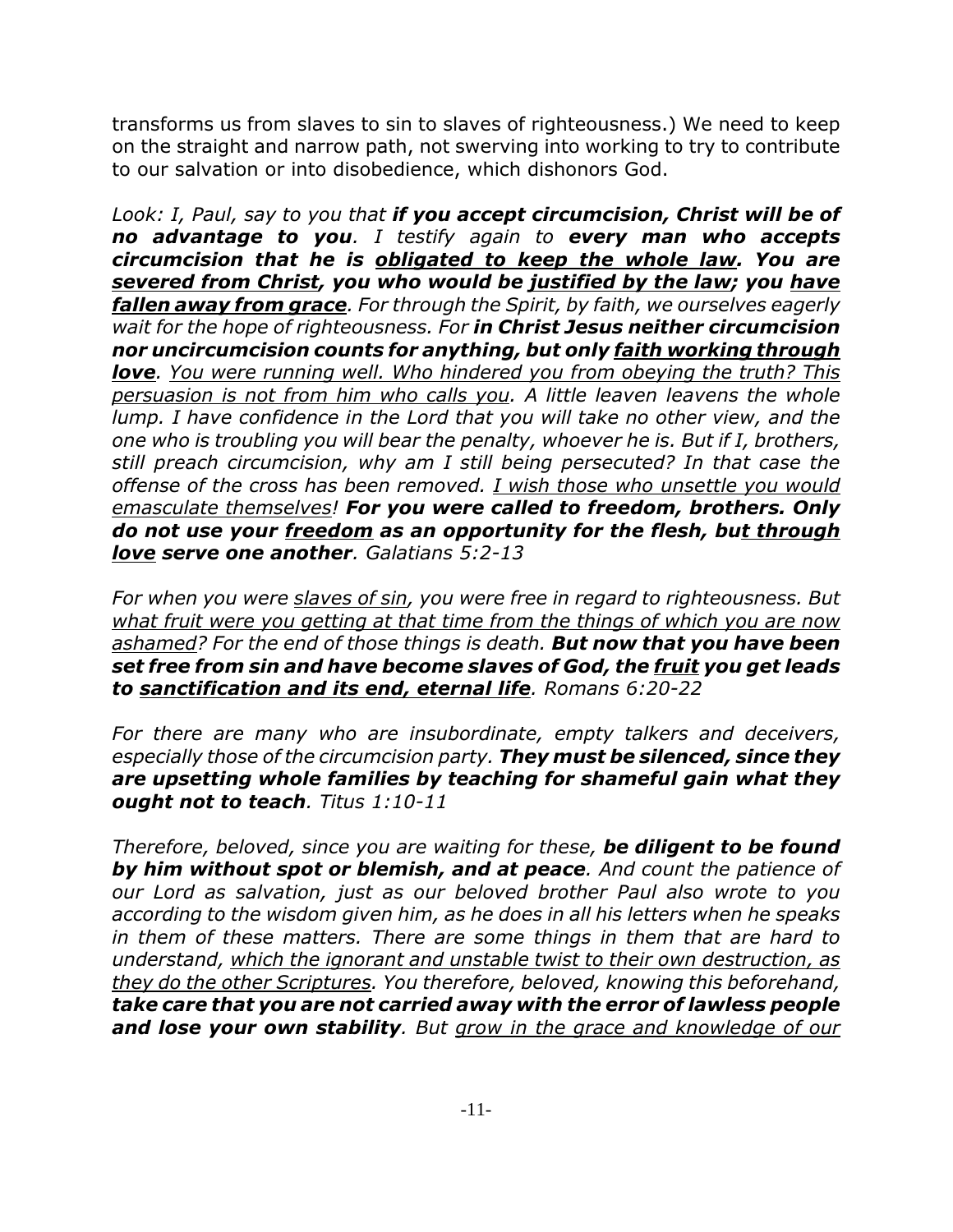*Lord and Savior Jesus Christ. To him be the glory both now and to the day of eternity. Amen. 2 Peter 3:14-18*

So again, it's not "wrong" to obey God, and in fact His children are expected to do so. It's only wrong to think that we save ourselves by doing so. Jesus accomplished ALL that is needed for our salvation. We obey out of LOVE, not fear that if we don't do "enough works" then we will perish. We abide in Him and His Spirit bears GOOD fruit in us. (John 15:1-14) Those who do not love Him do not obey and they do not abide. (John 14:24, John 15:6) They should not claim promises God made to THOSE WHO LOVE Him for themselves. Again, we are not left on our own to try to obey, but His Spirit dwelling in us empowers us to desire to know and to do His will. (Phil. 2:12-16) He teaches us through His word, so the more we read the Bible, the better we will know Him and be able to discern His will. (Rom. 10:17, 2Tim. 3:16-17, Rom. 12:1-2)

*Come to me, all who labor and are heavy laden, and I will give you rest. Take my yoke upon you, and learn from me, for I am gentle and lowly in heart, and you will find rest for your souls. For my yoke is easy, and my burden is light." Matthew 11:28-30*

*"For through the law I died to the law so that I might live for God. I have been crucified with Christ and I no longer live, but Christ lives in me. The life I now live in the body, I live by faith in the Son of God, who loved me and gave himself for me. I do not set aside the grace of God, for if righteousness could be gained through the law, Christ died for nothing!" Galatians 2:19-21*

*By this we know that we love the children of God, when we love God and obey his commandments. For this is the love of God, that we keep his commandments. And his commandments are not burdensome. 1 John 5:2-3*

*His divine power has granted to us all things that pertain to life and godliness, through the knowledge of him who called us to his own glory and excellence, by which he has granted to us his precious and very great promises, so that through them you may become partakers of the divine nature, having escaped from the corruption that is in the world because of sinful desire. For this very reason, make every effort to supplement your faith with virtue, and virtue with knowledge, and knowledge with self-control, and self-control with steadfastness, and steadfastness with godliness, and godliness with brotherly affection, and brotherly affection with love. For if these qualities are yours and are increasing, they keep you from being ineffective or unfruitful in the knowledge of our Lord Jesus Christ.*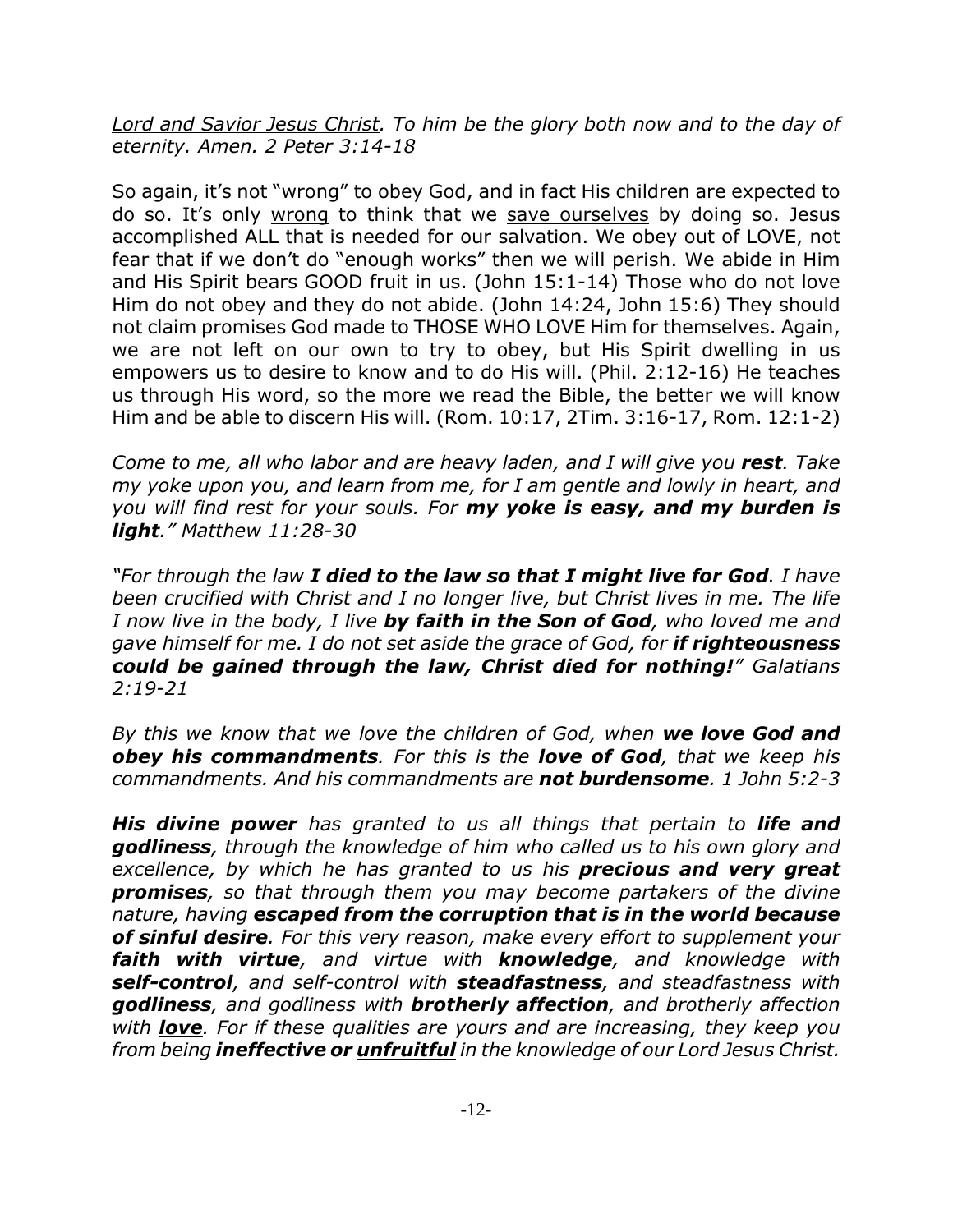*For whoever lacks these qualities is so nearsighted that he is blind, having forgotten that he was cleansed from his former sins. Therefore, brothers, be all the more diligent to confirm your calling and election, for if you practice these qualities you will never fall. For in this way there will be richly provided for you an entrance into the eternal kingdom of our Lord and Savior Jesus Christ. 2 Peter 1:3-11*

*O foolish Galatians! Who has bewitched you? It was before your eyes that Jesus Christ was publicly portrayed as crucified. Let me ask you only this: Did you receive the Spirit by works of the law or by hearing with faith? Are you so foolish? Having begun by the Spirit, are you now being perfected by the flesh? Did you suffer so many things in vain—if indeed it was in vain? Does he who supplies the Spirit to you and works miracles among you do so by works of the law, or by hearing with faith—just as Abraham "believed God, and it was counted to him as righteousness"? Know then that it is those of faith who are the sons of Abraham. And the Scripture, foreseeing that God would justify the Gentiles by faith, preached the gospel beforehand to Abraham, saying, "In you shall all the nations be blessed." So then, those who are of faith are blessed along with Abraham, the man of faith. For all who rely on works of the law are under a curse; for it is written, "Cursed be everyone who does not abide by all things written in the Book of the Law, and do them." Now it is evident that no one is justified before God by the law, for "The righteous shall live by faith." But the law is not of faith, rather "The one who does them shall live by them." Christ redeemed us from the curse of the law by becoming a curse for us—for it is written, "Cursed is everyone who is hanged on a tree"—so that in Christ Jesus the blessing of Abraham might come to the Gentiles, so that we might receive the promised Spirit through faith. Galatians 3:1-14*

*For whoever keeps the whole law but fails in one point has become accountable for all of it. For he who said, "Do not commit adultery," also said, "Do not murder." If you do not commit adultery but do murder, you have become a transgressor of the law. James 2:10-11*

*"For God so loved the world, that he gave his only Son, that whoever believes in him should not perish but have eternal life. For God did not send his Son into the world to condemn the world, but in order that the world might be saved through him. Whoever believes in him is not condemned, but whoever does not believe is condemned already, because he has not believed in the name of the only Son of God. And this is the judgment: the light has come into the world, and people loved the darkness rather than the light because their works were evil. For everyone who does wicked things hates the light and does not come*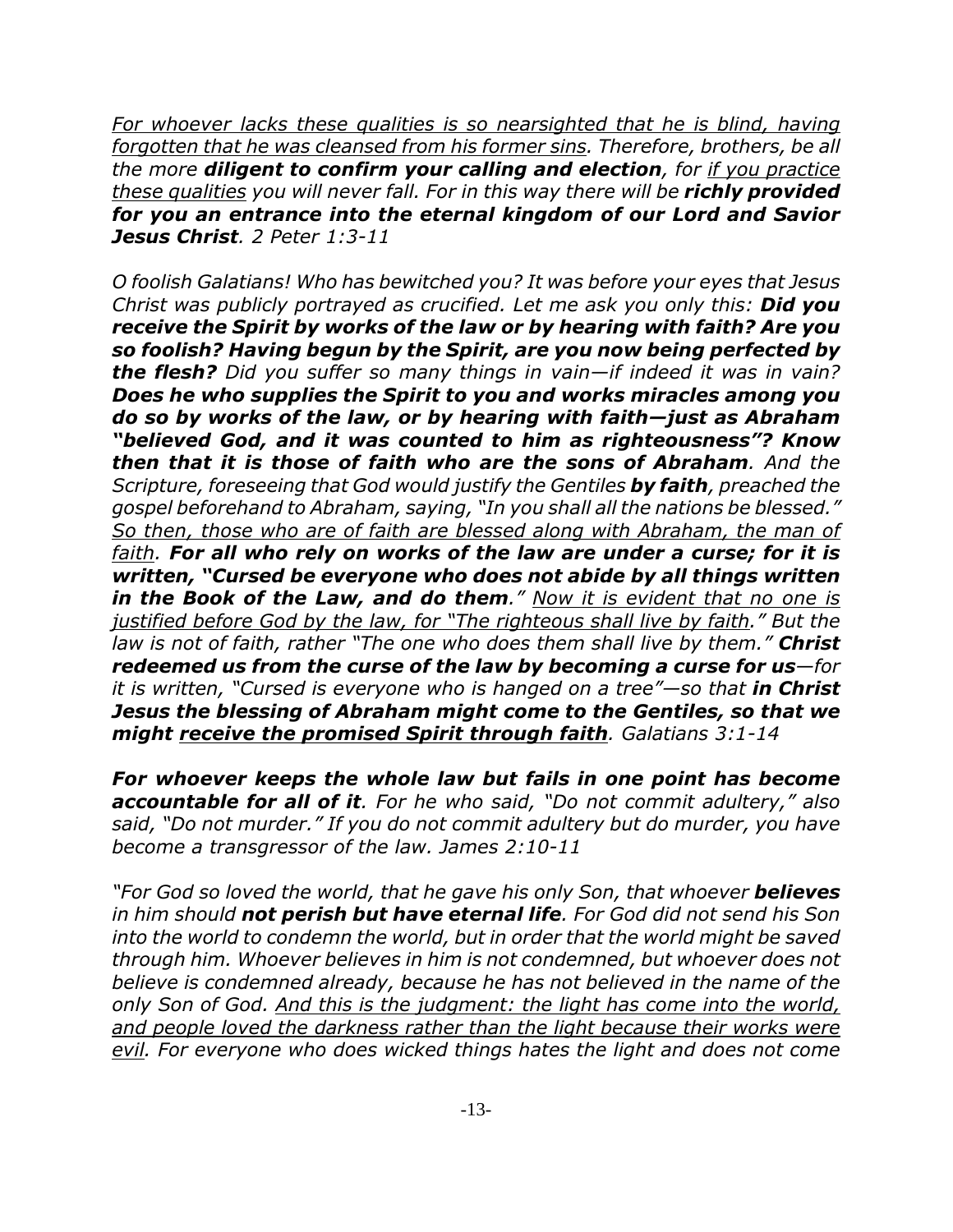### *to the light, lest his works should be exposed. But whoever does what is true comes to the light, so that it may be clearly seen that his works have been carried out in God." John 3:16-21*

Sometimes people think that the following passage conflicts with James' discussion about how faith requires works, but it doesn't. James points out that because Abraham's faith was ALIVE and GENUINE, he followed up his faith with actions. The undeniable fact is that we prove we are liars if we SAY that we believe, and Jesus is our Lord, but we refuse to OBEY Him. We need to have enough common sense not to "pervert grace into sensuality" or "trample on the Son of God and outrage the Spirit of grace who sanctified us." (Rom. 10:8-13, Jude 1:3-7, Heb. 10:29) The warnings are for people who "have tasted" of the Holy Spirit, not unbelievers–that would be salvation by works! (Heb. 6:1-12)

*Now we know that whatever the law says it speaks to those who are under the law, so that every mouth may be stopped, and the whole world may be held accountable to God. For by works of the law no human being will be justified in his sight, since through the law comes knowledge of sin. But now the righteousness of God has been manifested apart from the law, although the Law and the Prophets bear witness to it the righteousness of God through faith in Jesus Christ for all who believe. For there is no distinction: for all have sinned and fall short of the glory of God, and are justified by his grace as a gift, through the redemption that is in Christ Jesus, whom God put forward as a propitiation by his blood, to be received by faith. This was to show God's righteousness, because in his divine forbearance he had passed over former sins. It was to show his righteousness at the present time, so that he might be just and the justifier of the one who has faith in Jesus. Then what becomes of our boasting? It is excluded. By what kind of law? By a law of works? No, but by the law of faith. For we hold that one is justified by faith apart from works of the law. Or is God the God of Jews only? Is he not the God of Gentiles also? Yes, of Gentiles also, since God is one—who will justify the circumcised by faith and the uncircumcised through faith. Do we then overthrow the law by this faith? By no means! On the contrary, we uphold the law. 4:1 What then shall we say was gained by Abraham, our forefather according to the flesh? For if Abraham was justified by works, he has something to boast about, but not before God. For what does the Scripture say? "Abraham believed God, and it was counted to him as righteousness." Now to the one who works, his wages are not counted as a gift but as his due. And to the one who does not work but believes in him who justifies the ungodly, his faith is counted as righteousness, just as David also speaks of the blessing of the one to whom God counts righteousness apart from works:*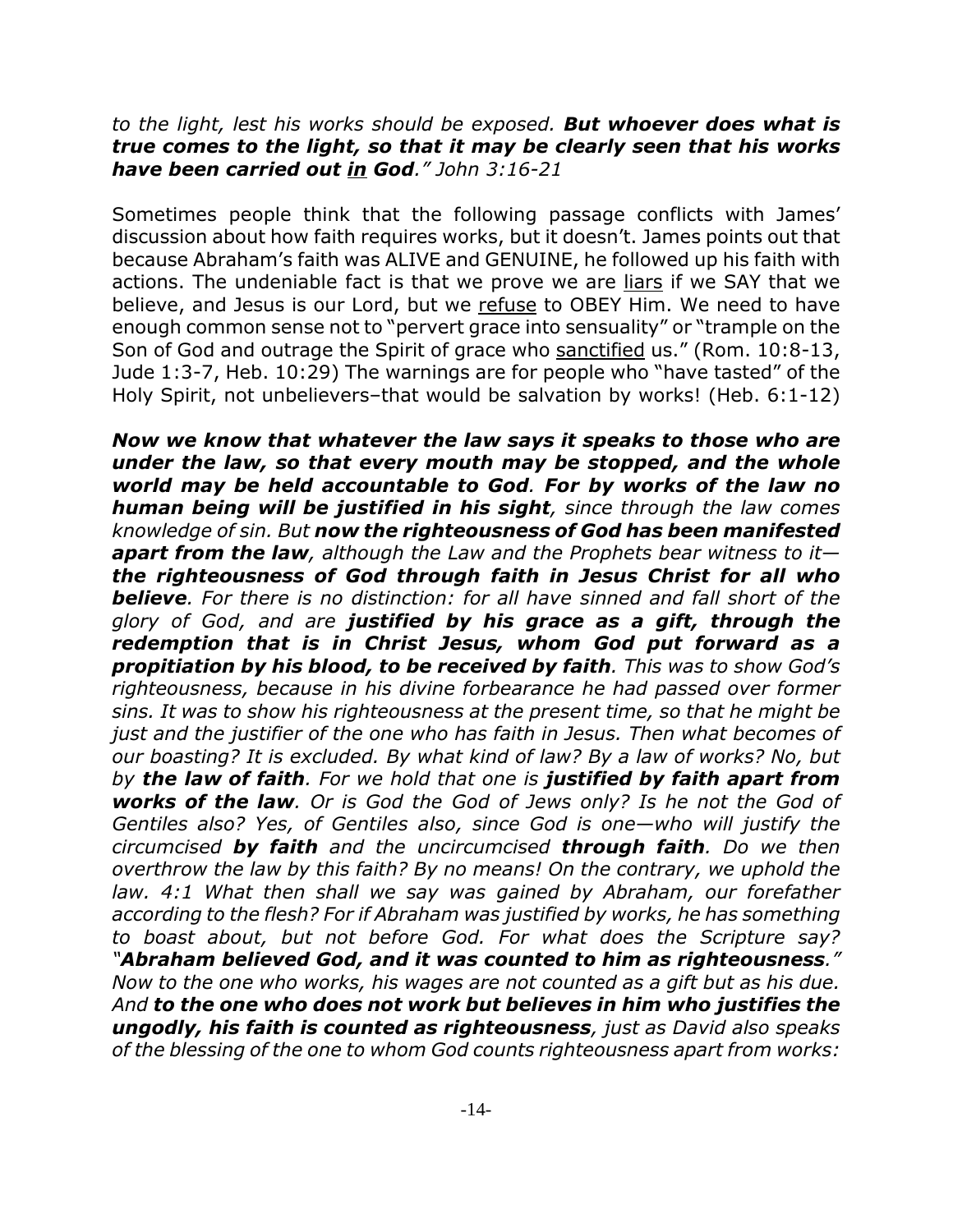*"Blessed are those whose lawless deeds are forgiven, and whose sins are covered; blessed is the man against whom the Lord will not count his sin." Is this blessing then only for the circumcised, or also for the uncircumcised? For we say that faith was counted to Abraham as righteousness. How then was it counted to him? Was it before or after he had been circumcised? It was not after, but before he was circumcised. He received the sign of circumcision as a seal of the righteousness that he had by faith while he was still uncircumcised. The purpose was to make him the father of all who believe without being circumcised, so that righteousness would be counted to them as well, and to make him the father of the circumcised who are not merely circumcised but who also walk in the footsteps of the faith that our father Abraham had before he was circumcised. For the promise to Abraham and his offspring that he would be heir of the world did not come through the law but through the righteousness of faith. For if it is the adherents of the law who are to be the heirs, faith is null and the promise is void. For the law brings wrath, but where there is no law there is no transgression. That is why it depends on faith, in order that the promise may rest on grace and be guaranteed to all his offspring—not only to the adherent of the law but also to the one who shares the faith of Abraham, who is the father of us all, as it is written, "I have made you the father of many nations"—in the presence of the God in whom he believed, who gives life to the dead and calls into existence the things that do not exist. In hope he believed against hope, that he should become the father of many nations, as he had been told, "So shall your offspring be." He did not weaken in faith when he considered his own body, which was as good as dead (since he was about a hundred years old), or when he considered the barrenness of Sarah's womb. No unbelief made him waver concerning the promise of God, but he grew strong in his faith as he gave glory to God, fully convinced that God was able to do what he had promised. That is why his faith was "counted to him as righteousness." But the words "it was counted to him" were not written for his sake alone, but for ours also. It will be counted to us who believe in him who raised from the dead Jesus our Lord, who was delivered up for our trespasses and raised for our justification. Romans 3:19-4:25*

We need to understand that NOTHING we DO contributes to our salvation. (2Tim. 1:9, Titus 3:5, Rom. 3:28, Rom. 5:6-11) Everything we do as believers that is pleasing to God is done through His Spirit within us. Pleasing God starts with accepting the gift of salvation through faith-up until that point, it is impossible. (Heb. 11:6, Rom. 8:7-8)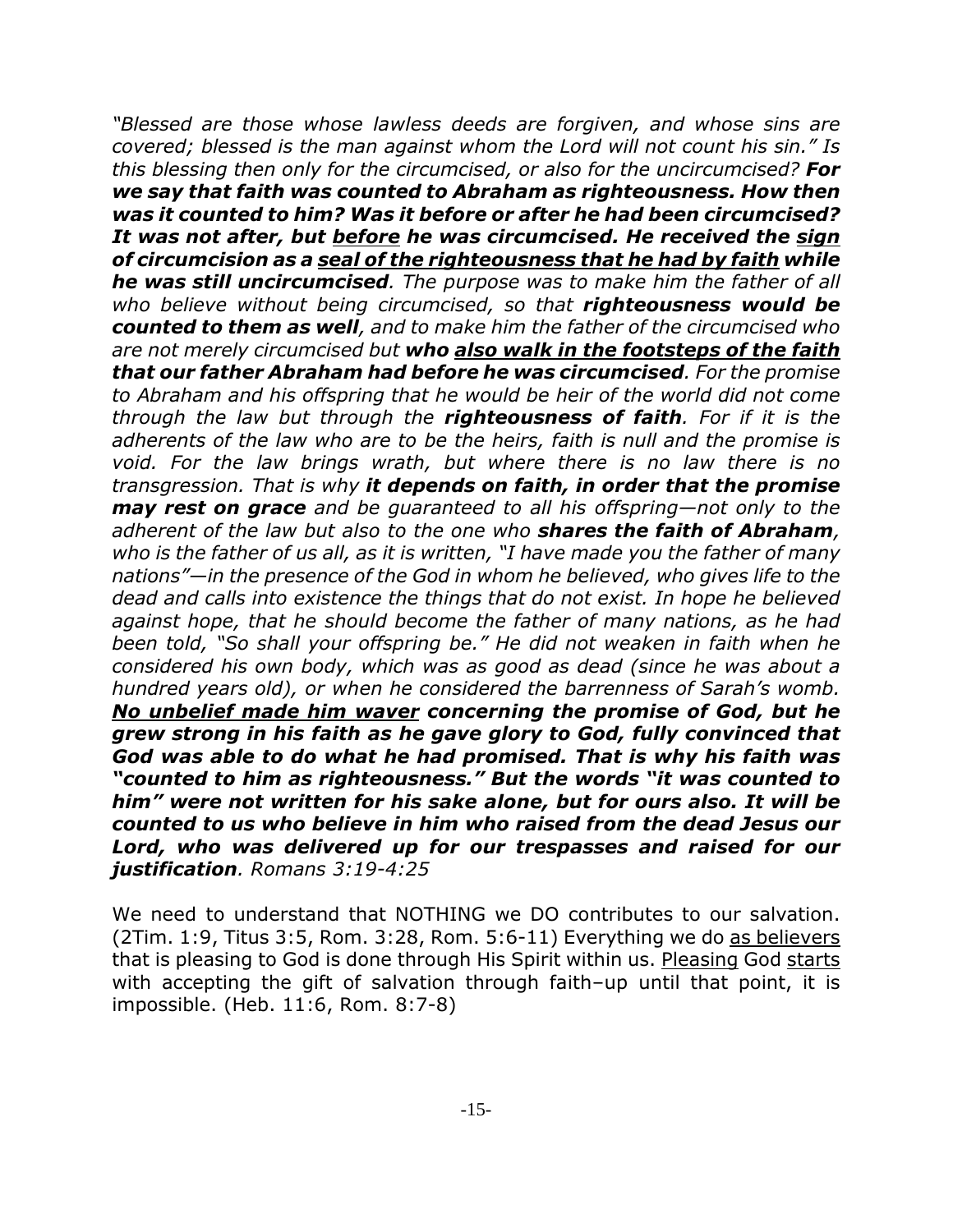*For neither circumcision counts for anything, nor uncircumcision, but a new creation. Galatians 6:15*

# *It is the Spirit who gives life; the flesh is no help at all. The words that I have spoken to you are spirit and life. John 6:63*

# *Already you are clean because of the word that I have spoken to you. John 15:3*

Some say that the Old Covenant instruction that the foreigner must observe everything that the natural-born Jew does still applies. If that's the case, then why did the apostles have a council and, after consulting the Holy Spirit, send a letter with a very short list of requirements for Gentile believers? (And yet this does not let believers "off the hook" when they decide they are free to DO the things on that list that are PROHIBITED, eg. sexual immorality.) Some say that the following restrictions are merely canceling the requirement to be circumcised. That is NOT what it says, and that does NOT match the rest of the New Testament teachings about our freedom in Christ. How would it be an "unbearable yoke on the neck" to circumcise infant boys? There is no longer any distinction (Rom. 3:22, Rom. 10:12, Col. 3:11), and no heavy burden to bear. (Matt. 11:28-30). We obey Jesus' simple commands out of gratitude and love for God. (1John 5:3, Col. 3:12-17, Heb. 12:28-29)

*When they came to Jerusalem, they were welcomed by the church and the apostles and the elders, and they declared all that God had done with them. But some believers who belonged to the party of the Pharisees rose up and said, "It is necessary to circumcise them and to order them to keep the law of Moses." The apostles and the elders were gathered together to consider this matter. And after there had been much debate, Peter stood up and said to them, "Brothers, you know that in the early days God made a choice among you, that by my mouth the Gentiles should hear the word of the gospel and believe. And God, who knows the heart, bore witness to them, by giving them the Holy Spirit just as he did to us, and he made no distinction between us and them, having cleansed their hearts by faith. Now, therefore, why are you putting God to the test by placing a yoke on the neck of the disciples that neither our fathers nor we have been able to bear? But we believe that we will be saved through the grace of the Lord Jesus, just as they will." Acts 15:4-11*

*Therefore my judgment is that we should not trouble those of the Gentiles who turn to God, but should write to them to abstain from the things polluted by idols, and from sexual immorality, and from what has been*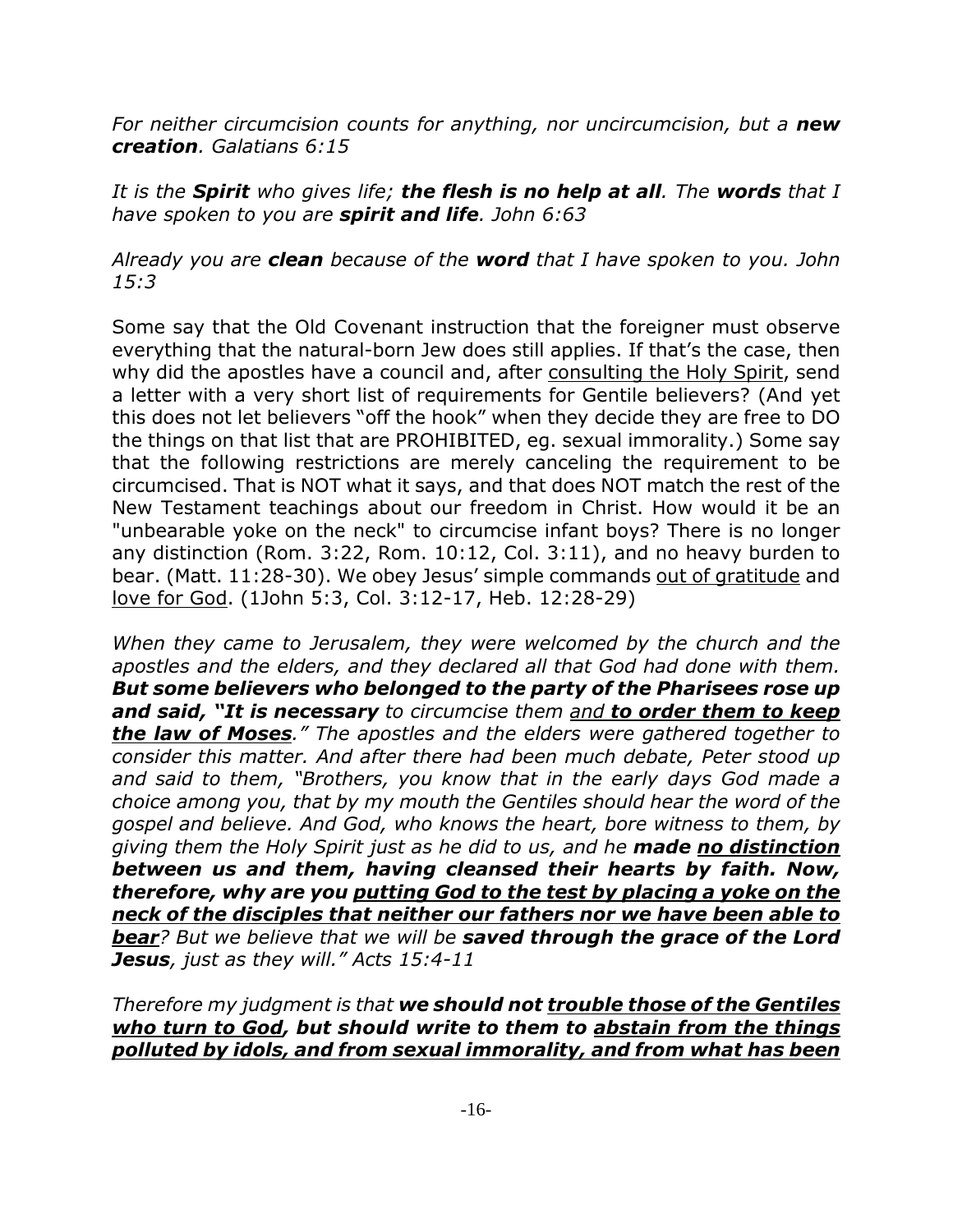*strangled, and from blood. For from ancient generations Moses has had in every city those who proclaim him, for he is read every Sabbath in the synagogues." Then it seemed good to the apostles and the elders, with the whole church, to choose men from among them and send them to Antioch with Paul and Barnabas. They sent Judas called Barsabbas, and Silas, leading men among the brothers, with the following letter: "The brothers, both the apostles and the elders, to the brothers who are of the Gentiles in Antioch and Syria and Cilicia, greetings. Since we have heard that some persons have gone out from us and troubled you with words, unsettling your minds, although we gave them no instructions, it has seemed good to us, having come to one accord, to choose men and send them to you with our beloved Barnabas and Paul, men who have risked their lives for the name of our Lord Jesus Christ. We have therefore sent Judas and Silas, who themselves will tell you the same things by word of mouth. For it has seemed good to the Holy Spirit and to us to lay on you no greater burden than these requirements: that you abstain from what has been sacrificed to idols, and from blood, and from what has been strangled, and from sexual immorality. If you keep yourselves from these, you will do well. Farewell." Acts 15:19-29*

*...Thus all will know that there is nothing in what they have been told about you [Paul], but that you yourself also live in observance of the law. But as for the Gentiles who have believed, we have sent a letter with our judgment that they should abstain from what has been sacrificed to idols, and from blood, and from what has been strangled, and from sexual immorality." Acts 21:24-25*

*Now the apostles and the brothers who were throughout Judea heard that the Gentiles also had received the word of God. So when Peter went up to Jerusalem, the circumcision party criticized him, saying, "You went to uncircumcised men and ate with them." But Peter began and explained it to them in order: "I was in the city of Joppa praying, and in a trance I saw a vision, something like a great sheet descending, being let down from heaven by its four corners, and it came down to me. Looking at it closely, I observed animals and beasts of prey and reptiles and birds of the air. And I heard a voice saying to me, 'Rise, Peter; kill and eat.' But I said, 'By no means, Lord; for nothing common or unclean has ever entered my mouth.' But the voice answered a second time from heaven, 'What God has made clean, do not call common.' This happened three times, and all was drawn up again into heaven. And behold, at that very moment three men arrived at the house in which we were, sent to me from Caesarea. And the Spirit told me to go with them, making no distinction. These six brothers also accompanied me, and we entered the man's house. And he told us how he had seen the*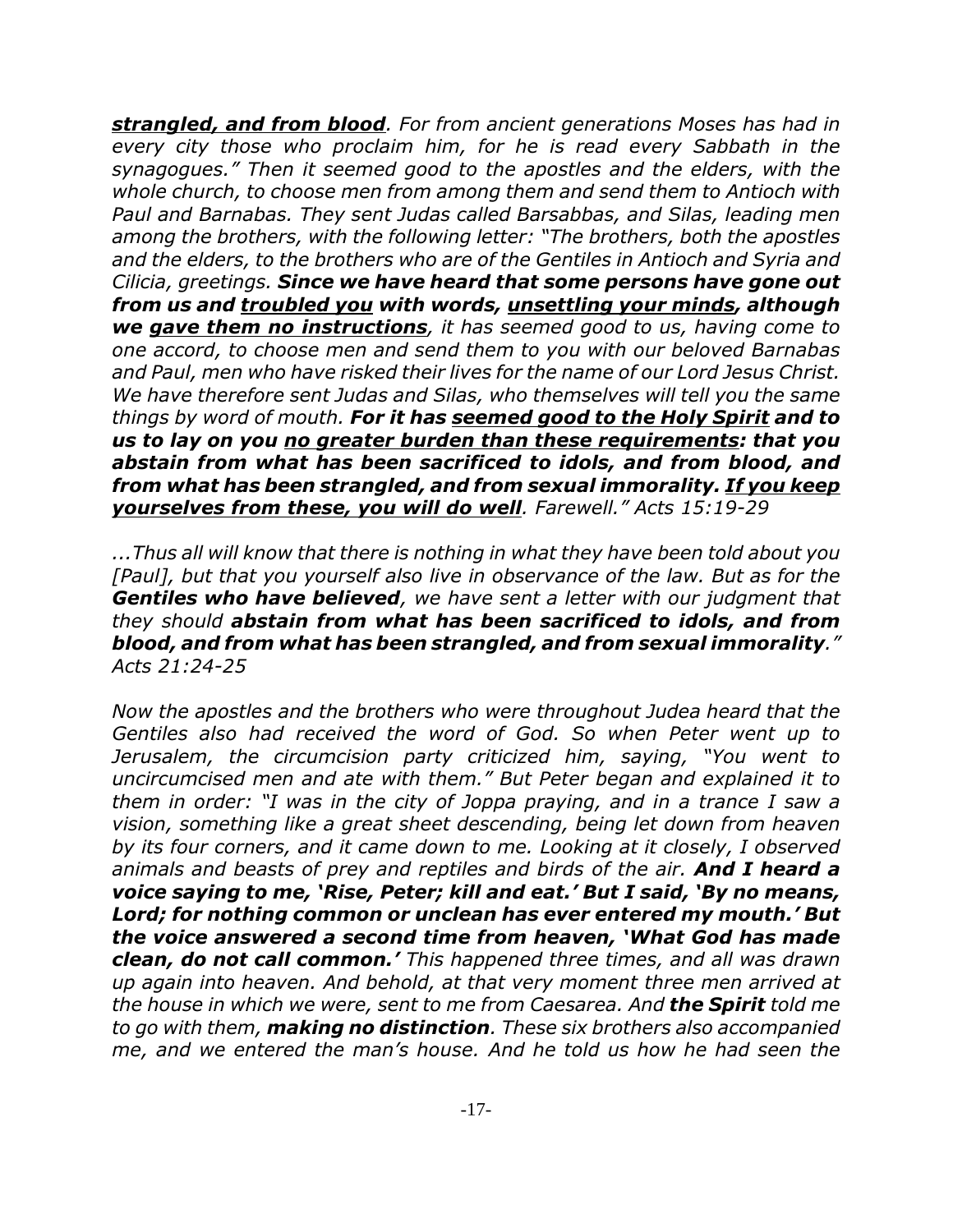*angel stand in his house and say, 'Send to Joppa and bring Simon who is called Peter; he will declare to you a message by which you will be saved, you and all your household.' As I began to speak, the Holy Spirit fell on them just as on us at the beginning. And I remembered the word of the Lord, how he said, 'John baptized with water, but you will be baptized with the Holy Spirit.' If then God gave the same gift to them as he gave to us when we believed in the Lord Jesus Christ, who was I that I could stand in God's way?" When they heard these things they fell silent. And they glorified God, saying, "Then to the Gentiles also God has granted repentance that leads to life." Acts 11:1-18*

Peter's vision above showed what the food restrictions were about–a picture of separation between Jews and Gentiles, which was done away with. When the point of the restrictions was made obsolete, so were the restrictions. Some say no, it just made it acceptable for Jews to eat WITH "unclean" Gentiles, but that does not explain the OTHER New Testament teachings that all foods are clean, including those of Jesus Himself. It is possible that Jewish believers did continue observing the restrictions, but at no time were Gentile believers ever expected to do so. God can and does decide what is acceptable. (Lev. 11, Acts 15:20, 29, Acts 21:25) Don't forget that before the flood, everyone was vegan. (Gen. 1:29-30, Gen. 9:2-6)

*And he called the people to him again and said to them, "Hear me, all of you, and understand: There is nothing outside a person that by going into him can defile him, but the things that come out of a person are what defile him." And when he had entered the house and left the people, his disciples asked him about the parable. And he said to them, "Then are you also without understanding? Do you not see that whatever goes into a person from outside cannot defile him, since it enters not his heart but his stomach, and is expelled?" (Thus he declared all foods clean.) And he said, "What comes out of a person is what defiles him. For from within, out of the heart of man, come evil thoughts, sexual immorality, theft, murder, adultery, coveting, wickedness, deceit, sensuality, envy, slander, pride, foolishness. All these evil things come from within, and they defile a person." Mark 7:14-23*

*I know and am persuaded in the Lord Jesus that nothing is unclean in itself, but it is unclean for anyone who thinks it unclean. For if your brother is grieved by what you eat, you are no longer walking in love. By what you eat, do not destroy the one for whom Christ died. So do not let what you regard as good be spoken of as evil. For the kingdom of God is not a matter of eating and drinking but of righteousness and peace and joy in the Holy Spirit. Whoever thus serves Christ is acceptable to God and approved by men. So then let us pursue what makes for peace and for mutual upbuilding.*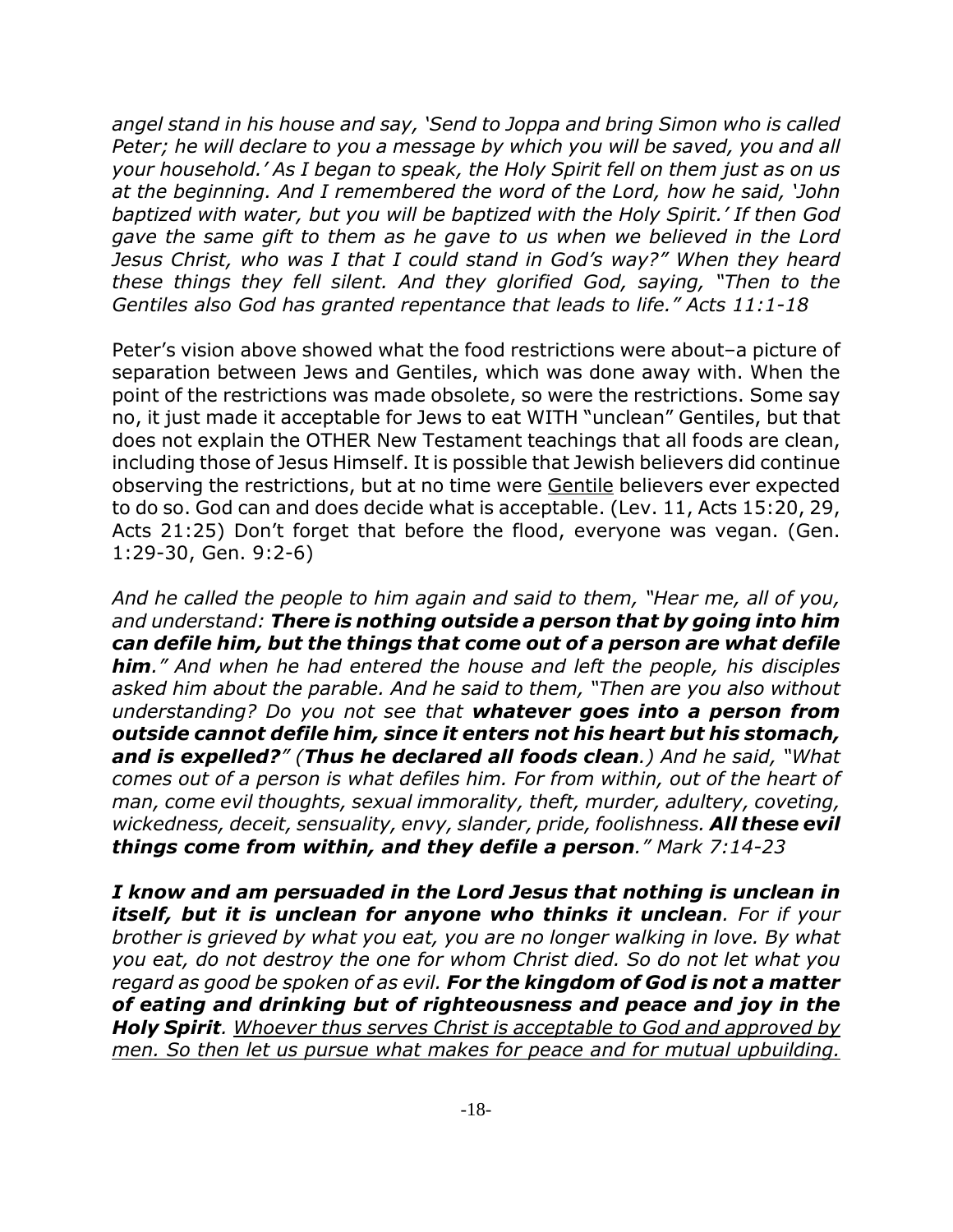*Do not, for the sake of food, destroy the work of God. Everything is indeed clean, but it is wrong for anyone to make another stumble by what he eats. It is good not to eat meat or drink wine or do anything that causes your brother to stumble. The faith that you have, keep between yourself and God. Blessed is the one who has no reason to pass judgment on himself for what he approves. But whoever has doubts is condemned if he eats, because the eating is not from faith. For whatever does not proceed from faith is sin. Romans 14:14-23*

*Now the Spirit expressly says that in later times some will depart from the faith by devoting themselves to deceitful spirits and teachings of demons, through the insincerity of liars whose consciences are seared, who forbid marriage and require abstinence from foods that God created to be received with thanksgiving by those who believe and know the truth. For everything created by God is good, and nothing is to be rejected if it is received with thanksgiving, for it is made holy by the word of God and prayer. 1 Timothy 4:1-5*

*But give as alms those things that are within, and behold, everything is clean for you. Luke 11:41*

*To the pure, all things are pure, but to the defiled and unbelieving, nothing is pure; but both their minds and their consciences are defiled. Titus 1:15*

Another major issue is observance of the Sabbath. When people say that Hebrews 4 is speaking of two Sabbaths, one of the weekly rest and one of entering the promised land, that is not quite right. BOTH the weekly rest AND Israel entering the promised land by following Joshua LOOK FORWARD to entering the kingdom of God by following Jesus. The VERY FIRST Sabbath in Genesis 2:1-3 was also a picture of the millennial reign of Jesus, of the  $7<sup>th</sup>$  "day" of 1,000 years. (Psa. 90:4, 2Pet. 3:8, Rev. 20:4-6) Those of us who have entered into eternal life by believing (John 5:24) must now rest from our works of trying to "force our way into the kingdom" with our own power, but rather abide in Jesus–to live to Him and die to ourselves. (Luke 16:14-16, Matt. 3:7- 12, Luke 7:29-35, Rom. 9:30-33, Col. 3:1-25, Gal. 2:20, Rom. 6:1-23) He IS the Sabbath rest we have entered into–when we TRULY believed, He took up residence IN us. (Luke 17:20-21, John 3:3-8, John 17:20-26) Just as we did nothing to create the world, neither can we do anything to earn salvation.

*Behold my servant, whom I uphold, my chosen, in whom my soul delights; I have put my Spirit upon him; he will bring forth justice to the nations. He will not cry aloud or lift up his voice, or make it heard in the*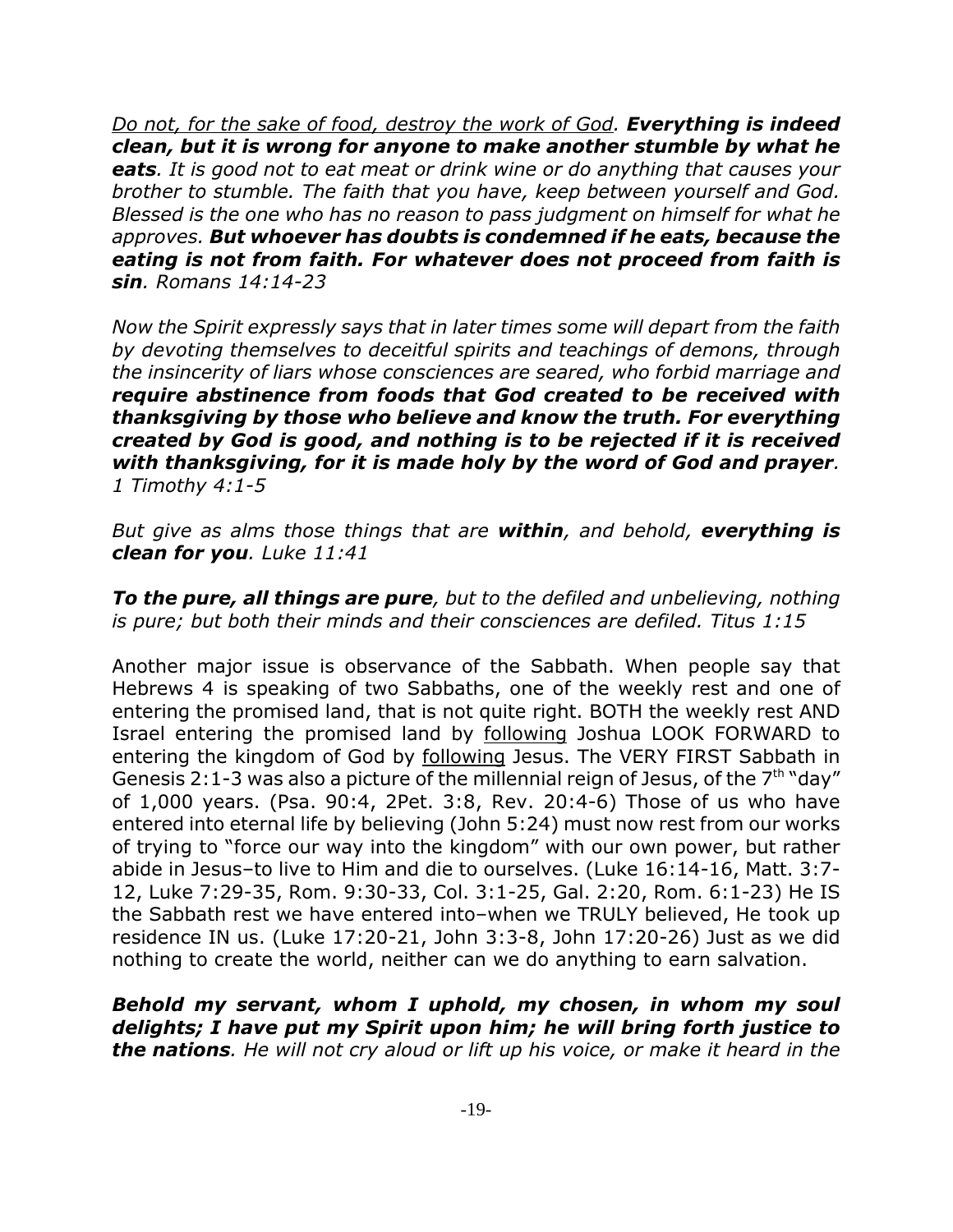*street; a bruised reed he will not break, and a faintly burning wick he will not quench; he will faithfully bring forth justice. He will not grow faint or be discouraged till he has established justice in the earth; and the coastlands wait for his law. Isaiah 42:1-4*

*This was to fulfill what was spoken by the prophet Isaiah: "Behold, my servant whom I have chosen, my beloved with whom my soul is well pleased. I will put my Spirit upon him, and he will proclaim justice to the Gentiles. He will not quarrel or cry aloud, nor will anyone hear his voice in the streets; a bruised reed he will not break, and a smoldering wick he will not quench, until he brings justice to victory; and in his name the Gentiles will hope." Matthew 12:17-21*

*For we did not follow cleverly devised myths when we made known to you the power and coming of our Lord Jesus Christ, but we were eyewitnesses of his majesty. For when he received honor and glory from God the Father, and the voice was borne to him by the Majestic Glory, "This is my beloved Son, with whom I am well pleased," we ourselves heard this very voice borne from heaven, for we were with him on the holy mountain. And we have the prophetic word more fully confirmed, to which you will do well to pay attention as to a lamp shining in a dark place, until the day dawns and the morning star rises in your hearts, knowing this first of all, that no prophecy of Scripture comes from someone's own interpretation. For no prophecy was ever produced by the will of man, but men spoke from God as they were carried along by the Holy Spirit. 2 Peter 1:16-21*

*"You are my witnesses," declares the LORD, "and my servant whom I have chosen, that you may know and believe me and understand that I am he. Before me no god was formed, nor shall there be any after me. I, I am the LORD, and besides me there is no savior. I declared and saved and proclaimed, when there was no strange god among you; and you are my witnesses," declares the LORD, "and I am God. Also henceforth I am he; there is none who can deliver from my hand; I work, and who can turn it back?" Isaiah 43:10-13*

*Philip said to him, "Lord, show us the Father, and it is enough for us." Jesus said to him, "Have I been with you so long, and you still do not know me, Philip? Whoever has seen me has seen the Father. How can you say, 'Show us the Father'? Do you not believe that I am in the Father and the Father is in me? The words that I say to you I do not speak on my own authority, but the Father who dwells in me does his works. Believe me that I am in the Father*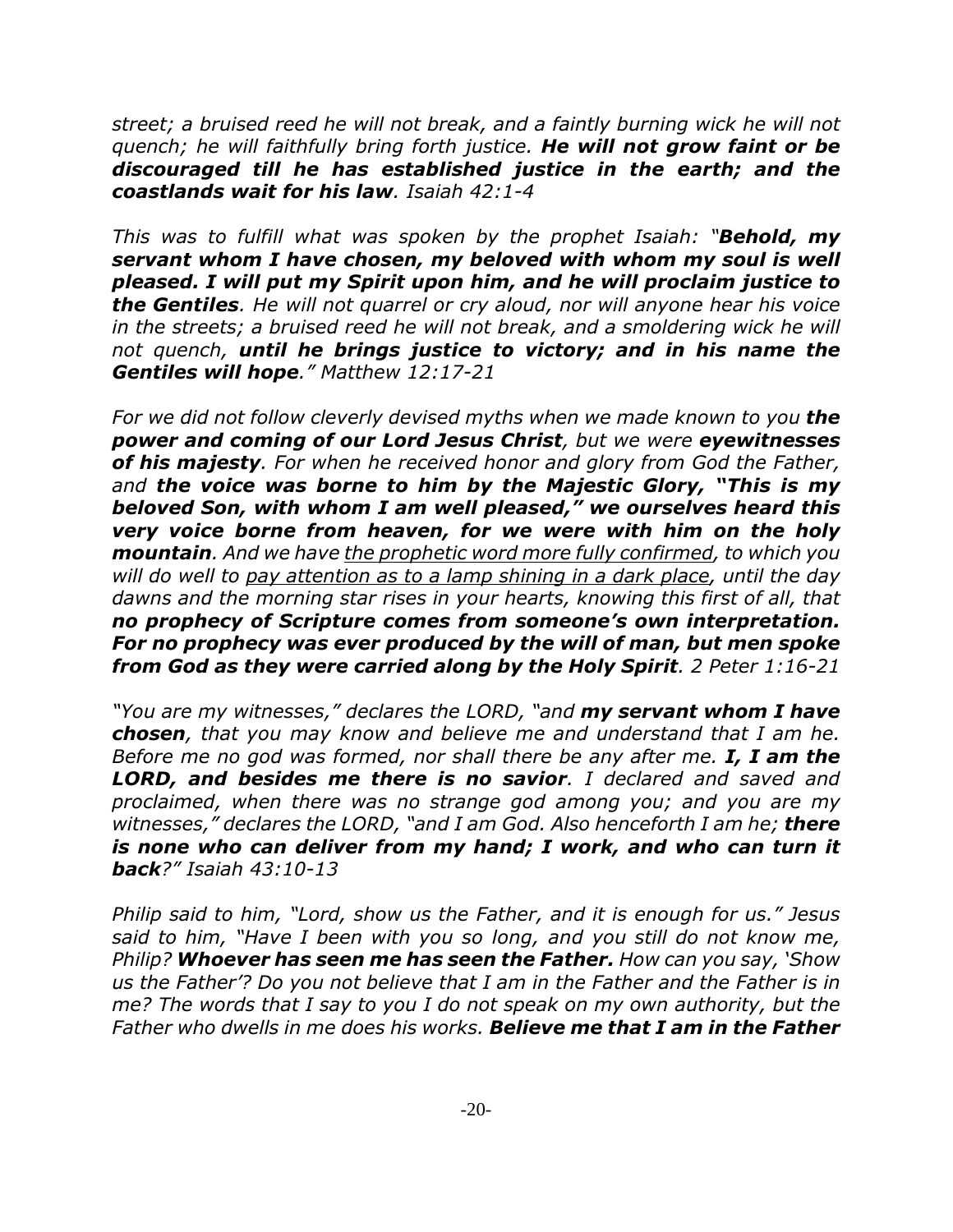### *and the Father is in me, or else believe on account of the works themselves. John 14:8-11*

Those among Israel who failed to enter into the "rest" of the promised land (where they could stop wandering and live in peace) were not denied entrance for breaking the weekly Sabbath. They were denied entrance for refusing to believe and trust in God. They were afraid of the report of ten of the twelve scouts, despite all God had just done in rescuing them from Egypt. (Num. 13:25-14:38) They could have entered in if they had been willing to FOLLOW and take possession of what God was giving them, but instead they wandered in the wilderness for forty years, one year for every day the men scouted the land. This passage is clearly about entering the kingdom of God by following the ONE whom God has appointed to bring His people in.

*Therefore, while the promise of entering his rest still stands, let us fear lest any of you should seem to have failed to reach it. For good news came to us just as to them, but the message they heard did not benefit them, because they were not united by faith with those who listened. For we who have believed enter that rest, as he has said, "As I swore in my wrath, 'They shall not enter my rest,'" although his works were finished from the foundation of the world. For he has somewhere spoken of the seventh day in this way: "And God rested on the seventh day from all his works." And again in this passage he said, "They shall not enter my rest." Since therefore it remains for some to enter it, and those who formerly received the good news failed to enter because of disobedience, again he appoints a certain day, "Today," saying through David so long afterward, in the words already quoted, "Today, if you hear his voice, do not harden your hearts." For if Joshua had given them rest, God would not have spoken of another day later on. So then, there remains a Sabbath rest for the people of God, for whoever has entered God's rest has also rested from his works as God did from his. Let us therefore strive to enter that rest, so that no one may fall by the same sort of disobedience. For the word of God is living and active, sharper than any two-edged sword, piercing to the division of soul and of spirit, of joints and of marrow, and discerning the thoughts and intentions of the heart. And no creature is hidden from his sight, but all are naked and exposed to the eyes of him to whom we must give account. Since then we have a great high priest who has passed through the heavens, Jesus, the Son of God, let us hold fast our confession. For we do not have a high priest who is unable to sympathize with our weaknesses, but one who in every respect has been tempted as we are, yet without sin. Let us then with confidence draw near to the throne of grace, that we may receive mercy and find grace to help in time of need. Hebrews 4:1-16*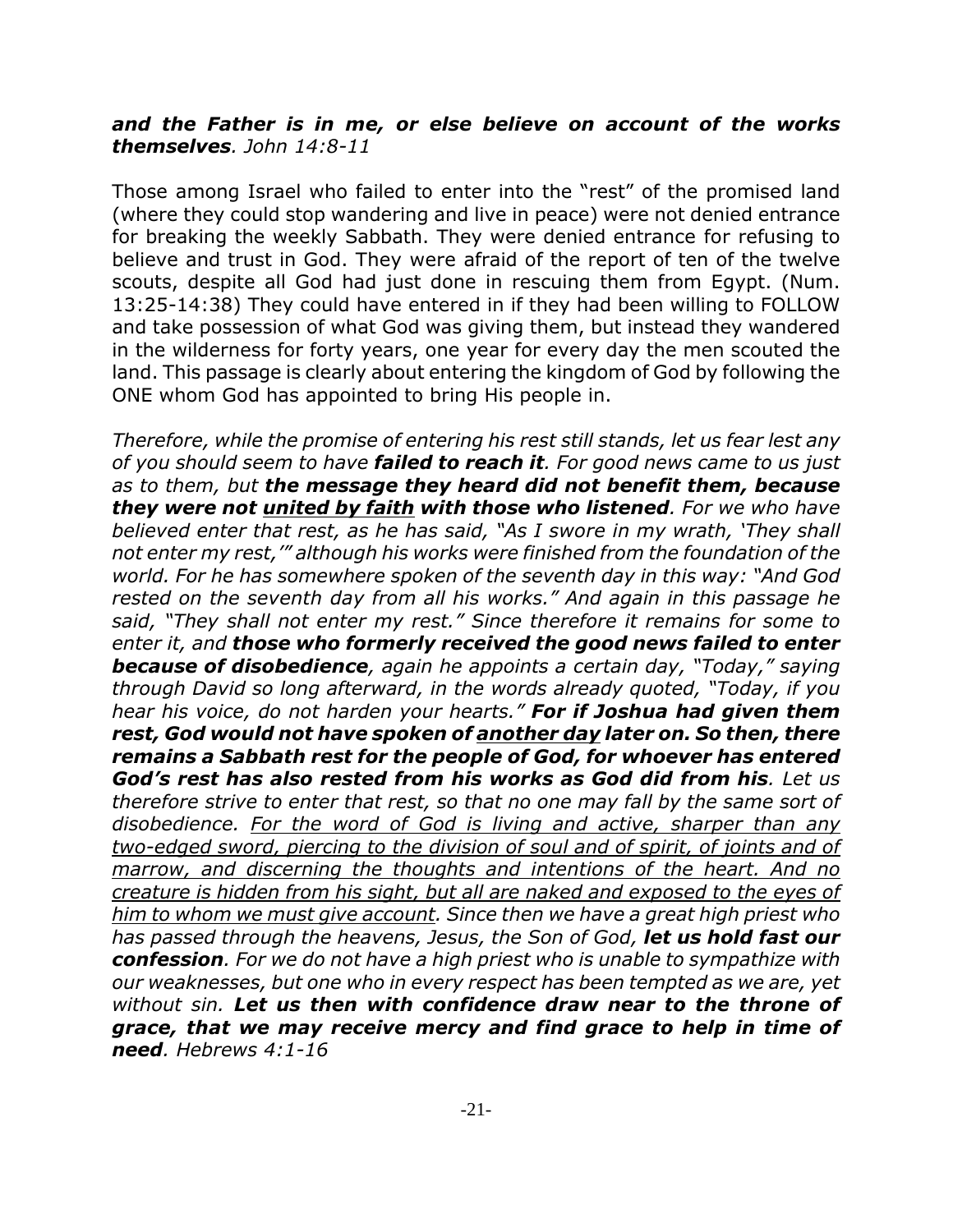*"This Jesus is the stone that was rejected by you, the builders, which has become the cornerstone. And there is salvation in no one else, for there is no other name under heaven given among men by which we must be saved." Acts 4:11-12*

Man was not made for the Sabbath, but the other way around. (Mark 2:27) If anyone refuses to rest from working, they are only harming themselves (through wear and tear on their bodies and mental stress) and showing that they are not trusting God to take care of them–God gives His people rest. (Psa. 127:2) James said that if we don't have what we need, we either haven't asked or we have asked in order to indulge ourselves rather than to glorify God. (James 4:1-5, Psa. 37:23-31, 2Cor. 9:6-12)

As Jesus said in the passages below, even under the law, one was allowed to do good on the Sabbath (which is serving God as we are called to do–Jesus used the priests as an example, since they "worked" on the Sabbath, whereas all believers in this age are all part of a royal priesthood. 1Pet. 2:9-12)

*At that time Jesus went through the grainfields on the Sabbath. His disciples were hungry, and they began to pluck heads of grain and to eat. But when the Pharisees saw it, they said to him, "Look, your disciples are doing what is not lawful to do on the Sabbath." He said to them, "Have you not read what David did when he was hungry, and those who were with him: how he entered the house of God and ate the bread of the Presence, which it was not lawful for him to eat nor for those who were with him, but only for the priests? Or have you not read in the Law how on the Sabbath the priests in the temple profane the Sabbath and are guiltless? I tell you, something greater than the temple is here. And if you had known what this means, 'I desire mercy, and not sacrifice,' you would not have condemned the guiltless. For the Son of Man is Lord of the Sabbath." He went on from there and entered their synagogue. And a man was there with a withered hand. And they asked him, "Is it lawful to heal on the Sabbath?"—so that they might accuse him. He said to them, "Which one of you who has a sheep, if it falls into a pit on the Sabbath, will not take hold of it and lift it out? Of how much more value is a man than a sheep! So it is lawful to do good on the Sabbath." Then he said to the man, "Stretch out your hand." And the man stretched it out, and it was restored, healthy like the other. But the Pharisees went out and conspired against him, how to destroy him. Matthew 12:1-14*

*One Sabbath he was going through the grainfields, and as they made their way, his disciples began to pluck heads of grain. And the Pharisees were saying to him, "Look, why are they doing what is not lawful on the Sabbath?" And he said*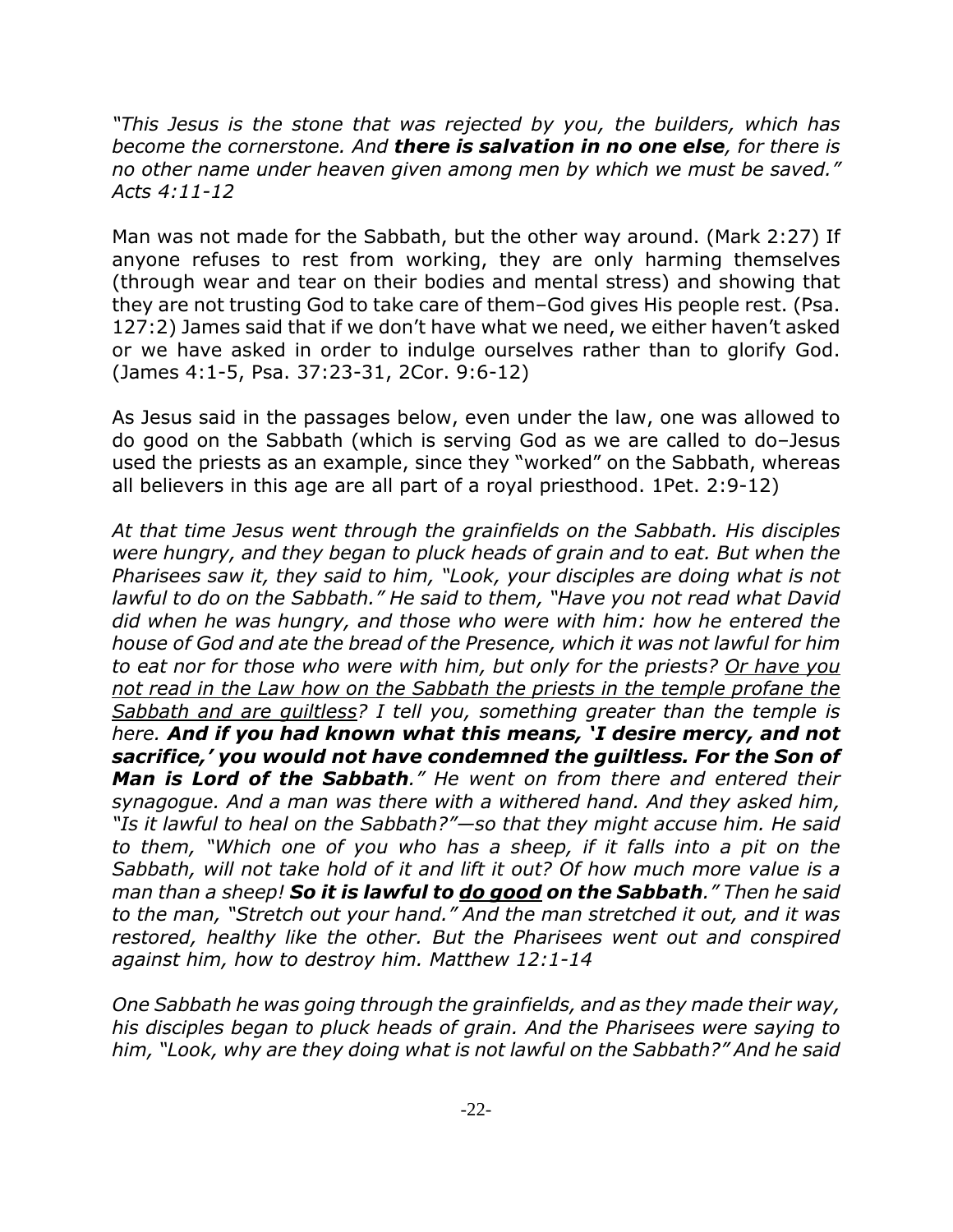*to them, "Have you never read what David did, when he was in need and was hungry, he and those who were with him: how he entered the house of God, in the time of Abiathar the high priest, and ate the bread of the Presence, which it is not lawful for any but the priests to eat, and also gave it to those who were with him?" And he said to them, "The Sabbath was made for man, not man for the Sabbath. So the Son of Man is Lord even of the Sabbath." Again he entered the synagogue, and a man was there with a withered hand. And they watched Jesus, to see whether he would heal him on the Sabbath, so that they might accuse him. And he said to the man with the withered hand, "Come here." And he said to them, "Is it lawful on the Sabbath to do good or to do harm, to save life or to kill?" But they were silent. And he looked around at them with anger, grieved at their hardness of heart, and said to the man, "Stretch out your hand." He stretched it out, and his hand was restored. The Pharisees went out and immediately held counsel with the Herodians against him, how to destroy him. Mark 2:23-3:6*

Jesus is Lord of the Sabbath. "Breaking the Sabbath" in this age is trying to earn salvation–ONLY Jesus was qualified to save us and His work is FINISHED. God was not pleased when Israel *convinced themselves they were keeping the letter of the law perfectly* and thus thought they were saving themselves. (Rom. 9:30-33, 2Cor. 3:4-6) He was also angry when they did their own pleasure on the Sabbath and couldn't wait for it to be over so they could go back to cheating people and doing other things he hated. (Isa. 58:13-14, Amos 8:4-6, Prov. 6:16-19) We (the Church/believers) have been PURCHASED by Jesus' blood and He IS our Sabbath–every day, forever. We're to seek HIS will and good pleasure continually in all things–not merely one day a week. (Rom. 12:2, 2Cor. 5:14-15, 1Thess. 5:16-19)

We never leave "church" behind, because it is NOT a building or a worship service–it is the assembly of called out believers. We could view "failing to keep the Sabbath holy" as when we disregard our Lord's will and choose to do our own instead–loving the world more than Him who gave His LIFE for us. (Matt. 10:37-40, 1John 4:8-12, Rom. 5:6-8) Jesus didn't set us free so that we could continue enjoying sin the same as we did before. (Rom. 6:1-4, 12-15)

*If then you have been raised with Christ, seek the things that are above, where Christ is, seated at the right hand of God. Set your minds on things that are above, not on things that are on earth. For you have died, and your life is hidden with Christ in God. When Christ who is your life appears, then you also will appear with him in glory. Put to death therefore what is earthly in you: sexual immorality, impurity, passion, evil desire, and covetousness, which is idolatry. On account of these the wrath of*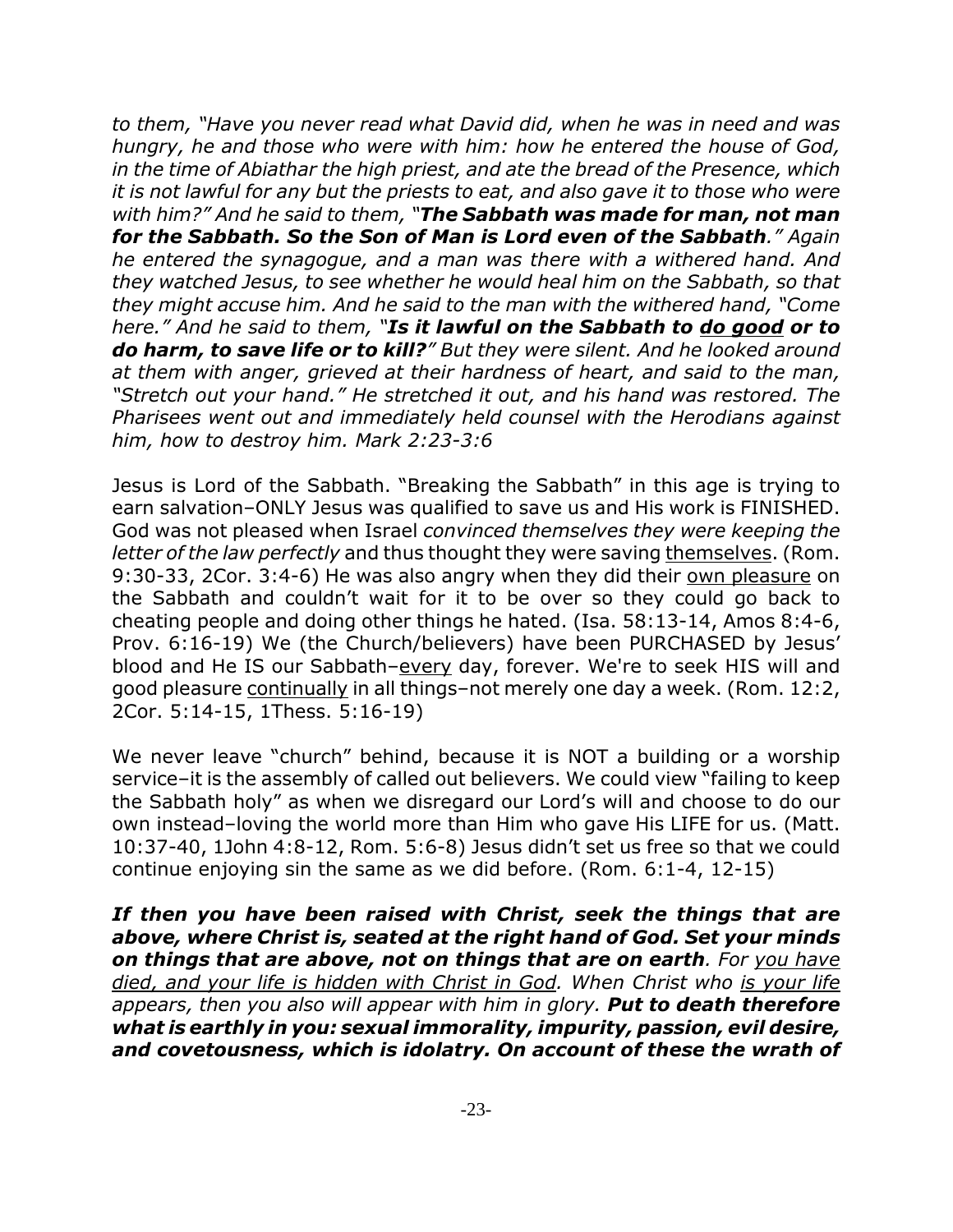*God is coming. In these you too once walked, when you were living in them. But now you must put them all away: anger, wrath, malice, slander, and obscene talk from your mouth. Do not lie to one another, seeing that you have put off the old self with its practices and have put on the new self, which is being renewed in knowledge after the image of its creator. Here there is not Greek and Jew, circumcised and uncircumcised, barbarian, Scythian, slave, free; but Christ is all, and in all. Put on then, as God's chosen ones, holy and beloved, compassionate hearts, kindness, humility, meekness, and patience, bearing with one another and, if one has a complaint against another, forgiving each other; as the Lord has forgiven you, so you also must forgive. And above all these put on love, which binds everything together in perfect harmony. And let the peace of Christ rule in your hearts, to which indeed you were called in one body. And be thankful. Colossians 3:1-15*

*And so, from the day we heard, we have not ceased to pray for you, asking that you may be filled with the knowledge of his will in all spiritual wisdom and understanding, so as to walk in a manner worthy of the Lord, fully pleasing to him, bearing fruit in every good work and increasing in the knowledge of God. May you be strengthened with all power, according to his glorious might, for all endurance and patience with joy, giving thanks to the Father, who has qualified you to share in the inheritance of the saints in light. He has delivered us from the domain of darkness and transferred us to the kingdom of his beloved Son, in whom we have redemption, the forgiveness of sins. Colossians 1:9-14*

Besides refraining from committing grievous sins, we're called to work in His field until He returns. (Matt. 20:1-16, Matt. 24:45-46, 2Tim. 2:19, 1Thess. 5:22, Ruth 2:1-23) That includes sharing the gospel and making disciples (not *believers*–only God does that), caring for the poor and helping those in need–in general, doing the good works that He planned for us to do. (Titus 2:14, 3:8, Eph. 2:10, Matt. 5:16, 1Pet. 2:12, Jam. 1:27) This world is TEMPORARY, and the time we have left after coming to salvation is to be spent *serving our Lord*, the same as we will be doing for eternity. (1John 2:15-17) This is an unfathomably great privilege not to be taken for granted. "Called out" means that we are SPECIAL and set apart from the world. We were told to expect to be hated for being different (but there is no "danger" of that if the way we behave is the SAME as the world, is there?) (John 15:18-19, 1John 3:13, 1Pet. 4:1-5, 2Tim. 3:12-13, Eph. 4:17-25)

*And let our people learn to devote themselves to good works, so as to help cases of urgent need, and not be unfruitful. Titus 3:14*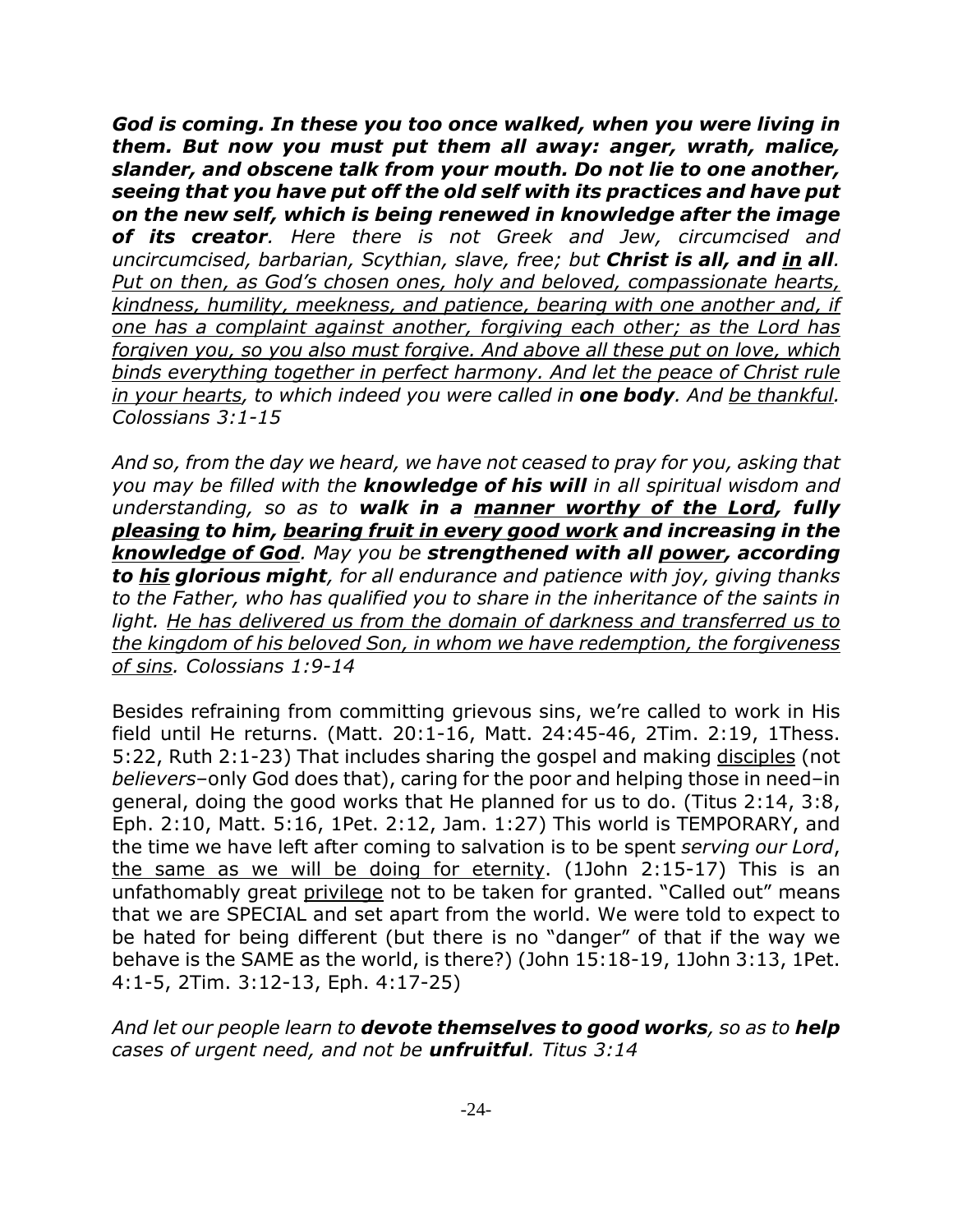*Having gifts that differ according to the grace given to us, let us use them: if prophecy, in proportion to our faith; if service, in our serving; the one who teaches, in his teaching; the one who exhorts, in his exhortation; the one who contributes, in generosity; the one who leads, with zeal; the one who does acts of mercy, with cheerfulness. Let love be genuine. Abhor what is evil; hold fast to what is good. Love one another with brotherly affection. Outdo one another in showing honor. Do not be slothful in zeal, be fervent in spirit, serve the Lord. Rejoice in hope, be patient in tribulation, be constant in prayer. Contribute to the needs of the saints and seek to show hospitality. Bless those who persecute you; bless and do not curse them. Rejoice with those who rejoice, weep with those who weep. Live in harmony with one another. Do not be haughty, but associate with the lowly. Never be wise in your own sight. Repay no one evil for evil, but give thought to do what is honorable in the sight of all. If possible, so far as it depends on you, live peaceably with all. Beloved, never avenge yourselves, but leave it to the wrath of God, for it is written, "Vengeance is mine, I will repay, says the Lord." To the contrary, "if your enemy is hungry, feed him; if he is thirsty, give him something to drink; for by so doing you will heap burning coals on his head." Do not be overcome by evil, but overcome evil with good. Romans 12:6-21*

*Whatever you do, work heartily, as for the Lord and not for men, knowing that from the Lord you will receive the inheritance as your reward. You are serving the Lord Christ. For the wrongdoer will be paid back for the wrong he has done, and there is no partiality. Colossians 3:23-25*

We are not obligated to tithe anymore, but ALL we have belongs to Jesus. He has purchased our very lives back from the dead by His precious blood. Just as Adam and Eve died spiritually when they sinned against God, so did we. (Gen. 2:15-17) After sinning, they were no longer covered with righteousness but were naked and knew it. (Gen. 3:6-8) At that time, God killed an animal to cover them with. Now Jesus offered Himself to cover us in His righteousness. (Gen. 3:21, Rom. 13:14, Gal. 3:27, 1Cor. 1:30-31) The owner of the donkey that Jesus rode into Jerusalem didn't ask any questions when the disciples told him that Jesus needed it. Neither should we hold back ANYTHING that we have been blessed with by God. (Luke 19:28-44, Mark 11:1-10, Rev. 5:9-10, 1Cor. 6:19-20, Acts 20:28, 1Pet. 1:17-21)

*But you have come to Mount Zion and to the city of the living God, the heavenly Jerusalem, and to innumerable angels in festal gathering, and to the church of the firstborn who are enrolled in heaven, and to God, the judge of all, and to the spirits of the righteous made perfect, and to Jesus, the*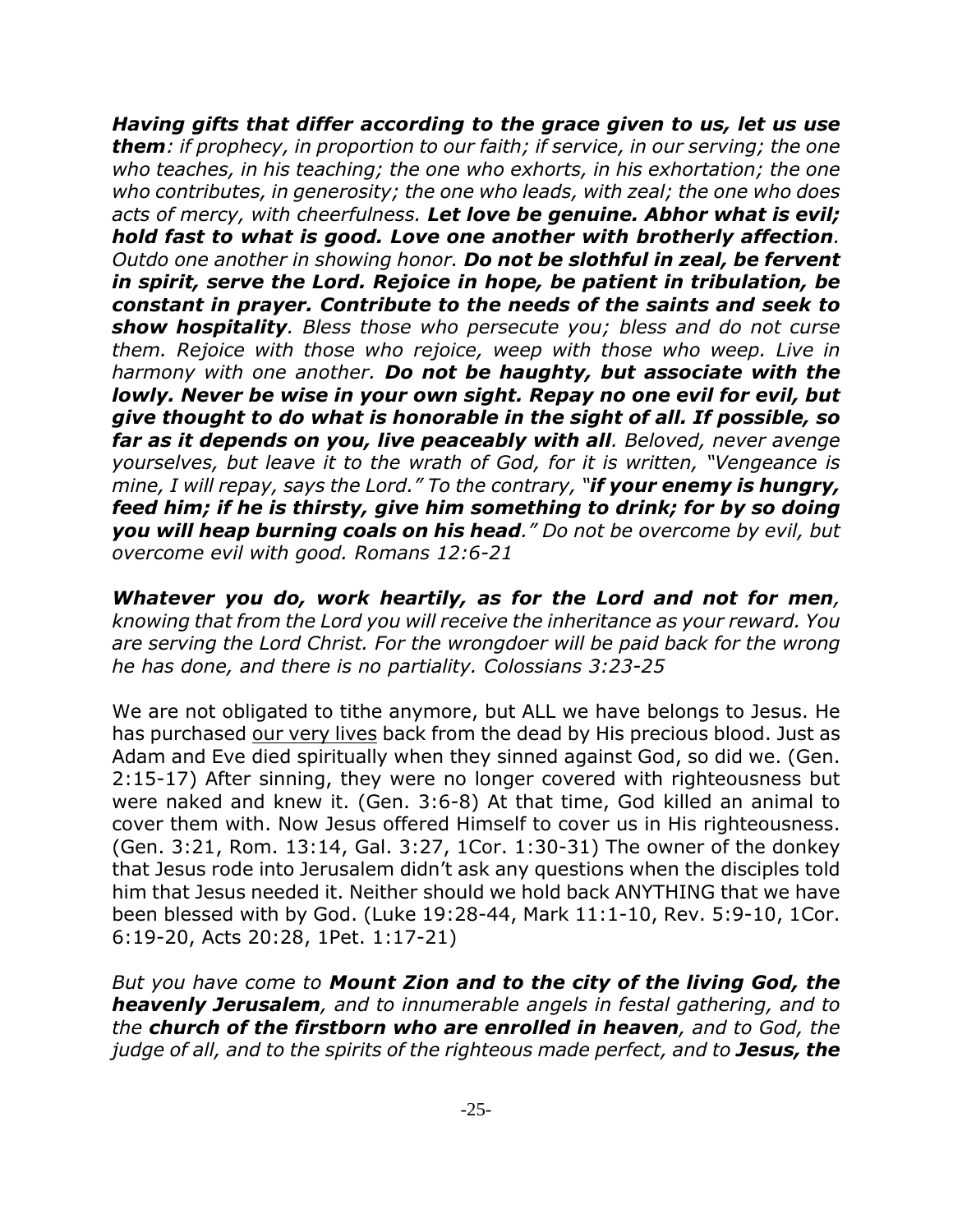### *mediator of a new covenant, and to the sprinkled blood that speaks a better word than the blood of Abel. Hebrews 12:22-24*

We are not authorized to FORBID anyone from honoring God in ways that are acceptable according to their understanding of His will (and no one is perfect). (Rom. 14:1-23) Nor are we to try to FORCE them to do things that we feel led to do or things that are part of the Law, which WAS our "guardian" UNTIL Jesus. The way I read it, this works both ways. For example, if we are in the presence of a believing Jew who cannot accept that all foods are clean, we should not press them to do so. (Rom. 14:14-15) However, that same believing Jew should not insist that we must observe the feasts, etc. (Rom. 14:5-6) Another example would be whether to use wine or grape juice to celebrate the Lord's Supper. (Rom. 14:21) In a perfect world, we would all be on the SAME PAGE. (Rom. 3:22, Gal. 3:28, Col. 3:11, Rom. 12:5, 1Cor. 12:12-14, 18-19, 1Cor. 10:17, Eph. 2:14-18, Eph. 3:6, Eph. 4:4-6, Col. 3:15) We would all understand that we are ONE Body, given freedom in Christ, and not seek to place ourselves "in bondage" again OR to use our freedom for evil. (Rom. 8:13- 17, 1Pet. 2:16) We would not *quarrel over words*. (2Tim. 2:14-16)

*But food will not commend us to God; we are neither the worse if we do not eat, nor the better if we do eat. But take care that this liberty of yours does not somehow become a stumbling block to the weak. For if someone sees you, who have knowledge, dining in an idol's temple, will not his conscience, if he is weak, be strengthened to eat things sacrificed to idols? For through your knowledge he who is weak is ruined, the brother for whose sake Christ died. And so, by sinning against the brethren and wounding their conscience when it is weak, you sin against Christ. Therefore, if food causes my brother to stumble, I will never eat meat again, so that I will not cause my brother to stumble. 1 Corinthians 8:8-13*

*As for the one who is weak in faith, welcome him, but not to quarrel over opinions. One person believes he may eat anything, while the weak person eats only vegetables. Let not the one who eats despise the one who abstains, and let not the one who abstains pass judgment on the one who eats, for God has welcomed him. Who are you to pass judgment on the servant of another? It is before his own master that he stands or falls. And he will be upheld, for the Lord is able to make him stand. One person esteems one day as better than another, while another esteems all days alike. Each one should be fully convinced in his own mind. The one who observes the day, observes it in honor of the Lord. The one who eats, eats in honor of the Lord, since he gives thanks to God, while the one who abstains, abstains in honor of the Lord and gives thanks to*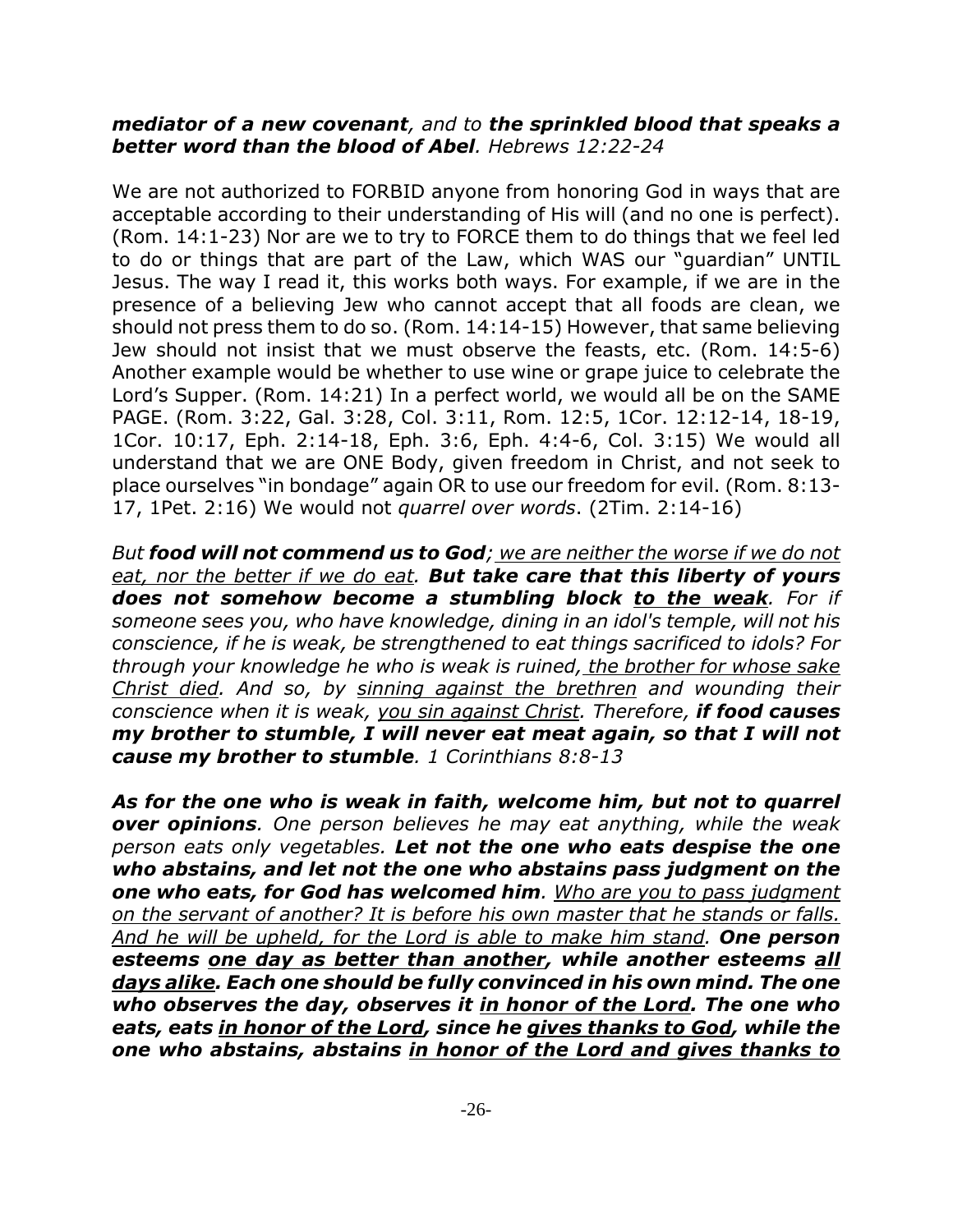*God. For none of us lives to himself, and none of us dies to himself. For if we live, we live to the Lord, and if we die, we die to the Lord. So then, whether we live or whether we die, we are the Lord's. For to this end Christ died and lived again, that he might be Lord both of the dead and of the living. Why do you pass judgment on your brother? Or you, why do you despise your brother? For we will all stand before the judgment seat of God; for it is written, "As I live, says the Lord, every knee shall bow to me, and every tongue shall confess to God." So then each of us will give an account of himself to God. Romans 14:1-12*

*For the whole law is fulfilled in one word: "You shall love your neighbor as yourself." But if you bite and devour one another, watch out that you are not consumed by one another. Galatians 5:14-15*

*Now before faith came, we were held captive under the law, imprisoned until the coming faith would be revealed. So then, the law was our guardian until Christ came, in order that we might be justified by faith. But now that faith has come, we are no longer under a guardian, for in Christ Jesus you are all sons of God, through faith. For as many of you as were baptized into Christ have put on Christ. There is neither Jew nor Greek, there is neither slave nor free, there is no male and female, for you are all one in Christ Jesus. And if you are Christ's, then you are Abraham's offspring, heirs according to promise. I mean that the heir, as long as he is a child, is no different from a slave, though he is the owner of everything, but he is under guardians and managers until the date set by his father. In the same way we also, when we were children, were enslaved to the elementary principles of the world. But when the fullness of time had come, God sent forth his Son, born of woman, born under the law, to redeem those who were under the law, so that we might receive adoption as sons. And because you are sons, God has sent the Spirit of his Son into our hearts, crying, "Abba! Father!" So you are no longer a slave, but a son, and if a son, then an heir through God. Galatians 3:23-4:7*

*Tell me, you who desire to be under the law, do you not listen to the law? For it is written that Abraham had two sons, one by a slave woman and one by a free woman. But the son of the slave was born according to the flesh, while the son of the free woman was born through promise. Now this may be interpreted allegorically: these women are two covenants. One is from Mount Sinai, bearing children for slavery; she is Hagar. Now Hagar is Mount Sinai in Arabia; she corresponds to the present Jerusalem, for she is in slavery with her children. But the Jerusalem above is free, and she is our mother. For it is written, "Rejoice, O barren one who does not bear; break forth and cry aloud,*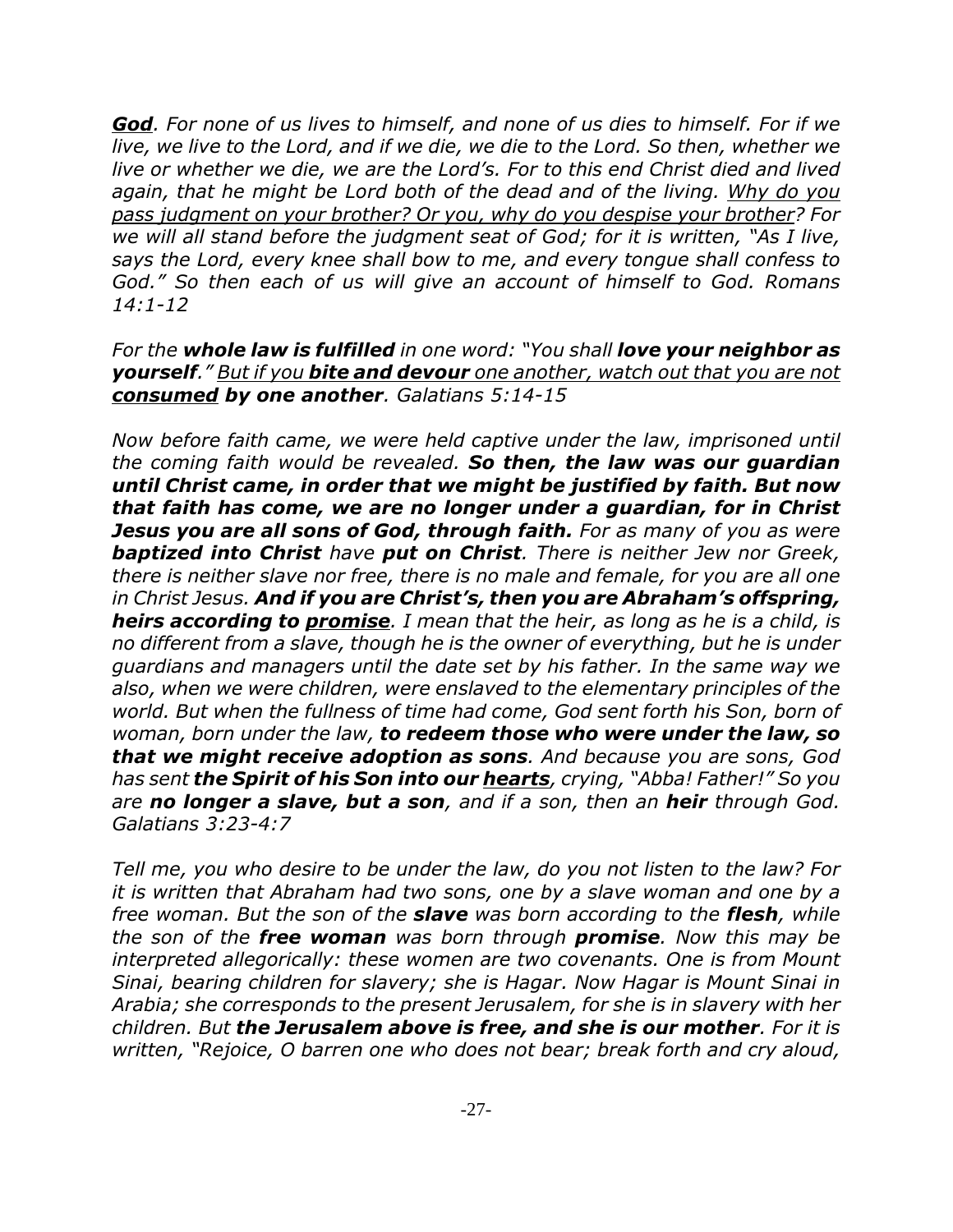*you who are not in labor! For the children of the desolate one will be more than those of the one who has a husband." Now you, brothers, like Isaac, are children of promise. But just as at that time he who was born according to the flesh persecuted him who was born according to the Spirit, so also it is now. But what does the Scripture say? "Cast out the slave woman and her son, for the son of the slave woman shall not inherit with the son of the free woman." So, brothers, we are not children of the slave but of the free woman. Galatians 4:21-31*

Paul said TWICE that "all things are lawful" (because we are NOT under the law) but he made sure to add that "not all things are helpful." That is because it is evil to use our freedom in such a way that we dishonor God–especially if we defile His temple, which is our body.

*"All things are lawful," but not all things are helpful. "All things are lawful," but not all things build up. Let no one seek his own good, but the good of his neighbor. Eat whatever is sold in the meat market without raising any question on the ground of conscience. For "the earth is the Lord's, and the fullness thereof." If one of the unbelievers invites you to dinner and you are disposed to go, eat whatever is set before you without raising any question on the ground of conscience. But if someone says to you, "This has been offered in sacrifice," then do not eat it, for the sake of the one who informed you, and for the sake of conscience—I do not mean your conscience, but his. For why should my liberty be determined by someone else's conscience? If I partake with thankfulness, why am I denounced because of that for which I give thanks? So, whether you eat or drink, or whatever you do, do all to the glory of God. Give no offense to Jews or to Greeks or to the church of God, just as I try to please everyone in everything I do, not seeking my own advantage, but that of many, that they may be saved. 1 Corinthians 10:23-33*

*"All things are lawful for me," but not all things are helpful. "All things are lawful for me," but I will not be dominated by anything. "Food is meant for the stomach and the stomach for food"—and God will destroy both one and the other. The body is not meant for sexual immorality, but for the Lord, and the Lord for the body. And God raised the Lord and will also raise us up by his power. Do you not know that your bodies are members of Christ? Shall I then take the members of Christ and make them members of a prostitute? Never! Or do you not know that he who is joined to a prostitute becomes one body with her? For, as it is written, "The two will become one flesh." But he who is joined to the Lord becomes one spirit with him. Flee from sexual immorality. Every other sin a person commits is*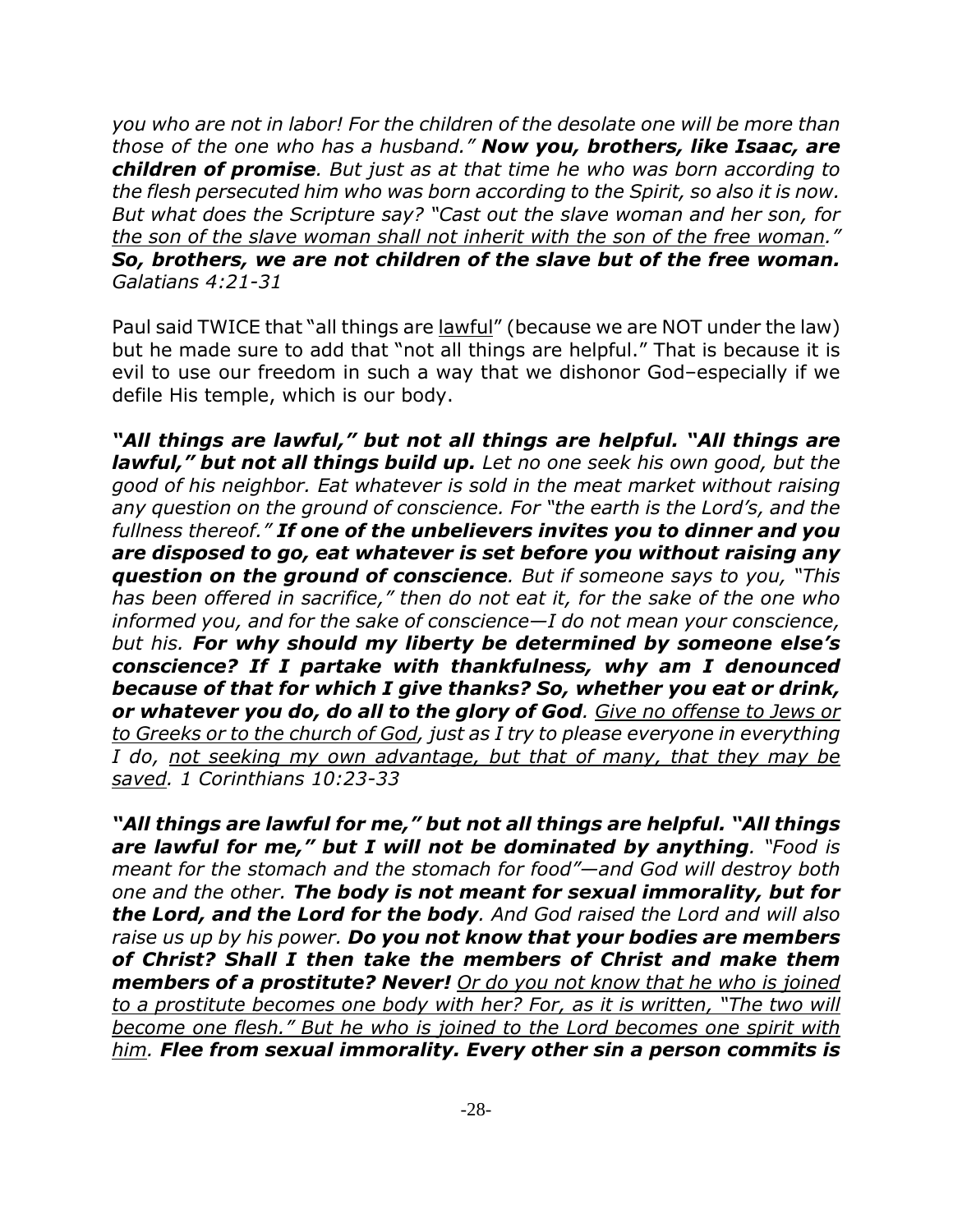*outside the body, but the sexually immoral person sins against his own body. Or do you not know that your body is a temple of the Holy Spirit within you, whom you have from God? You are not your own, for you were bought with a price. So glorify God in your body. 1 Corinthians 6:12-20*

*We must not indulge in sexual immorality as some of them did, and twenty-three thousand fell in a single day. 1 Corinthians 10:8*

*I am afraid that when I come again my God will humble me before you, and I will be grieved over many who have sinned earlier and have not repented of the impurity, sexual sin and debauchery in which they have indulged. 2 Corinthians 12:21*

*Let not sin therefore reign in your mortal body, to make you obey its passions. Do not present your members to sin as instruments for unrighteousness, but present yourselves to God as those who have been brought from death to life, and your members to God as instruments for righteousness. Romans 6:12-13*

*But I discipline my body and keep it under control, lest after preaching to others I myself should be disqualified. 1 Corinthians 9:27*

*Finally, then, brothers, we ask and urge you in the Lord Jesus, that as you received from us how you ought to walk and to please God, just as you are doing, that you do so more and more. For you know what instructions we gave you through the Lord Jesus. For this is the will of God, your sanctification: that you abstain from sexual immorality; that each one of you know how to control his own body in holiness and honor, not in the passion of lust like the Gentiles who do not know God; that no one transgress and wrong his brother in this matter, because the Lord is an avenger in all these things, as we told you beforehand and solemnly warned you. For God has not called us for impurity, but in holiness. Therefore whoever disregards this, disregards not man but God, who gives his Holy Spirit to you. 1 Thessalonians 4:1-8*

Giving believers permission to commit sexual immorality of ANY kind, since God has NOT given it, is wrong. (Refresher: Only intimate physical relations between a man and woman who are married to each other are acceptable in God's sight. "The two become one" ONLY in the way that God designed them to do.) Likewise, requiring believers to remain unmarried is wrong. (1Tim. 4:1-5) Jesus and Paul both said that IF a man *were able* to remain single *without sinning due*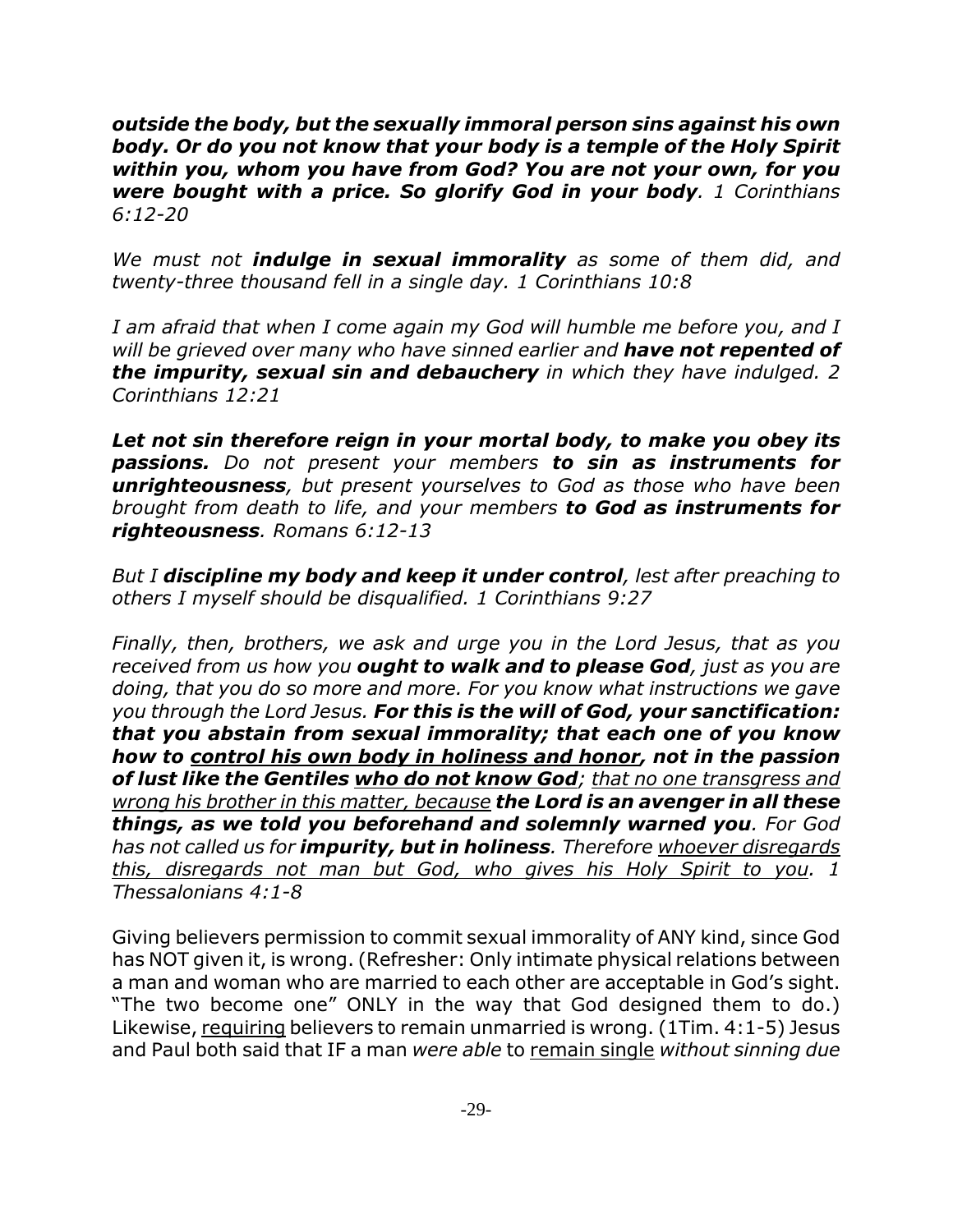*to passionate desire* (perhaps in order to serve God without competing obligations), then that is good. If not, then they should marry. This was clearly to be each person's own decision based on their level of self-control.

*And Pharisees came up to him and tested him by asking, "Is it lawful to divorce one's wife for any cause?" He answered, "Have you not read that he who created them from the beginning made them male and female, and said, 'Therefore a man shall leave his father and his mother and hold fast to his wife, and the two shall become one flesh'? So they are no longer two but one flesh. What therefore God has joined together, let not man separate." They said to him, "Why then did Moses command one to give a certificate of divorce and to send her away?" He said to them, "Because of your hardness of heart Moses allowed you to divorce your wives, but from the beginning it was not so. And I say to you: whoever divorces his wife, except for sexual immorality, and marries another, commits adultery." The disciples said to him, "If such is the case of a man with his wife, it is better not to marry." But he said to them, "Not everyone can receive this saying, but only those to whom it is given. For there are eunuchs who have been so from birth, and there are eunuchs who have been made eunuchs by men, and there are eunuchs who have made themselves eunuchs for the sake of the kingdom of heaven. Let the one who is able to receive this receive it." Matthew 19:3-12*

*Now concerning the matters about which you wrote: "It is good for a man not to have sexual relations with a woman." But because of the temptation to sexual immorality, each man should have his own wife and each woman her own husband. The husband should give to his wife her conjugal rights, and likewise the wife to her husband. For the wife does not have authority over her own body, but the husband does. Likewise the husband does not have authority over his own body, but the wife does. Do not deprive one another, except perhaps by agreement for a limited time, that you may devote yourselves to prayer; but then come together again, so that Satan may not tempt you because of your lack of self-control. Now as a concession, not a command, I say this. I wish that all were as I myself am [unmarried]. But each has his own gift from God, one of one kind and one of another. To the unmarried and the widows I say that it is good for them to remain single as I am. But if they cannot exercise self-control, they should marry. For it is better to marry than to burn with passion. To the married I give this charge (not I, but the Lord): the wife should not separate from her husband (but if she does, she should remain unmarried or else be reconciled to her husband), and the husband should not divorce his wife. 1 Corinthians 7:1-11*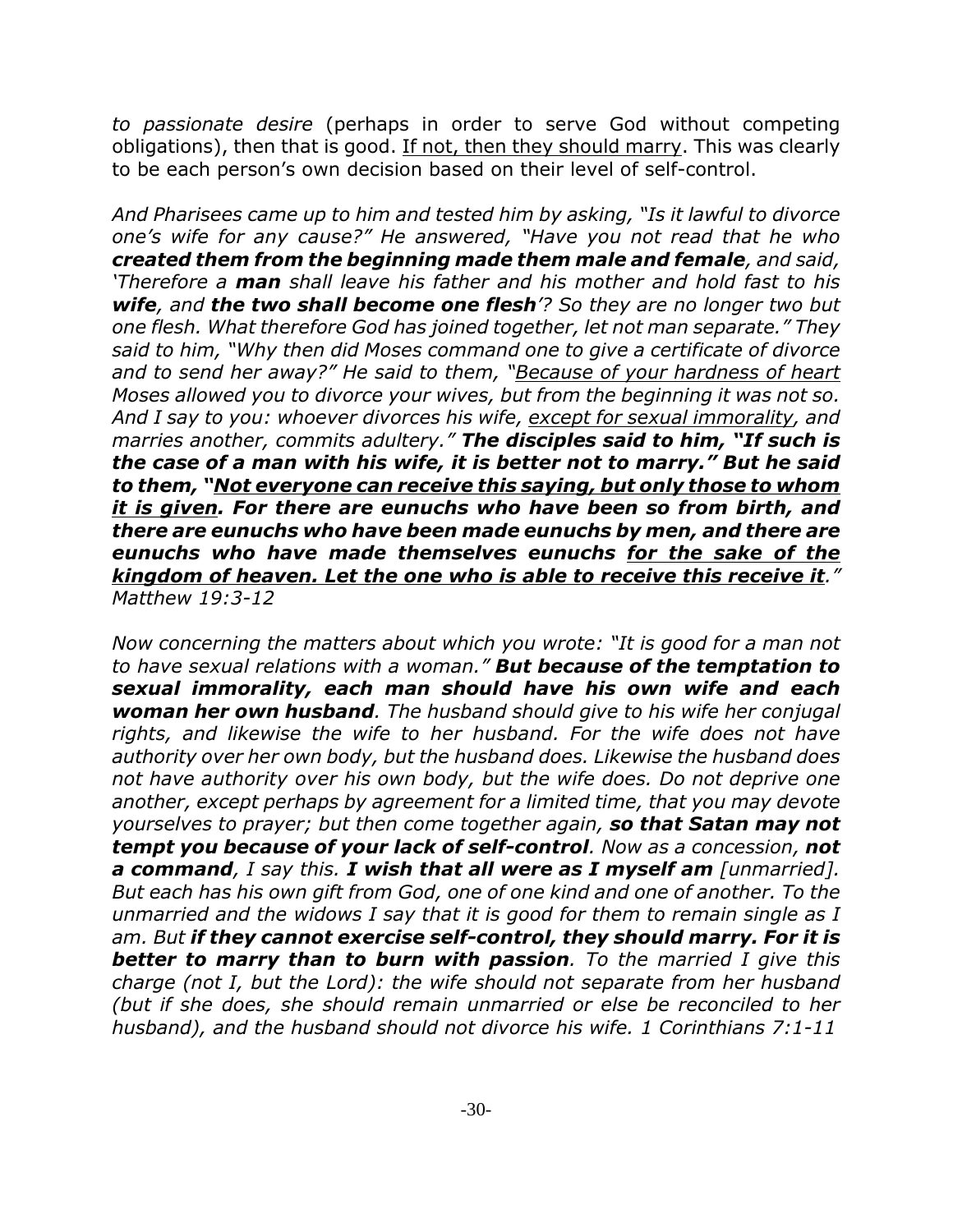*But if you do marry, you have not sinned, and if a betrothed woman marries, she has not sinned. Yet those who marry will have worldly troubles, and I would spare you that. 32 I want you to be free from anxieties. The unmarried man is anxious about the things of the Lord, how to please the Lord. But the married man is anxious about worldly things, how to please his wife, and his interests are divided. And the unmarried or betrothed woman is anxious about the things of the Lord, how to be holy in body and spirit. But the married woman is anxious about worldly things, how to please her husband. I say this for your own benefit, not to lay any restraint upon you, but to promote good order and to secure your undivided devotion to the Lord. If anyone thinks that he is not behaving properly toward his betrothed, if his passions are strong, and it has to be, let him do as he wishes: let them marry—it is no sin. But whoever is firmly established in his heart, being under no necessity but having his desire under control, and has determined this in his heart, to keep her as his betrothed, he will do well. So then he who marries his betrothed does well, and he who refrains from marriage will do even better. 1 Corinthians 7:28, 32-38*

God is the same as He always was and ever will be. (Heb. 13:8, Mal. 3:6) He reveals Himself to us and teaches us as He chooses. (Deut. 29:29, Matt. 11:25- 26, Mat. 13:34-35) In times past, He spoke through prophets and now through Jesus. (Heb. 1:1-14) Everything in the Old Testament pointed toward Jesus fulfilling it in the future. It is not our place to insist that He deal with each generation in exactly the same way–to decide for God how and when to fulfill each prophecy or "foreshadow." (Rom. 9:14-26, Rom. 11:32, Rom. 15:4, 1Cor. 10:1-22) The changes in His dealings with us are not changes in His nature or character, or "changing with the times," but were planned as such from the beginning. (Jam. 1:17, 1Pet. 1:10-12, Eph. 1:3-14, Eph. 3:1-12, Isa. 49:6)

God detests when people go through the motions legalistically instead of obeying the spirit of the law. (But saying "God knows what's in my heart" is usually only an excuse to keep sinning. Luke 6:44-49, Matt. 15:18-20, Mark 7:20-23) In Jeremiah 4:3, God told Judah and Jerusalem not to "sow among thorns," but to "break up the fallow ground." Doesn't that sound just like the Parable of the Sower that Jesus told in Matthew 13:1-23? God has always been interested in our sincere, devoted, FAITHFUL hearts. (Matt. 12:33-35, Matt. 22:36-38, Mark 12:28-30, Luke 10:25-28, 2Cor. 6:11-13, 2Cor. 11:2-4, 1Chron. 28:9, 2Chron. 15:15, Deut. 4:29-31, Deut. 6:5, Num. 32:11-12, Josh. 22:5, 1Kings 8:22-23)

*Remember your leaders, those who spoke to you the word of God. Consider the outcome of their way of life, and imitate their faith. Jesus Christ is the same*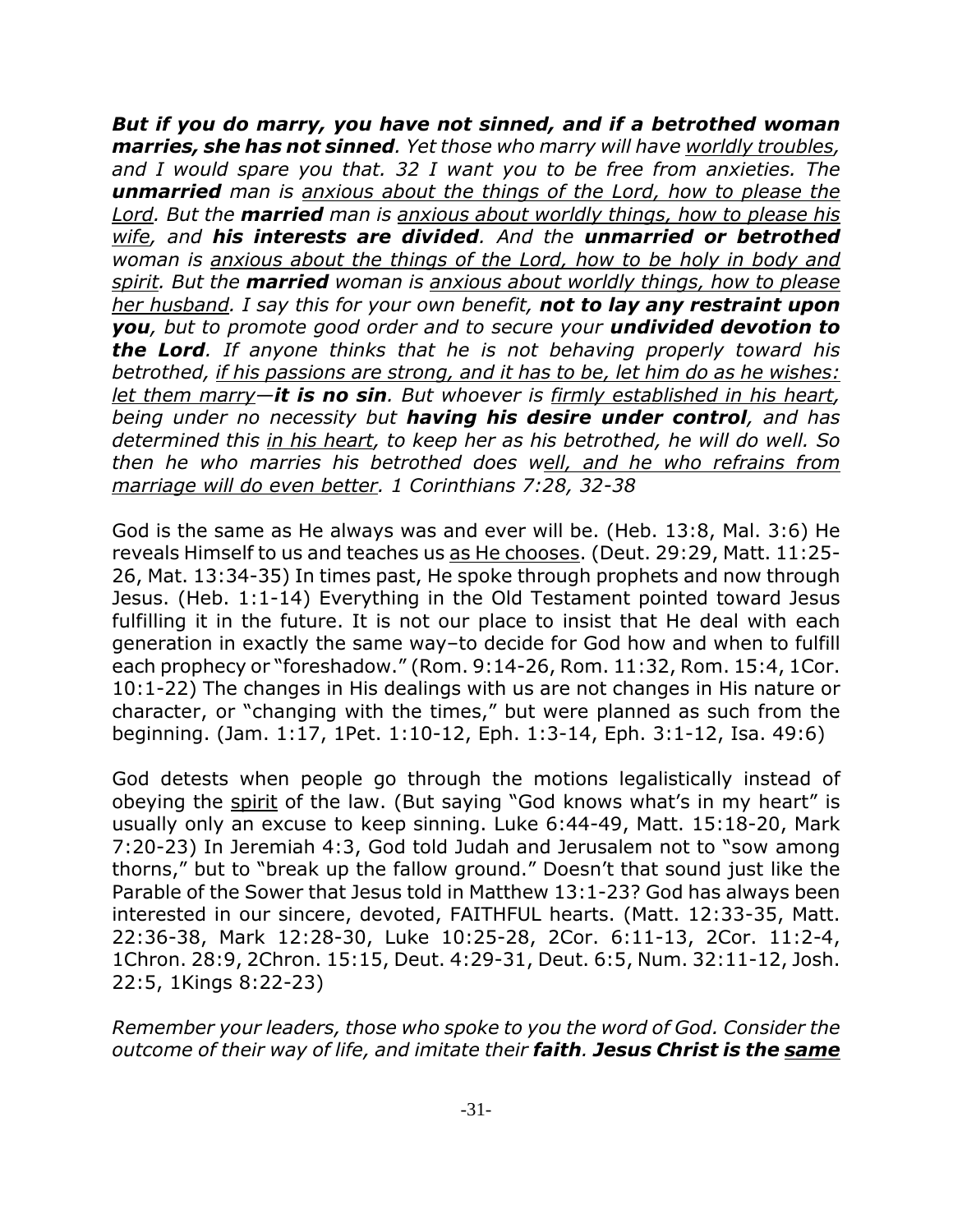*yesterday and today and forever. Do not be led away by diverse and strange teachings, for it is good for the heart to be strengthened by grace, not by foods, which have not benefited those devoted to them. We have an altar from which those who serve the tent have no right to eat. For the bodies of those animals whose blood is brought into the holy places by the high priest as a sacrifice for sin are burned outside the camp. So Jesus also suffered outside the gate in order to sanctify the people through his own blood. Therefore let us go to him outside the camp and bear the reproach he endured. For here we have no lasting city, but we seek the city that is to come. Through him then let us continually offer up a sacrifice of praise to God, that is, the fruit of lips that acknowledge his name. Do not neglect to do good and to share what you have, for such sacrifices are pleasing to God. Hebrews 13:7-16*

*O Jerusalem, wash your heart from evil, that you may be saved. How long shall your wicked thoughts lodge within you? Jeremiah 4:14*

*"Even now," declares the LORD, "return to me with all your heart, with fasting and weeping and mourning." Rend your heart and not your garments. Return to the LORD your God, for he is gracious and compassionate, slow to anger and abounding in love, and he relents from sending calamity. Who knows? He may turn and relent and leave behind a blessing—grain offerings and drink offerings for the LORD your God. Joel 2:12-14*

*For this is what the high and exalted One says—he who lives forever, whose name is holy: "I live in a high and holy place, but also with the one who is contrite and lowly in spirit, to revive the spirit of the lowly and to revive the heart of the contrite. I will not accuse them forever, nor will I always be angry, for then they would faint away because of me—the very people I have created. I was enraged by their sinful greed; I punished them, and hid my face in anger, yet they kept on in their willful ways. I have seen their ways, but I will heal them; I will guide them and restore comfort to Israel's mourners, creating praise on their lips. Peace, peace, to those far and near," says the LORD. "And I will heal them." But the wicked are like the tossing sea, which cannot rest, whose waves cast up mire and mud. "There is no peace," says my God, "for the wicked." Isaiah 57:15-21*

*"Therefore let all Israel be assured of this: God has made this Jesus, whom you crucified, both Lord and Messiah." When the people heard this, they were cut to the heart and said to Peter and the other apostles, "Brothers, what shall we do?" Peter replied, "Repent and be baptized, every one of you, in the*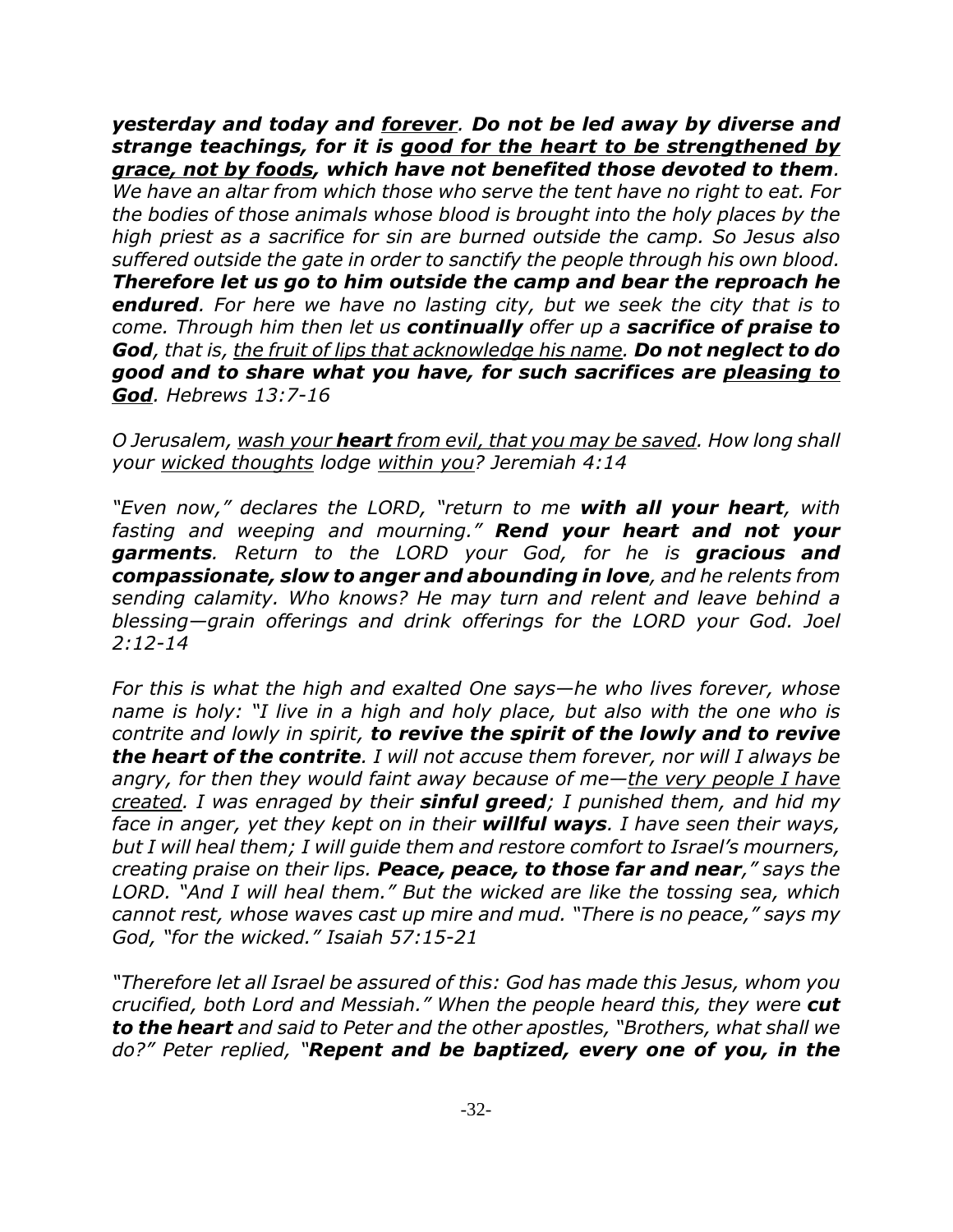*name of Jesus Christ for the forgiveness of your sins. And you will receive the gift of the Holy Spirit. The promise is for you and your children and for all who are far off—for all whom the Lord our God will call." With many other words he warned them; and he pleaded with them, "Save yourselves from this corrupt generation." Those who accepted his message were baptized, and about three thousand were added to their number that day. They devoted themselves to the apostles' teaching and to fellowship, to the breaking of bread and to prayer. Acts 2:36-42*

*Hear the word of the LORD, you rulers of Sodom! Give ear to the teaching of our God, you people of Gomorrah! "What to me is the multitude of your sacrifices? says the LORD; I have had enough of burnt offerings of rams and the fat of well-fed beasts; I do not delight in the blood of bulls, or of lambs, or of goats. When you come to appear before me, who has required of you this trampling of my courts? Bring no more vain offerings; incense is an abomination to me. New moon and Sabbath and the calling of convocations—I cannot endure iniquity and solemn assembly. Your new moons and your appointed feasts my soul hates; they have become a burden to me; I am weary of bearing them. When you spread out your hands, I will hide my eyes from you; even though you make many prayers, I will not listen; your hands are full of blood. Wash yourselves; make yourselves clean; remove the evil of your deeds from before my eyes; cease to do evil, learn to do good; seek justice, correct oppression; bring justice to the fatherless, plead the widow's cause. Come now, let us reason together, says the LORD: though your sins are like scarlet, they shall be as white as snow; though they are red like crimson, they shall become like wool. If you are willing and obedient, you shall eat the good of the land; but if you refuse and rebel, you shall be eaten by the sword; for the mouth of the LORD has spoken." Isaiah 1:10-20*

*Thus says the LORD: Do justice and righteousness, and deliver from the hand of the oppressor him who has been robbed. And do no wrong or violence to the resident alien, the fatherless, and the widow, nor shed innocent blood in this place. Jeremiah 22:3*

*"How long will you judge unjustly and show partiality to the wicked? Selah Give justice to the weak and the fatherless; maintain the right of the afflicted and the destitute. Rescue the weak and the needy; deliver them from the hand of the wicked." Psalm 82:2-4*

*O house of David! Thus says the LORD: "'Execute justice in the morning, and deliver from the hand of the oppressor him who has been robbed,*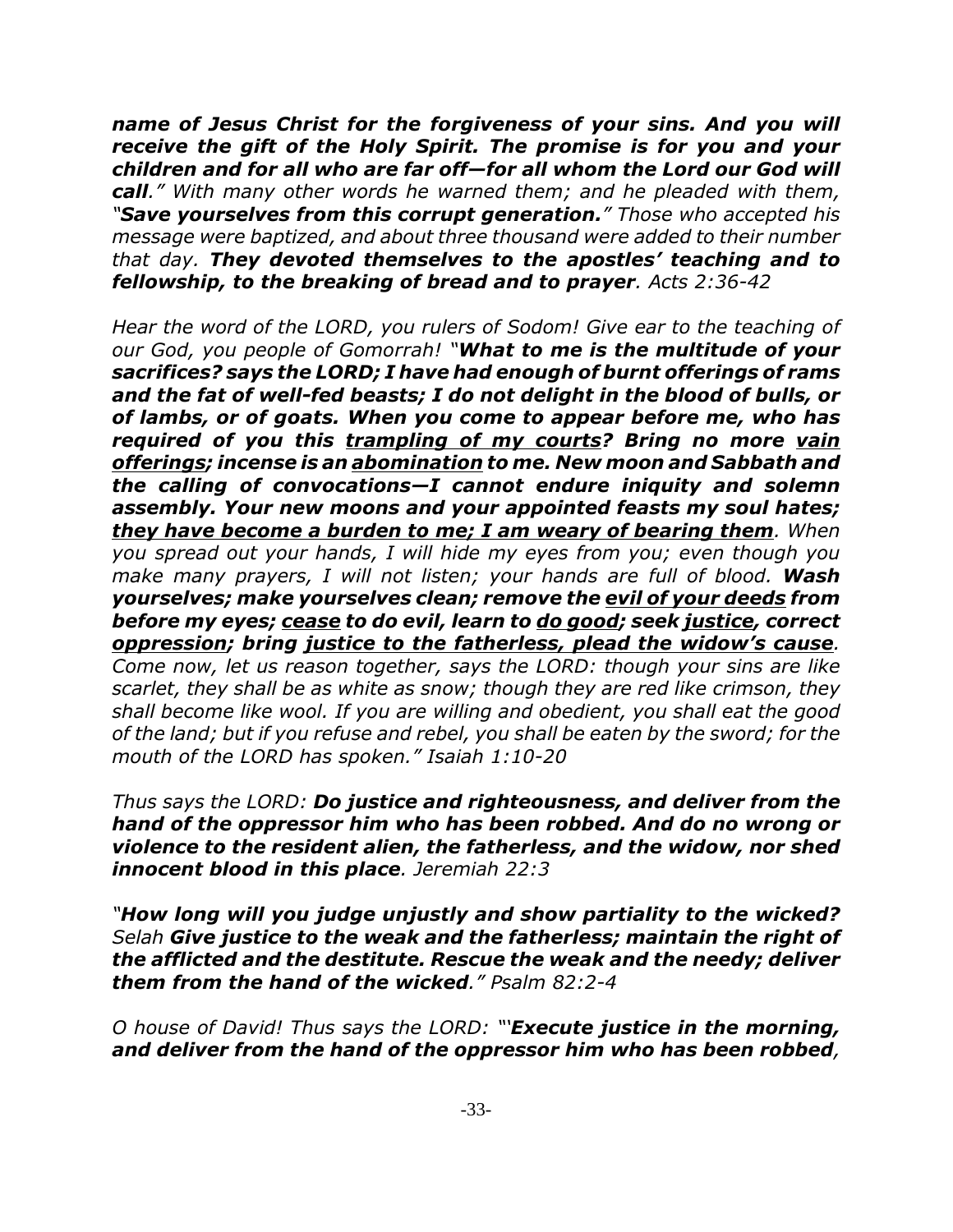*lest my wrath go forth like fire, and burn with none to quench it, because of your evil deeds.'" Jeremiah 21:12*

*If anyone thinks he is religious and does not bridle his tongue but deceives his heart, this person's religion is worthless. Religion that is pure and undefiled before God, the Father, is this: to visit orphans and widows in their affliction, and to keep oneself unstained from the world. James 1:26-27*

*The word that came to Jeremiah from the LORD: "Stand in the gate of the LORD's house, and proclaim there this word, and say, Hear the word of the LORD, all you men of Judah who enter these gates to worship the LORD. Thus says the LORD of hosts, the God of Israel: Amend your ways and your deeds, and I will let you dwell in this place. Do not trust in these deceptive words: 'This is the temple of the LORD, the temple of the LORD, the temple of the LORD.' "For if you truly amend your ways and your deeds, if you truly execute justice one with another, if you do not oppress the sojourner, the fatherless, or the widow, or shed innocent blood in this place, and if you do not go after other gods to your own harm, then I will let you dwell in this place, in the land that I gave of old to your fathers forever. "Behold, you trust in deceptive words to no avail. Will you steal, murder, commit adultery, swear falsely, make offerings to Baal, and go after other gods that you have not known, and then come and stand before me in this house, which is called by my name, and say, 'We are delivered!'—only to go on doing all these abominations? Has this house, which is called by my name, become a den of robbers in your eyes? Behold, I myself have seen it, declares the LORD. Go now to my place that was in Shiloh, where I made my name dwell at first, and see what I did to it because of the evil of my people Israel. And now, because you have done all these things, declares the LORD, and when I spoke to you persistently you did not listen, and when I called you, you did not answer, therefore I will do to the house that is called by my name, and in which you trust, and to the place that I gave to you and to your fathers, as I did to Shiloh. And I will cast you out of my sight, as I cast out all your kinsmen, all the offspring of Ephraim. Jeremiah 7:1-15*

*Do you not know that you are God's temple and that God's Spirit dwells in you? If anyone destroys God's temple, God will destroy him. For God's temple is holy, and you are that temple. 1 Corinthians 3:16-17*

*Now Moses was faithful in all God's house as a servant, to testify to the things that were to be spoken later, but Christ is faithful over God's house as a son.*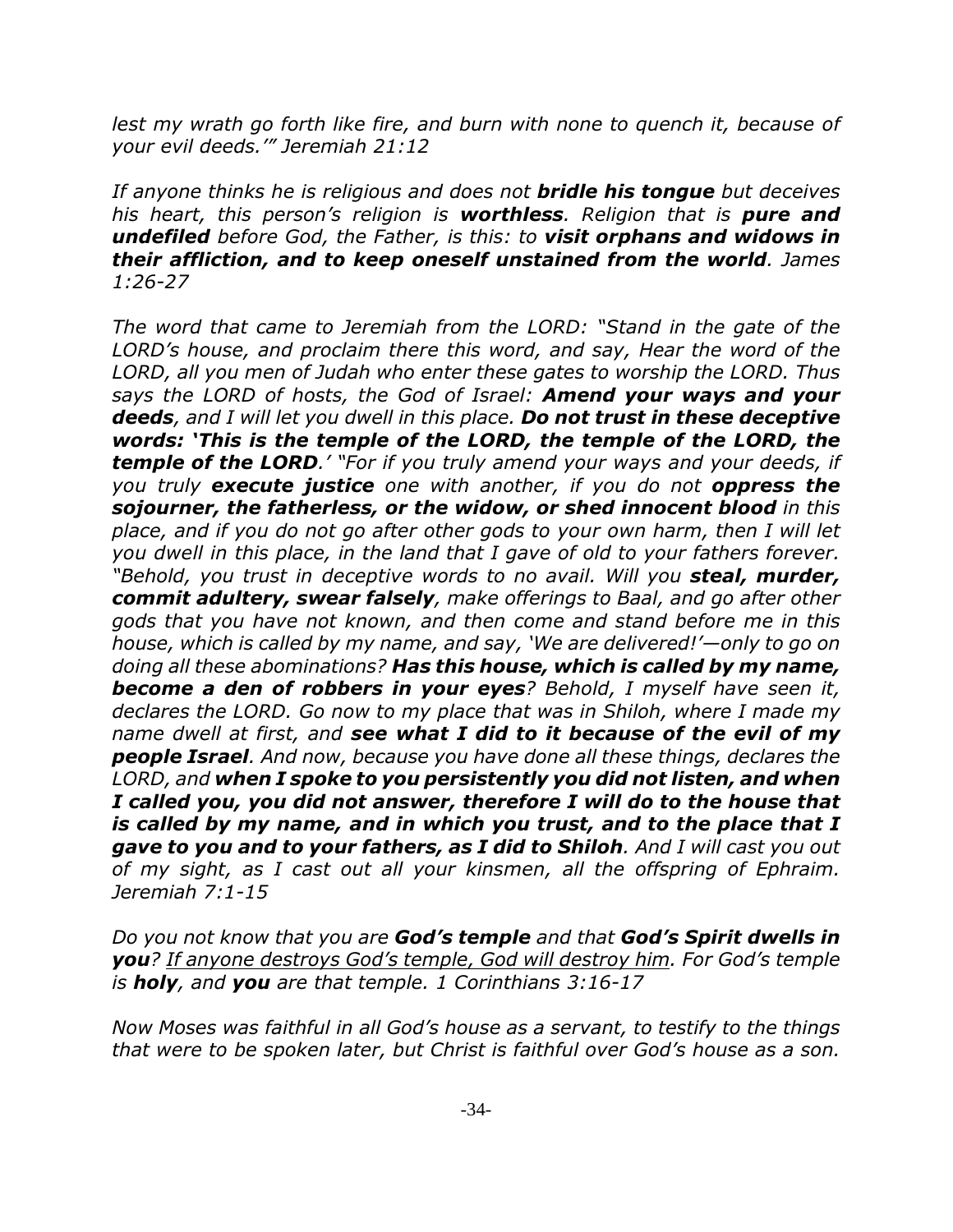*And we are his house if indeed we hold fast our confidence and our boasting in our hope. Therefore, as the Holy Spirit says, "Today, if you hear his voice, do not harden your hearts as in the rebellion, on the day of testing in the wilderness, where your fathers put me to the test and saw my works for forty years. Therefore I was provoked with that generation, and said, 'They always go astray in their heart; they have not known my ways.' As I swore in my wrath, 'They shall not enter my rest.'" Take care, brothers, lest there be in any of you an evil, unbelieving heart, leading you to fall away from the living God. But exhort one another every day, as long as it is called "today," that none of you may be hardened by the deceitfulness of sin. For we have come to share in Christ, if indeed we hold our original confidence firm to the end. As it is said, "Today, if you hear his voice, do not harden your hearts as in the rebellion." Hebrews 3:5-15*

*Beloved, do not be surprised at the fiery trial when it comes upon you to test you, as though something strange were happening to you. But rejoice insofar as you share Christ's sufferings, that you may also rejoice and be glad when his glory is revealed. If you are insulted for the name of Christ, you are blessed, because the Spirit of glory and of God rests upon you. But let none of you suffer as a murderer or a thief or an evildoer or as a meddler. Yet if anyone suffers as a Christian, let him not be ashamed, but let him glorify God in that name. For it is time for judgment to begin at the household of God; and if it begins with us, what will be the outcome for those who do not obey the gospel of God? And "If the righteous is scarcely saved, what will become of the ungodly and the sinner?" Therefore let those who suffer according to God's will entrust their souls to a faithful Creator while doing good. 1 Peter 4:12-19* (also see Ezek. 9:4-6)

In Rev. 2:1-7, the church at Ephesus was warned that they had abandoned their first love and must repent and resume doing the works they did at first. Their promised reward for correcting (overcoming) this deficiency is to eat of the tree of life. Many teach that everyone who professes faith, whether they act upon it/live it out or not, will be spared the entire tribulation and take part in Jesus' thousand-year reign. However, careful study does not support that view. Even examining only the letters to the churches in Revelation 2 and 3 would seem to cast doubt on that position. There are seven churches but just ONE received the promise to be kept out of the "hour of trial" (reign of the beast during the tribulation). Those at Philadelphia had already endured severe persecution without wavering in their faithfulness to the Lord Jesus. (Rev. 3:7- 13) You could say they "tested out"–no further proof of the genuineness of their faith was needed.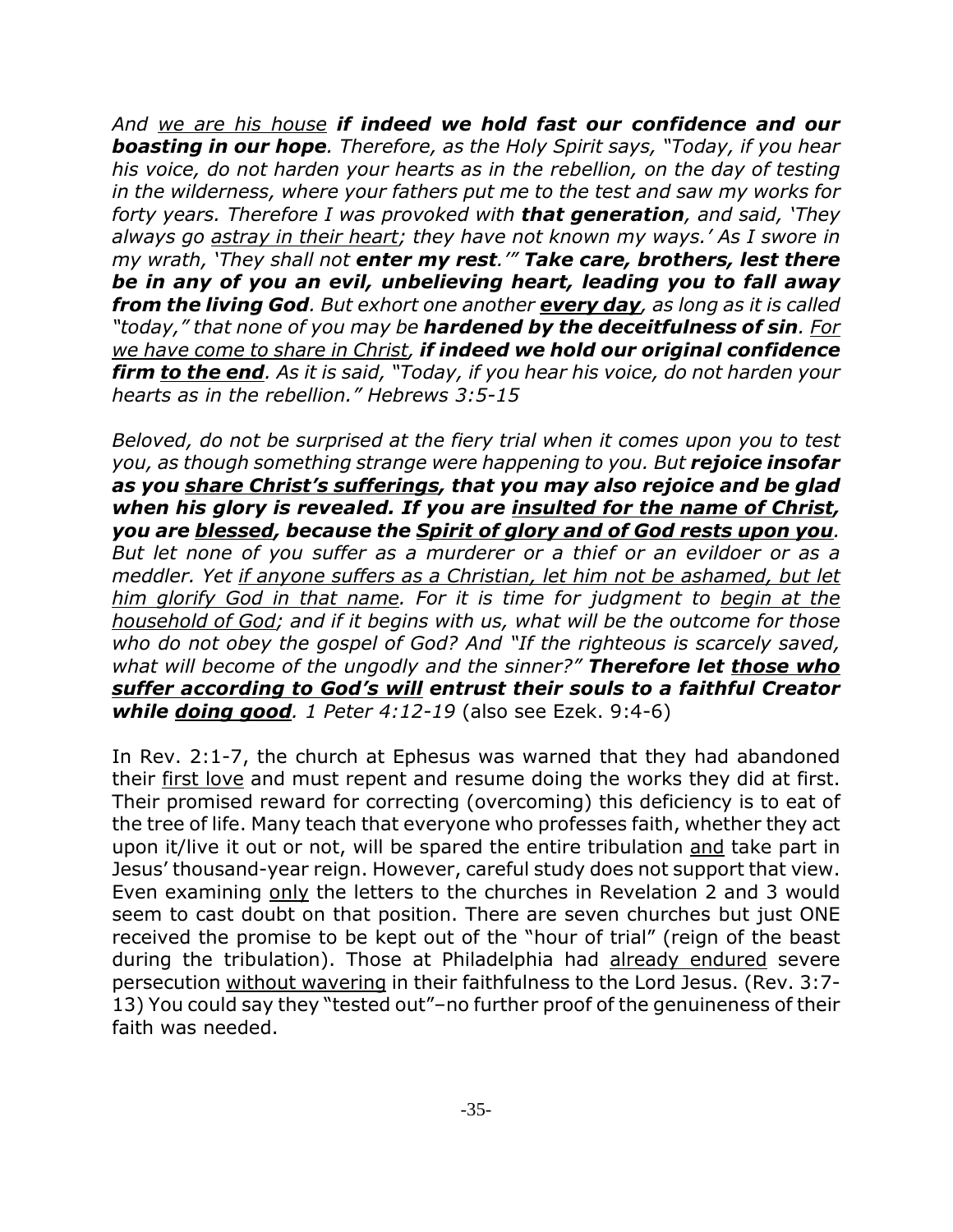The Scriptures clearly indicate that only those who overcome by faithfully abiding **in** Jesus will rule with Him during His millennial kingdom (which obviously necessitates being part of the FIRST resurrection). (John 15:8-11, Rev. 2-3, Rev. 20:4-6, 2Thess. 1:5, Rom. 8:16-19, 2Tim. 2:12, 1 Pet. 2:19-23, Phil. 1:27-30, Luke 20:34-36, Rev. 2:8-11, Rev. 20:4-6) That would explain why we are encouraged so often and so strongly to compete according to the rules, run the good race, fight the good fight, endure to the end, hold fast, etc. (Rev. 2-3, Heb. 12:1-29) The "rest of the dead" live AFTER the thousand years end. IF their names are not in the Book of Life, they are thrown in the Lake of Fire. (The text does NOT say "all" who are resurrected after the millennium are thrown in the Lake of Fire because "none" of their names were found in the Book of Life).

*Indeed, I count everything as loss because of the surpassing worth of knowing Christ Jesus my Lord. For his sake I have suffered the loss of all things and count them as rubbish, in order that I may gain Christ and be found in him, not having a righteousness of my own that comes from the law, but that which comes through faith in Christ, the righteousness from God that depends on faith—that I may know him and the power of his resurrection, and may share his sufferings, becoming like him in his death, that by any means possible I may attain the resurrection from the dead. Not that I have already obtained this or am already perfect, but I press on to make it my own, because Christ Jesus has made me his own. Brothers, I do not consider that I have made it my own. But one thing I do: forgetting what lies behind and straining forward to what lies ahead, I press on toward the goal for the prize of the upward call of God in Christ Jesus. Let those of us who are mature think this way, and if in anything you think otherwise, God will reveal that also to you.Only let us hold true to what we have attained. Brothers, join in imitating me, and keep your eyes on those who walk according to the example you have in us. For many, of whom I have often told you and now tell you even with tears, walk as enemies of the cross of Christ. Their end is destruction, their god is their belly, and they glory in their shame, with minds set on earthly things. But our citizenship is in heaven, and from it we await a Savior, the Lord Jesus Christ, who will transform our lowly body to be like his glorious body, by the power that enables him even to subject all things to himself. Philippians 3:8-21*

*Do you not know that in a race all the runners run, but only one receives the prize? So run that you may obtain it. Every athlete exercises self-control in all things. They do it to receive a perishable wreath, but we an imperishable. So I do not run aimlessly; I do not box as one beating the air. But I discipline*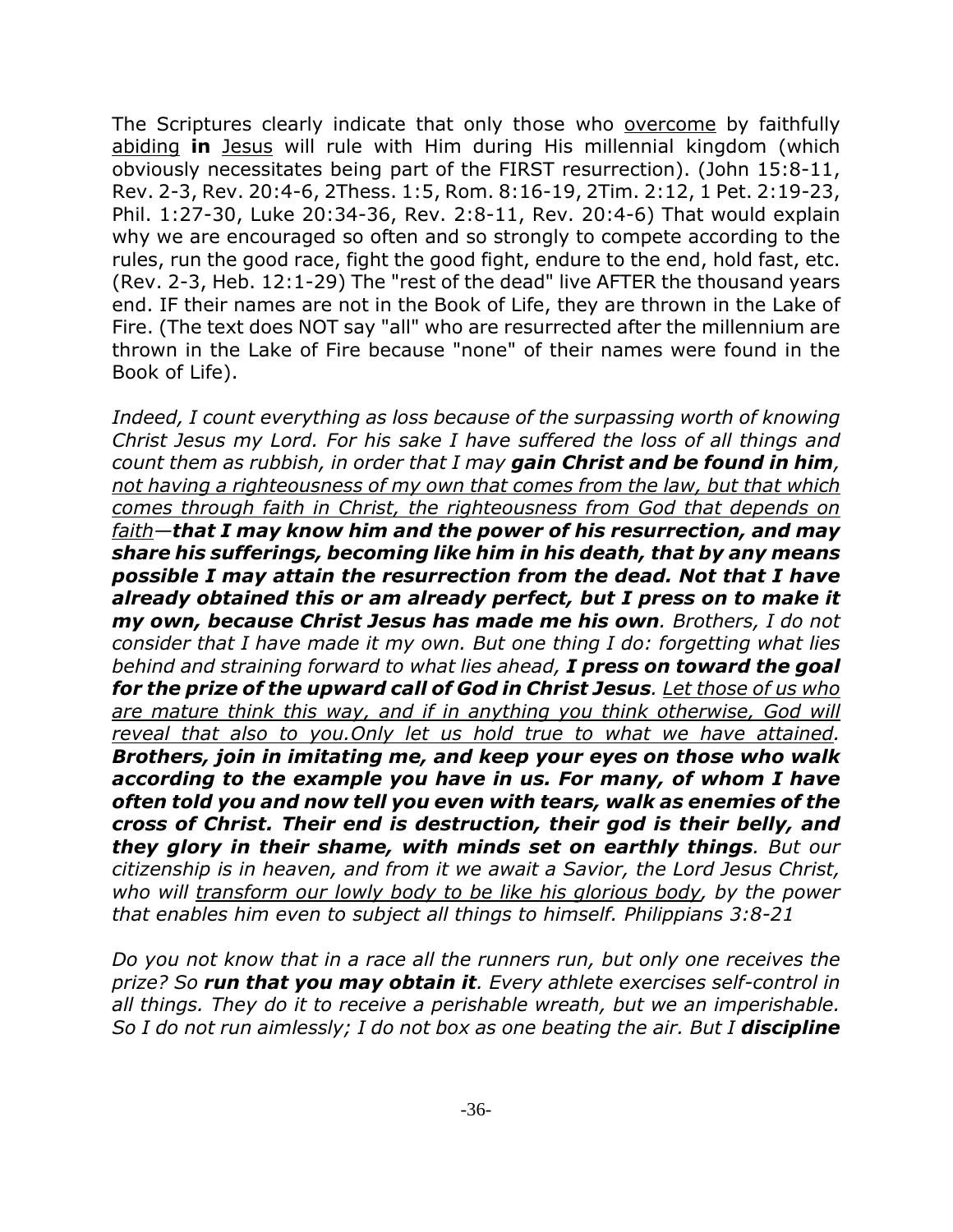*my body and keep it under control, lest after preaching to others I myself should be disqualified. 1 Corinthians 9:24-27*

*Therefore, since we are surrounded by so great a cloud of witnesses, let us also lay aside every weight, and sin which clings so closely, and let us run with endurance the race that is set before us, looking to Jesus, the founder and perfecter of our faith, who for the joy that was set before him endured the cross, despising the shame, and is seated at the right hand of the throne of God. Consider him who endured from sinners such hostility against himself, so that you may not grow weary or fainthearted. In your struggle against sin you have not yet resisted to the point of shedding your blood. Hebrews 12:1-4*

*Share in suffering as a good soldier of Christ Jesus. No soldier gets entangled in civilian pursuits, since his aim is to please the one who enlisted him. An athlete is not crowned unless he competes according to the rules. It is the hard-working farmer who ought to have the first share of the crops. Think over what I say, for the Lord will give you understanding in everything. 2 Timothy 2:3-7*

*They will make war on the Lamb, and the Lamb will conquer them, for he is Lord of lords and King of kings, and those with him are called and chosen and faithful." Revelation 17:14*

Whoever doesn't obey Jesus by loving their neighbor as themselves (in word and deed) does NOT love Him. (John 14:15-24, John 15:10, John 13:34-35) The great and glorious promises are to those who love Him, which requires being willing to suffer for His sake IF He deems it necessary. (1Cor. 2:9, Jam. 1:12, Jam. 2:5, Rom. 8:16-17, Rom. 8:28, Eph. 6:24, 1Cor. 16:22, Acts 5:40- 41, Heb. 6:10-12, Heb. 10:35-36) Notice again in the following passage that it is the power of the Holy Spirit in us who guards our faith. He is the Key to overcoming this world. We must yield to Him as He transforms us into the image of Jesus. (Rom. 8:29, Rom. 12:2, Eph. 6:10-20) The better we know Him from spending time in the Word of God and in prayer, the better we can recognize His prompting our spirit to do or refrain from doing (or saying, or even thinking) something. He is our Helper without whom we are helpless.

*Blessed be the God and Father of our Lord Jesus Christ! According to his great mercy, he has caused us to be born again to a living hope through the resurrection of Jesus Christ from the dead, to an inheritance that is imperishable, undefiled, and unfading, kept in heaven for you, who by God's power are being guarded through faith for a salvation ready to be revealed*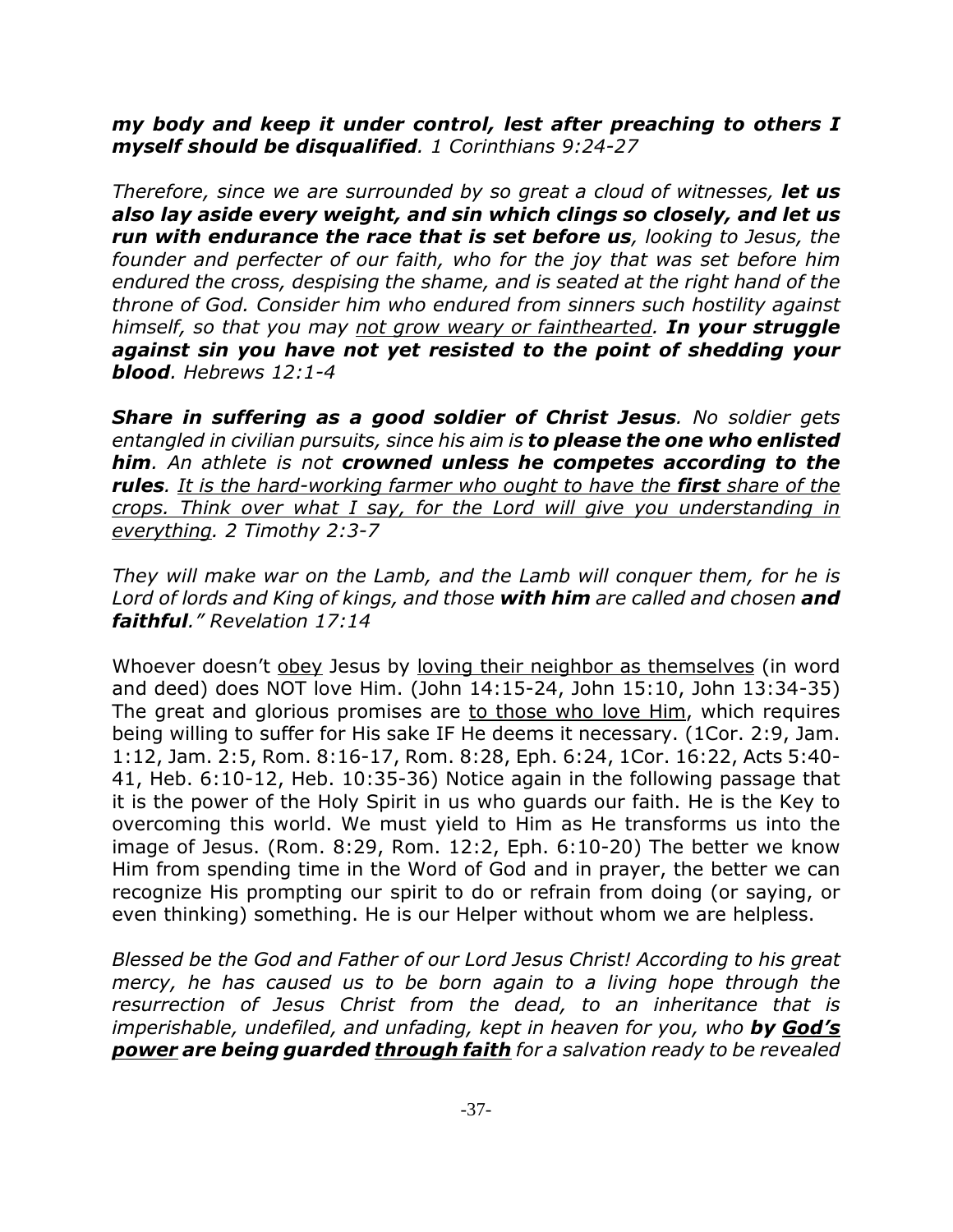*in the last time. In this you rejoice, though now for a little while, if necessary, you have been grieved by various trials, so that the proving of your faith– precious gold that, being destroyed by fire, is moreover being tested—may be found to result in praise and glory and honor at the revelation of Jesus Christ. Though you have not seen him, you love him. Though you do not now see him, you believe in him and rejoice with joy that is inexpressible and filled with glory, obtaining the outcome of your faith, the salvation of your souls. 1 Peter 1:3-9*

The road is NARROW. (Matt. 7:13-14) We mustn't veer off of it by treating grace as a license to sin OR turning back in the direction of working FOR salvation. We don't live by the letter of the law, in fear. (Rom. 7:6, 2Cor. 3:3- 18, 1John 4:16-19) Our motive for obedience is LOVE of God. (1John 4:7-13) He said that we can't possibly love Him if we don't even love our neighbor. And we can't say we love Him if we don't obey Him. It is not loving our neighbor, but sinning against them if we behave in any way that confuses them as to what is expected of the children of God. (John 1:12-13, Heb. 12:5-11, Rom. 8:14-17) We're supposed to have enough sense to obey the God we claim to believe in and realize that the reason others don't obey Him and is that they DON'T believe. (Psalm 37, Psalm 73, Psa. 111:10, 2Cor. 4:1-6, 2Thess. 2:9-10, Rom. 1:18-21, 1Pet. 4:1-5, John 3:19-21) The loving thing to do if a believer refuses to repent of their sins and obey Jesus as Lord is to gently correct their error. (Gal. 6:1, Jam. 5:19-20) If they still refuse, then both Jesus and Paul said to exclude them from fellowship. It's wrong to reassure them they have saving faith if they show no fruit of the Spirit. (Matt. 18:15-17, 1Cor. 5:1-13, 1John 1:5-2:6, 1John 3:4-10, Heb. 10:26-27, Eph. 5:1-20, Gal. 5:16-25)

*If anyone says, "I love God," and hates his brother, he is a liar; for he who does not love his brother whom he has seen cannot love God whom he has not seen. And this commandment we have from him: whoever loves God must also love his brother. 1 John 4:20-21*

*For the love of Christ controls us, because we have concluded this: that one has died for all, therefore all have died; and he died for all, that those who live might no longer live for themselves but for him who for their sake died and was raised. 2 Corinthians 5:14-15*

It's incredibly sad when lukewarm believers criticize their brothers who try to live in a manner to please God. (Rev. 3:14-22) It is also wrong to condemn those who refuse to revert to the Law. (Gal. 5:14-15) We are NOT to judge God's servants in matters of FREEDOM. (Rom. 14:4, 10-12) (This doesn't apply to obvious sin, such as sexual immorality (1Cor. 5:9-13)–and unbelievers are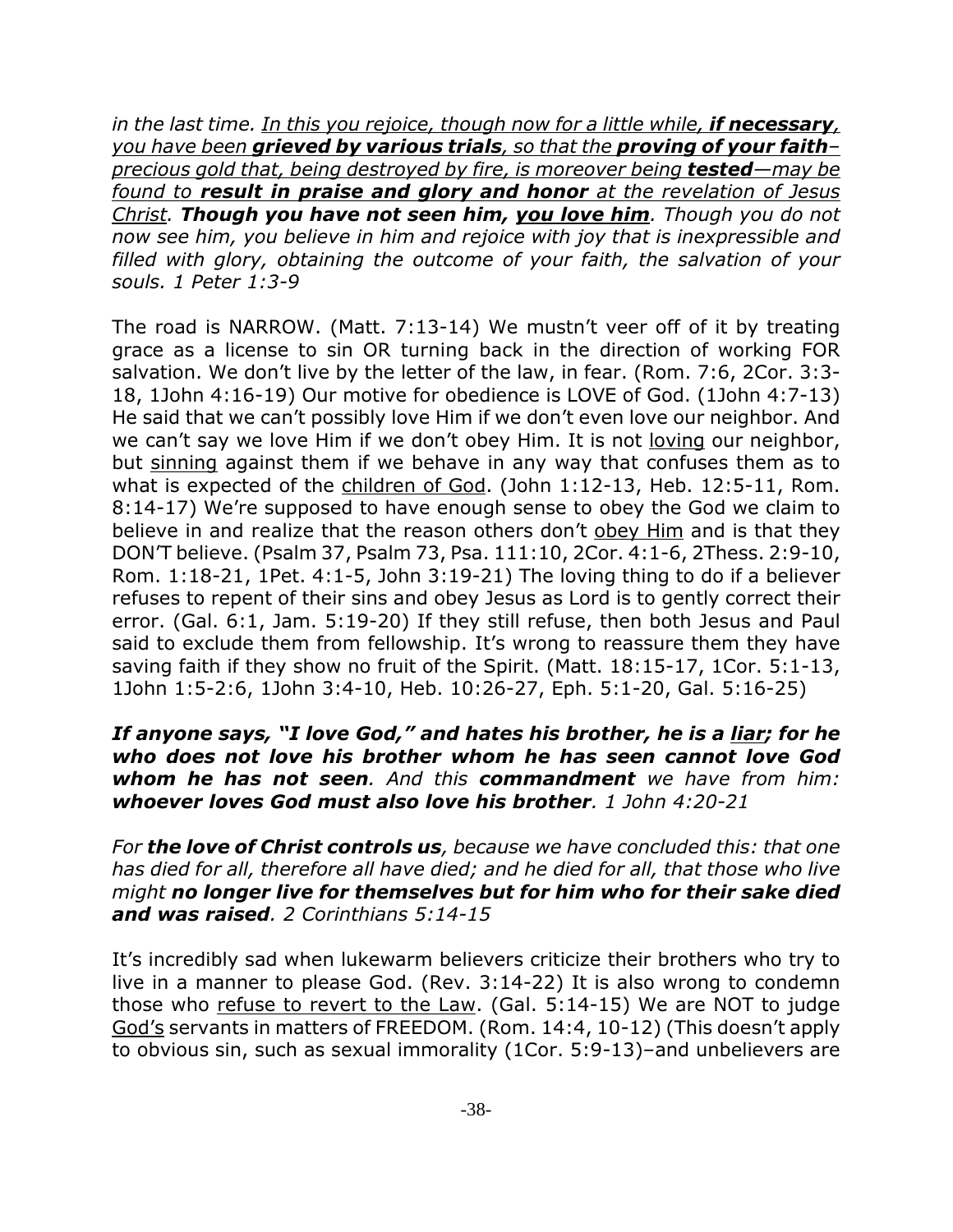NOT God's servants. We are not meant to be "yoked" to them - 2Cor. 6:14-18, 1Cor. 15:33-34). Persecution was never meant to come from WITHIN the Church itself! We are supposed to be stirring one another to good works, supporting one another in our Christian walk. (Heb. 10:23-39) We need to be ready for Jesus' return. (Matt. 24:36-25:13, Luke 21:34-36, 1Thess. 5:4-11)

I personally believe (and you should do your own study) that the Church age (believing Jews and Gentiles entering into the New Covenant) is represented by the counting of the omer. A great many people seem to have missed the fact that there is a "fullness of the Gentiles" and after that has "come in" (as in a harvest, as Jesus so often taught - Matt. 13, Matt. 9:37-38, Matt. 20:1-16, Matt. 21:43, Matt. 25:24-30, Mark 4:26-29, John 4:35; Paul: Rom. 1:13, 1Cor. 9:11, 2Cor. 9:10, Gal. 6:9, 2Tim. 2:6-7), then God will "unblind" Israel and continue His dealings with them. (Rom. 11:25)

Each crop has its own firstfruits. (1Cor. 15:20, Jam. 1:18, Rom. 8:22-23) Jesus rose from the dead at the fulfillment of Firstfruits when the sheaf–the first "omer" of barley–was waved. There will also be a "firstfruits" of wheat–perhaps the two witnesses being resurrected–signified by the waving of the two loaves of wheat bread. You cannot offer firstfruits of a grain (barley) that has already had its firstfruits offered. The Pentecost offerings were to be of "new grain" (thus, the first wheat to be harvested that year). (Ex. 34:22, Lev. 23:15-22) The main harvest always begins after the firstfruits of it has been offered to God. The final harvest will be of grapes, which are subject to God's wrath. (Rev. 14:17-20, 19:17-21)

It is my belief from studying the Scriptures themselves that Pentecost is not yet fulfilled, but will be fulfilled when the "barley harvest" is complete. This current age would then be a "pause" of two "1,000-year days" in the annual feast calendar. I am also convinced that the last three feasts will be fulfilled in one year just as the first three feasts were. Only Pentecost, the center feast (representing Jesus–to whom all of the feasts point, who supports the entire "menorah/people of God"), has a gap before and after its fulfillment. If you picture a menorah (designed by God Himself, with EXACTLY SEVEN lamps - Exo. 37:17-18) as having four candles on one side and three on the other, that is absurd, right? The lamps are balanced with three on each side of a center lamp. Now picture those seven lamps as feasts–it doesn't fit God's pattern to view the fulfillment of the feasts in the way we have *traditionally* been taught.

Some say that Pentecost *traditionally* celebrates the giving of the law, but if that's so, then why doesn't God mention it in the Scriptures? If Pentecost was fulfilled by the writing of the law on our hearts, how would that fulfill the omer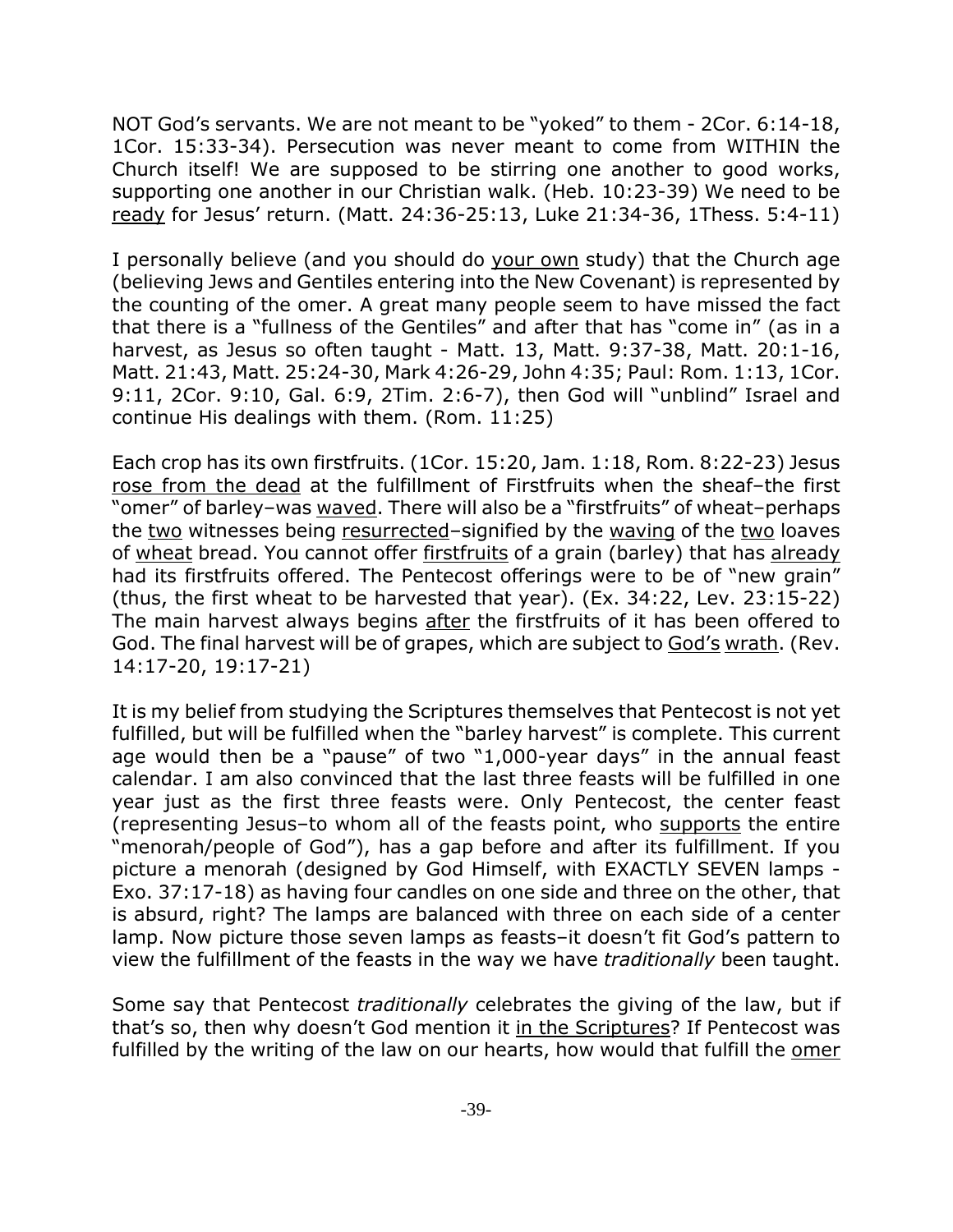count, since the arrival of the Holy Spirit marked the beginning of the full number of the "harvest" to come? Food for thought... Three thousand died when Moses returned with the two stone tablets of the Law, having fallen into idolatry and sexual immorality when he tarried forty days on Mt. Sinai. (1Cor. 10:1-15, Ex. 24:18, Ex. 32:1, Ex. 32:28 - 3,000 by the sword by the Levites as commanded, plus those by plague in Ex. 32:35 - according to 1 Corinthians 10, this appears to be another 20,000.)

At Pentecost, 3,000 were added to the Church. (Acts 2:41) Paul tells us some branches were broken off so that the church could be grafted in to the olive tree of Israel. (Rom. 11:17-24) After some of the "original branches were broken off" in Exodus, Israel ended up wandering around the wilderness for forty years, being fed manna by God. The Church is "navigating the wilderness" (as "sojourners and exiles" whose citizenship is in heaven - Eph. 2:17-22, Phil. 3:20-21) for forty *Jubilee* years (2,000 years), being fed the Bread of life, while it appears that Jesus is tarrying in heaven (Mt. Zion). (Lev. 25:10, John 6:31- 51, Luke 12:35-48, Mark 13:32-36, Hab. 2:2-4) We must remain faithful during this journey. (1Cor. 10:1-15)

*Therefore, preparing your minds for action, and being sober-minded, set your hope fully on the grace that will be brought to you at the revelation of Jesus Christ. As obedient children, do not be conformed to the passions of your former ignorance, but as he who called you is holy, you also be holy in all your conduct, since it is written, "You shall be holy, for I am holy." And if you call on him as Father who judges impartially according to each one's deeds, conduct yourselves with fear throughout the time of your exile, knowing that you were ransomed from the futile ways inherited from your forefathers, not with perishable things such as silver or gold, but with the precious blood of Christ, like that of a lamb without blemish or spot. 1 Peter 1:13-19*

*Once you were not a people, but now you are God's people; once you had not received mercy, but now you have received mercy. Beloved, I urge you as sojourners and exiles to abstain from the passions of the flesh, which wage war against your soul. Keep your conduct among the Gentiles honorable, so that when they speak against you as evildoers, they may see your good deeds and glorify God on the day of visitation. 1 Peter 2:10-12*

The Church is grafted in to the blessings of Israel, but the Church has not replaced Israel (Rom. 11), and neither was it ever meant to practice Judaism or invent a replacement for or imitation of it. God never instructed us to construct buildings and call them "churches," to wear robes, to offer any sort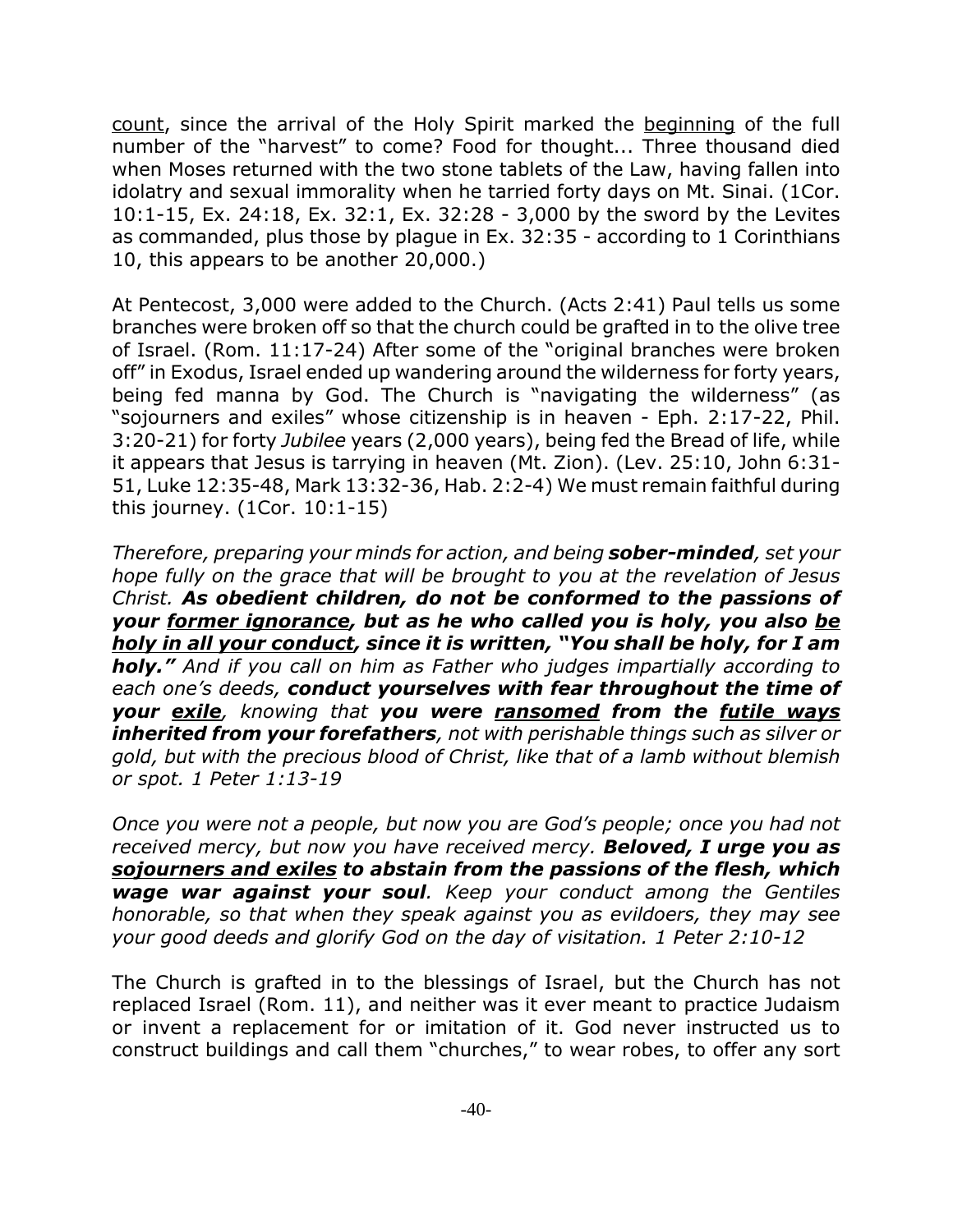of "sacrifices" on a physical altar, or to worship Him according to a "formula" (whether a liturgy or other prescribed "right" way). In this age, God is building His spiritual temple out of "living stones" without the assistance of any human hands or physical materials. We believers are ALL part of a royal priesthood, and He is building His own church. The way we live our lives is our sacrifice of worship–no altar needed. (Rom. 12:1)

*As you come to him, a living stone rejected by men but in the sight of God chosen and precious, you yourselves like living stones are being built up as a spiritual house, to be a holy priesthood, to offer spiritual sacrifices acceptable to God through Jesus Christ. For it stands in Scripture: "Behold, I am laying in Zion a stone, a cornerstone chosen and precious, and whoever believes in him will not be put to shame." So the honor is for you who believe, but for those who do not believe, "The stone that the builders rejected has become the cornerstone," and "A stone of stumbling, and a rock of offense." They stumble because they disobey the word, as they were destined to do. But you are a chosen race, a royal priesthood, a holy nation, a people for his own possession, that you may proclaim the excellencies of him who called you out of darkness into his marvelous light. Once you were not a people, but now you are God's people; once you had not received mercy, but now you have received mercy. Beloved, I urge you as sojourners and exiles to abstain from the passions of the flesh, which wage war against your soul. Keep your conduct among the Gentiles honorable, so that when they speak against you as evildoers, they may see your good deeds and glorify God on the day of visitation. 1 Peter 2:4-12*

*Therefore remember that at one time you Gentiles in the flesh, called "the uncircumcision" by what is called the circumcision, which is made in the flesh by hands—remember that you were at that time separated from Christ, alienated from the commonwealth of Israel and strangers to the covenants of promise, having no hope and without God in the world. But now in Christ Jesus you who once were far off have been brought near by the blood of Christ. For he himself is our peace, who has made us both one and has broken down in his flesh the dividing wall of hostility by abolishing the law of commandments expressed in ordinances, that he might create in himself one new man in place of the two, so making peace, and might reconcile us both to God in one body through the cross, thereby killing the hostility. And he came and preached peace to you who were far off and peace to those who were near. For through him we both have access in one Spirit to the Father. So then you are no longer strangers and aliens, but you are fellow citizens with the saints and members of the household of God, built on the foundation of the apostles* and prophets, Christ Jesus himself being the cornerstone, in whom **the whole**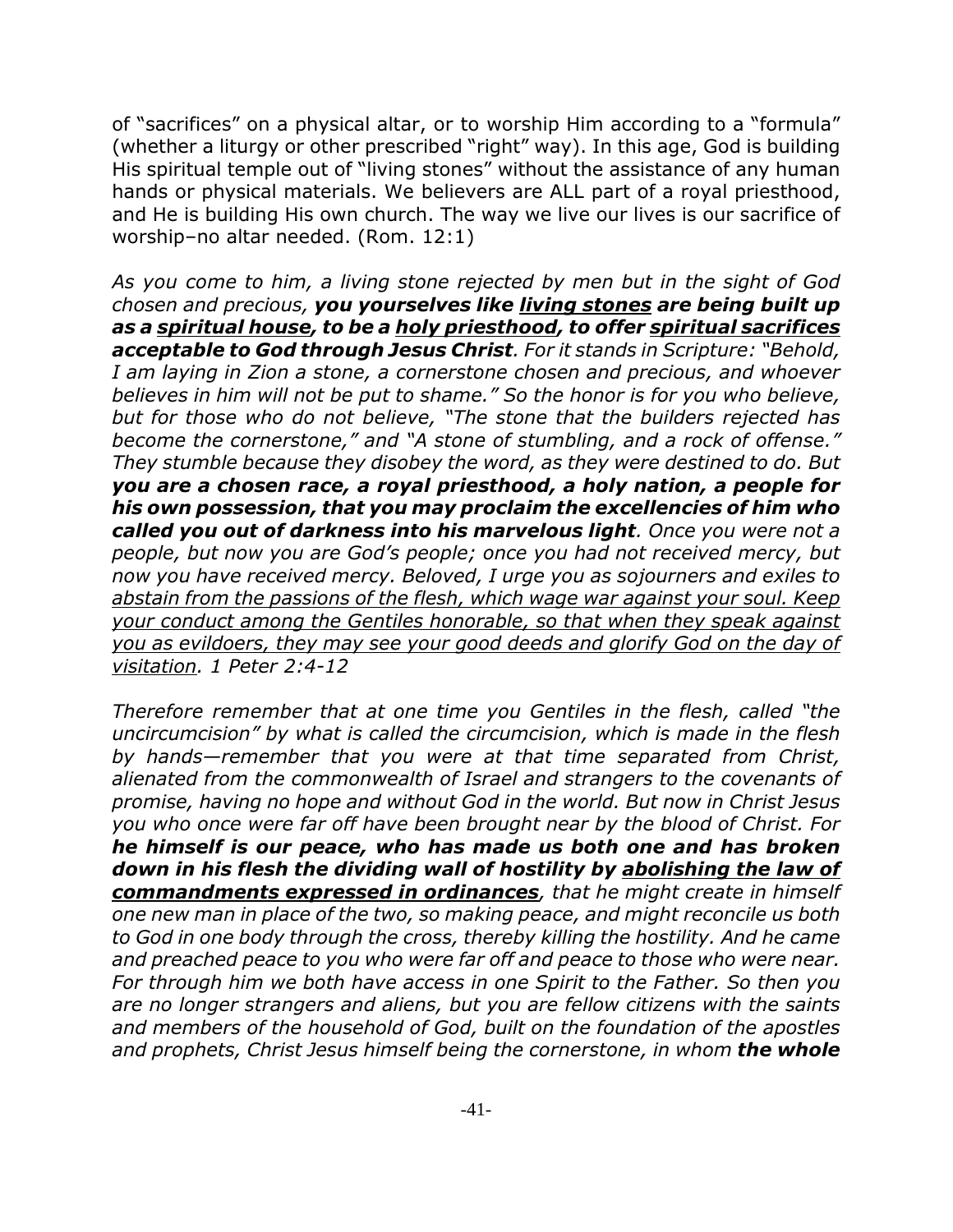# *structure, being joined together, grows into a holy temple in the Lord. In him you also are being built together into a dwelling place for God by the Spirit. Ephesians 2:11-22*

God is orderly and He knew everything He was going to do, and when, before He did ANYTHING. He is in complete control and everything will proceed according to His plan whether we understand it or not. Our duty is to be READY. Our duty is to stay on the NARROW path and FOLLOW Jesus. Off to one side of it is legalistically keeping the law out of fear, and off to the other side is blending in with the world, doing as we wish without any care for what pleases God. Our walk must not be careless or with rote and ritual, but seeking God FIRST with all our heart, soul, mind and strength.

*The end of the matter; all has been heard. Fear God and keep his commandments, for this is the whole duty of man. For God will bring every deed into judgment, with every secret thing, whether good or evil. Ecclesiastes 12:13-14*

*And behold, a lawyer stood up to put him to the test, saying, "Teacher, what shall I do to inherit eternal life?" He said to him, "What is written in the Law? How do you read it?" And he answered, "You shall love the Lord your God with all your heart and with all your soul and with all your strength and with all your mind, and your neighbor as yourself." And he said to him, "You have answered correctly; do this, and you will live." Luke 10:25-28*

*And one of the scribes came up and heard them disputing with one another, and seeing that he answered them well, asked him, "Which commandment is the most important of all?" Jesus answered, "The most important is, 'Hear, O Israel: The Lord our God, the Lord is one. And you shall love the Lord your God with all your heart and with all your soul and with all your mind and with all your strength.' The second is this: 'You shall love your neighbor as yourself.' There is no other commandment greater than these." And the scribe said to him, "You are right, Teacher. You have truly said that he is one, and there is no other besides him. And to love him with all the heart and with all the understanding and with all the strength, and to love one's neighbor as oneself, is much more than all whole burnt offerings and sacrifices." And when Jesus saw that he answered wisely, he said to him, "You are not far from the kingdom of God." And after that no one dared to ask him any more questions. Mark 12:28-34*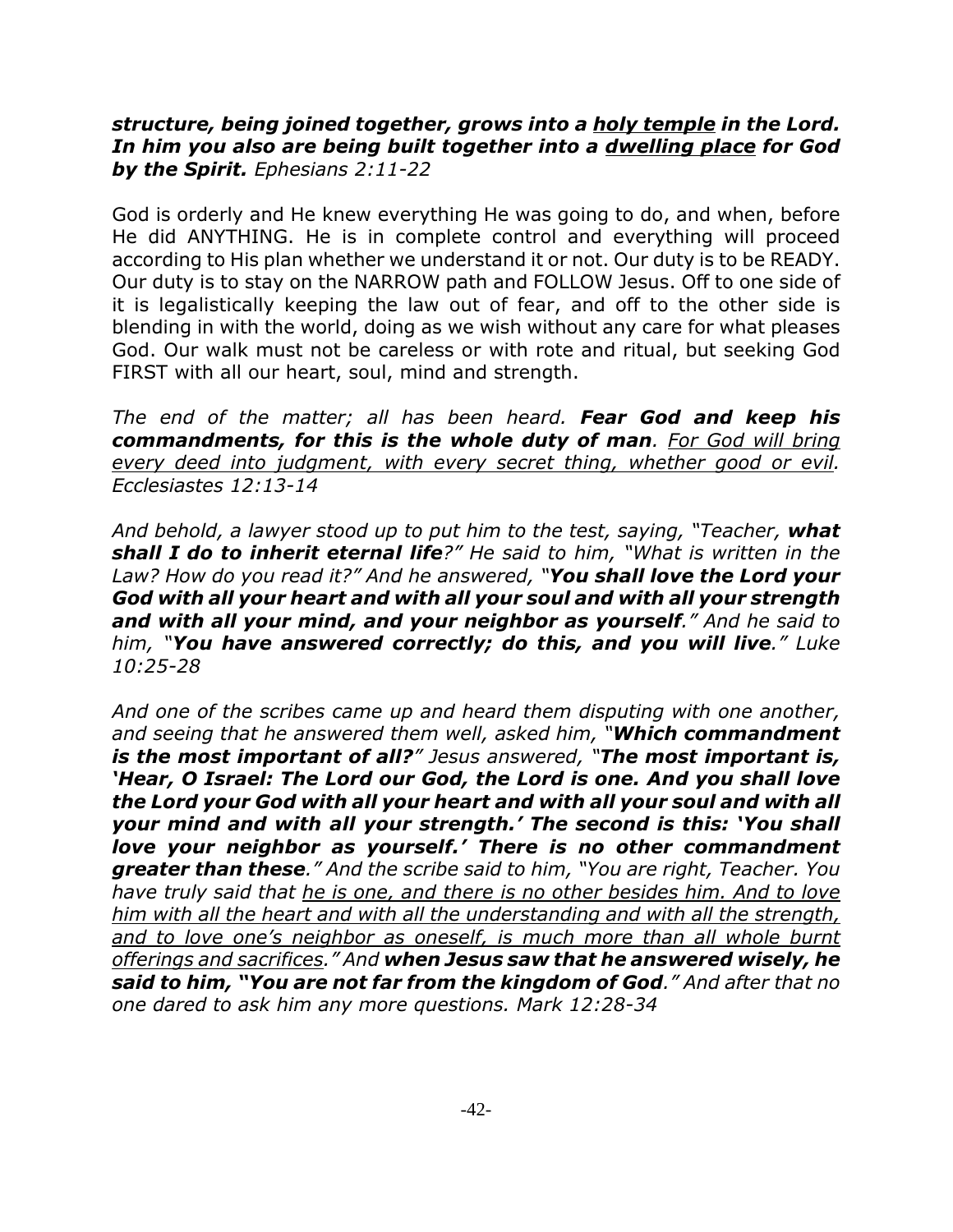*For God is not unjust so as to overlook your work and the love that you have shown for his name in serving the saints, as you still do. And we desire each one of you to show the same earnestness to have the full assurance of hope until the end, so that you may not be sluggish, but imitators of those who through faith and patience inherit the promises. Hebrews 6:10-12*

*Finally, be strong in the Lord and in the strength of his might. Put on the whole armor of God, that you may be able to stand against the schemes of the devil. For we do not wrestle against flesh and blood, but against the rulers, against the authorities, against the cosmic powers over this present darkness, against the spiritual forces of evil in the heavenly places. Therefore take up the whole armor of God, that you may be able to withstand in the evil day, and having done all, to stand firm. Stand therefore, having fastened on the belt of truth, and having put on the breastplate of righteousness, and, as shoes for your feet, having put on the readiness given by the gospel of peace. In all circumstances take up the shield of faith, with which you can extinguish all the flaming darts of the evil one; and take the helmet of salvation, and the sword of the Spirit, which is the word of God, praying at all times in the Spirit, with all prayer and supplication. To that end keep alert with all perseverance, making supplication for all the saints, and also for me, that words may be given to me in opening my mouth boldly to proclaim the mystery of the gospel, for which I am an ambassador in chains, that I may declare it boldly, as I ought to speak. Ephesians 6:10-20*

*I am coming soon. Hold fast what you have, so that no one may seize your crown. Revelation 3:11*

*The one who conquers will have this heritage, and I will be his God and he will be my son. Revelation 21:7*

Written by Tricia Berg, January 2018, 44 pp. inc. digital scrapbook layout If you have been blessed by this article, you are free to share but do not claim as your own or sell, and do not make modifications and attribute them to me. You can download as many free pdf devotional articles as you wish from my blog: http://layoutfortoday.blogspot.com/ (The most recent articles are at the bottom of the page after you click on the "free pdf downloads" tab at the top of the page.) You can also read this article there, where the Bible verses should pop up when you hover over the cites.